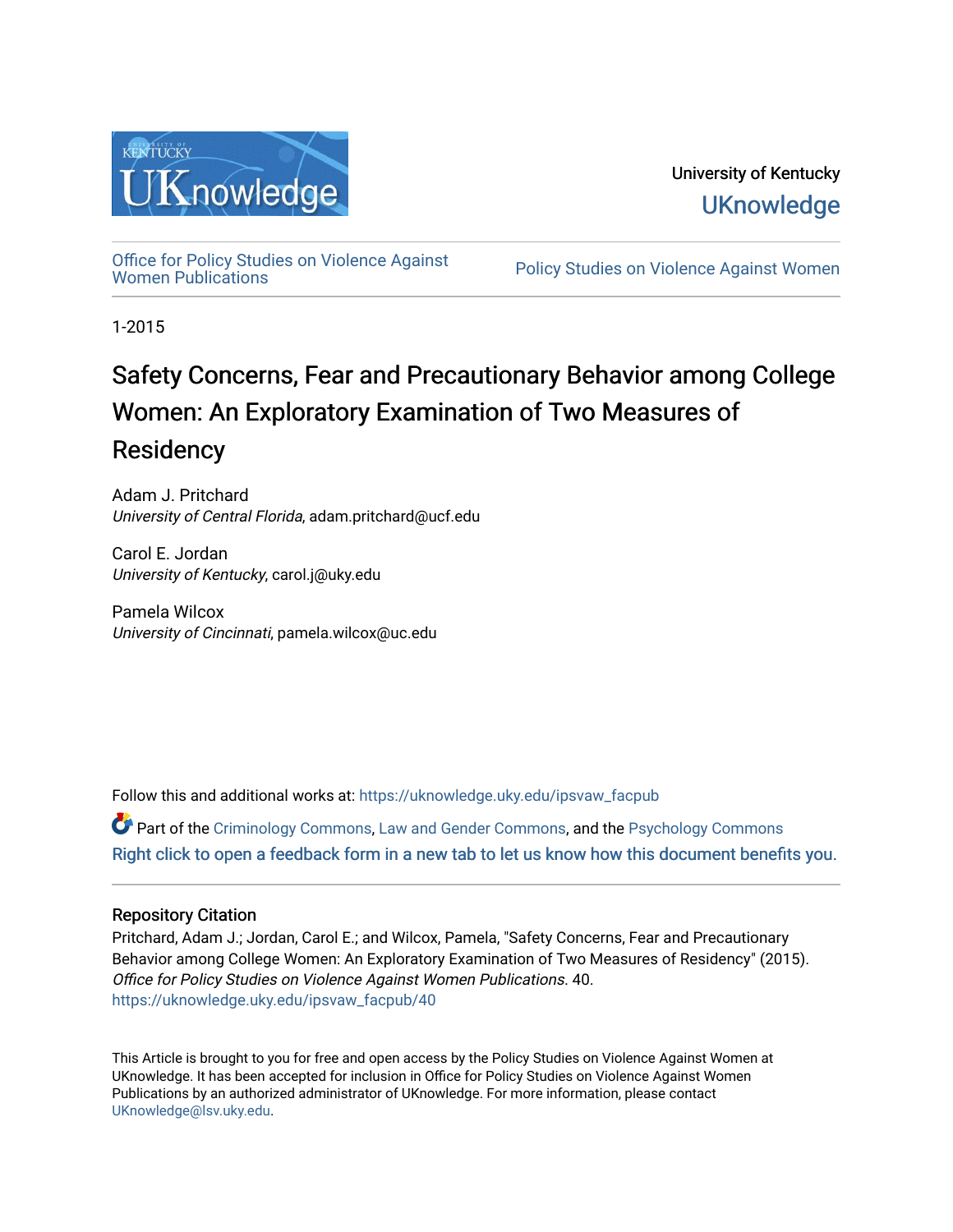# Safety Concerns, Fear and Precautionary Behavior among College Women: An Exploratory Examination of Two Measures of Residency

Digital Object Identifier (DOI) http://dx.doi.org/10.1057/sj.2012.39

# Notes/Citation Information

Published in Security Journal, v. 28, issue 1, p. 16-38.

© 2015 Macmillan Publishers Ltd.

Per the journal publisher: This is a post-peer-review, pre-copyedit version of an article published in Security Journal. The definitive publisher-authenticated version, Pritchard, A. J., Jordan, C. E., & Wilcox, P. (2015). Safety concerns, fear and precautionary behavior among college women: An exploratory examination of two measures of residency. Security Journal, 28(1), 16-38, is available online at: http://dx.doi.org/10.1057/sj.2012.39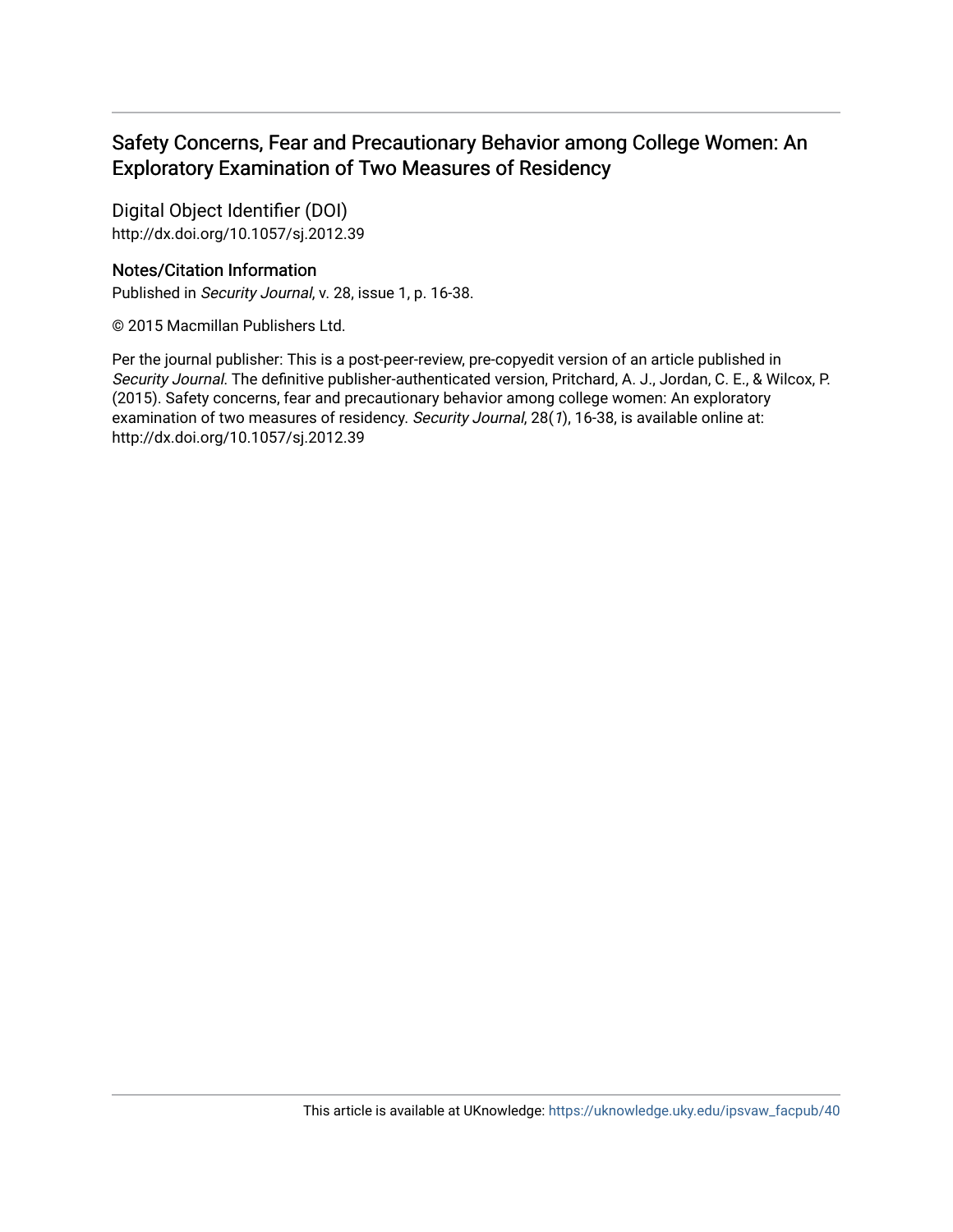Pritchard, A.J., Jordan, C.E., & Wilcox, P. (2013). Safety concerns, fear, and precautionary behavior among college women: An exploratory examination of two measures of residency. Security Journal, doi: 10.1057/sj.2012.39

Safety Concerns, Fear, and Precautionary Behavior among College Women:

An Exploratory Examination of Two Measures of Place

Adam J. Pritchard, University of Kentucky Carol E. Jordan, University of Kentucky Pamela Wilcox, University of Cincinnati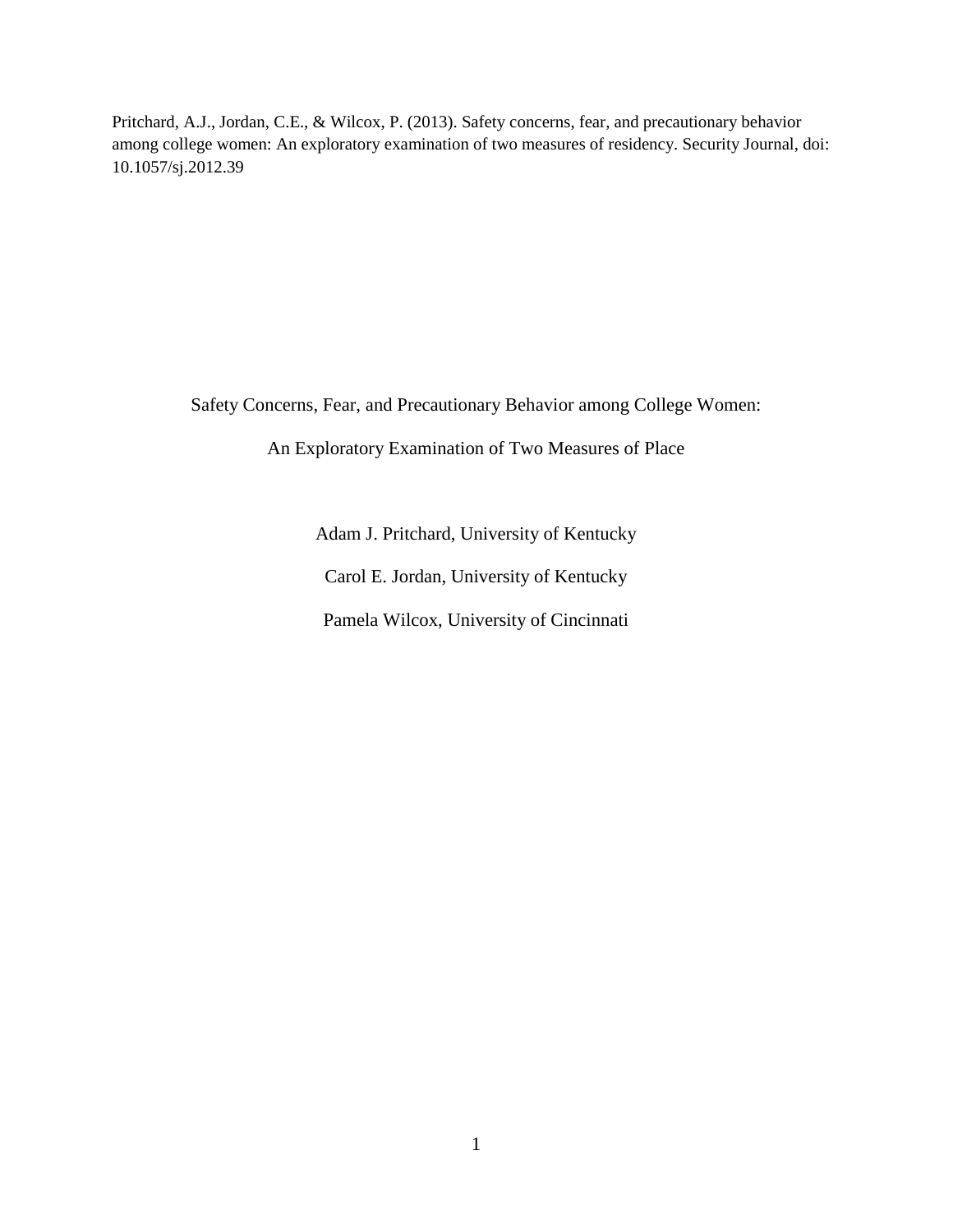#### Abstract

This study examines the impact of two distinct measures residency on college women's perceptions of safety, fear of crime, and precautionary behaviors within both on-campus and offcampus areas. A student's current residency either on or off-campus and a student's prior residency in a metropolitan, micropolitan, or rural county prior to college are compared across these three aspects of campus safety. Current residency is found to be significantly related to a student's perceptions of safety in off-campus areas around campus, as well as the likelihood of engaging in precautionary behaviors such as avoiding specific locations on campus or carrying or keeping items (e.g., weapons) for protection. Prior residency, on the other hand, was not found to impact perceptions of safety, fear of crime, or precautionary behaviors.

# KEYWORDS:

college women, fear of crime, safety precautions, place, violence against women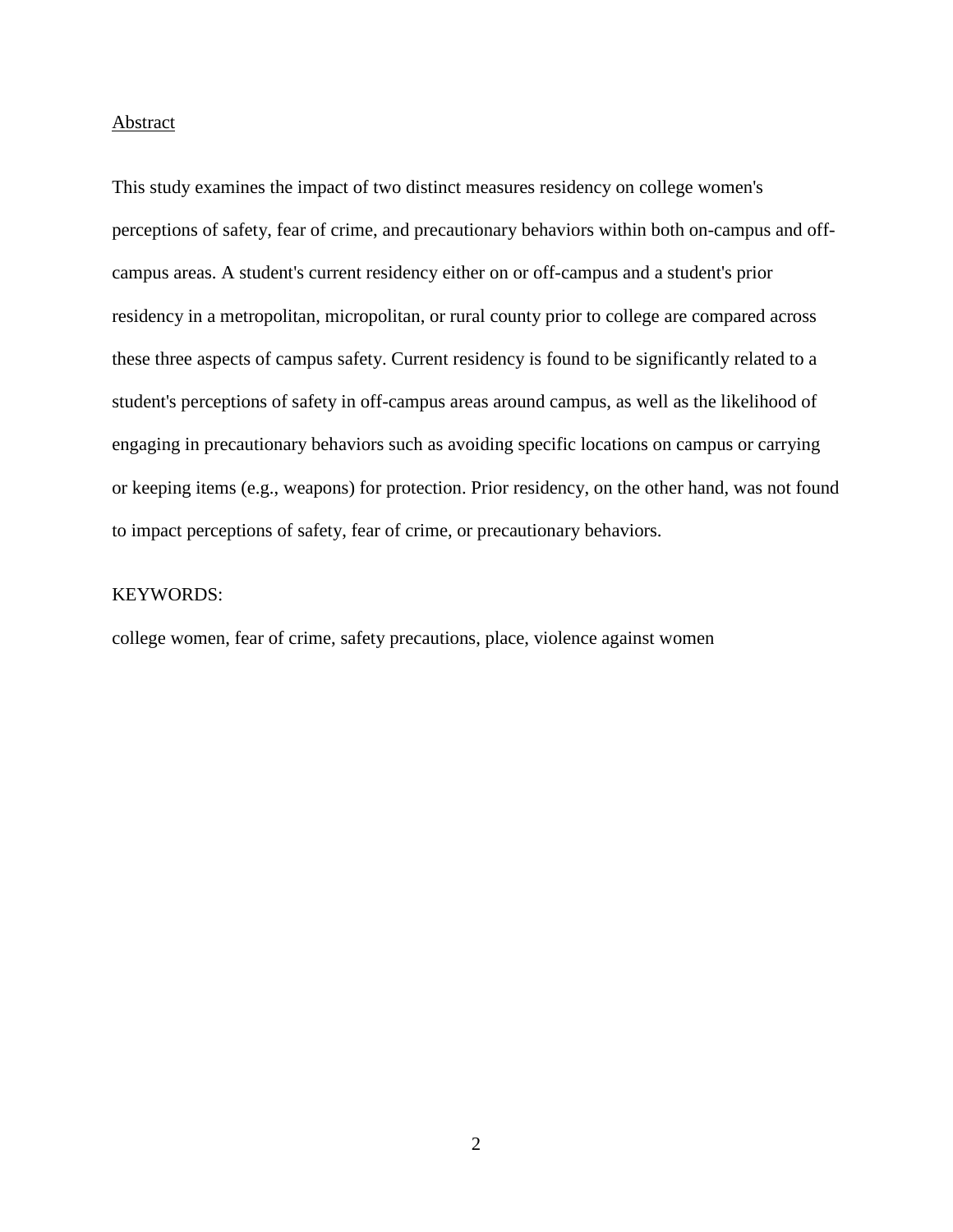"Safety Concerns, Fear, and Precautionary Behavior among College Women: An

Exploratory Examination of Two Measures of Place"

Since the 1980's, researchers have paid much attention to issues of fear of crime in the United States. Researchers have demonstrated correlations between numerous social phenomena and levels of fear of crime in the United States, including the inflationary role of news media [\(Altheide, 2002\)](#page-32-0), the effects of gender and age [\(Fisher & May, 2009;](#page-33-0) [LaGrange & Ferraro, 1989;](#page-35-0) [May & Dunaway, 2000;](#page-36-0) [Warr, 1984\)](#page-37-0), and the interaction between fear of sexual victimization and fear of other crimes [\(Ferraro, 1995;](#page-33-1) [Fisher & Sloan, 2003;](#page-33-2) [May, 2001;](#page-36-1) [Melde, 2009;](#page-36-2) [Warr,](#page-37-1)  [1985;](#page-37-1) [Wilcox, Jordan, & Pritchard,](#page-38-0) 2006). In particular, substantial research has investigated the prevalence of fear of crime among college women. This is an important line of inquiry within the literature on fear, since college women experience relatively high rates of sexual victimization risk within the unique spatial and social context of a college campus (e.g., [Fisher & Sloan, 2003;](#page-33-2) [Lane, Gover, & Dahod, 2009;](#page-35-1) [Rader & Cossman, 2011;](#page-36-3) [Wilcox, et al., 2006;](#page-38-0) [Wilcox, Jordan, &](#page-38-1)  [Pritchard, 2007;](#page-38-1) [Woolnough, 2009\)](#page-38-2).

The importance of "place" in understanding fear of crime has received a good deal of attention. Researchers have examined characteristics of both the surrounding physical environments and the social spaces which contribute to perceptions of safety and risk [\(Benbenishty & Astor, 2005;](#page-32-1) [Fisher & Nasar, 1995;](#page-33-3) [Kruger, Hutchinson, Monroe, Reischl, &](#page-34-0)  [Morrel-Samuels, 2007;](#page-34-0) [Pain, 2000;](#page-36-4) [Swartz, Reyns, Henson, & Wilcox, 2011;](#page-37-2) [Tillyer, Fisher, &](#page-37-3)  [Wilcox, 2011;](#page-37-3) [Wilcox, Quisenberry, & Jones, 2003\)](#page-38-3). Some scholars have also drawn connections between fear of crime and community context [\(Benbenishty & Astor, 2005;](#page-32-1) [Jackson,](#page-34-1)  [2004;](#page-34-1) [LaGrange, Ferraro, & Supancic, 1992;](#page-35-2) [McGarrell, Giacomazzi, & Thurman, 1997;](#page-36-5) [Taylor,](#page-37-4)  [2001\)](#page-37-4), including fear of crime effects related to patterns of rural-to-urban migration [\(Hunter,](#page-34-2)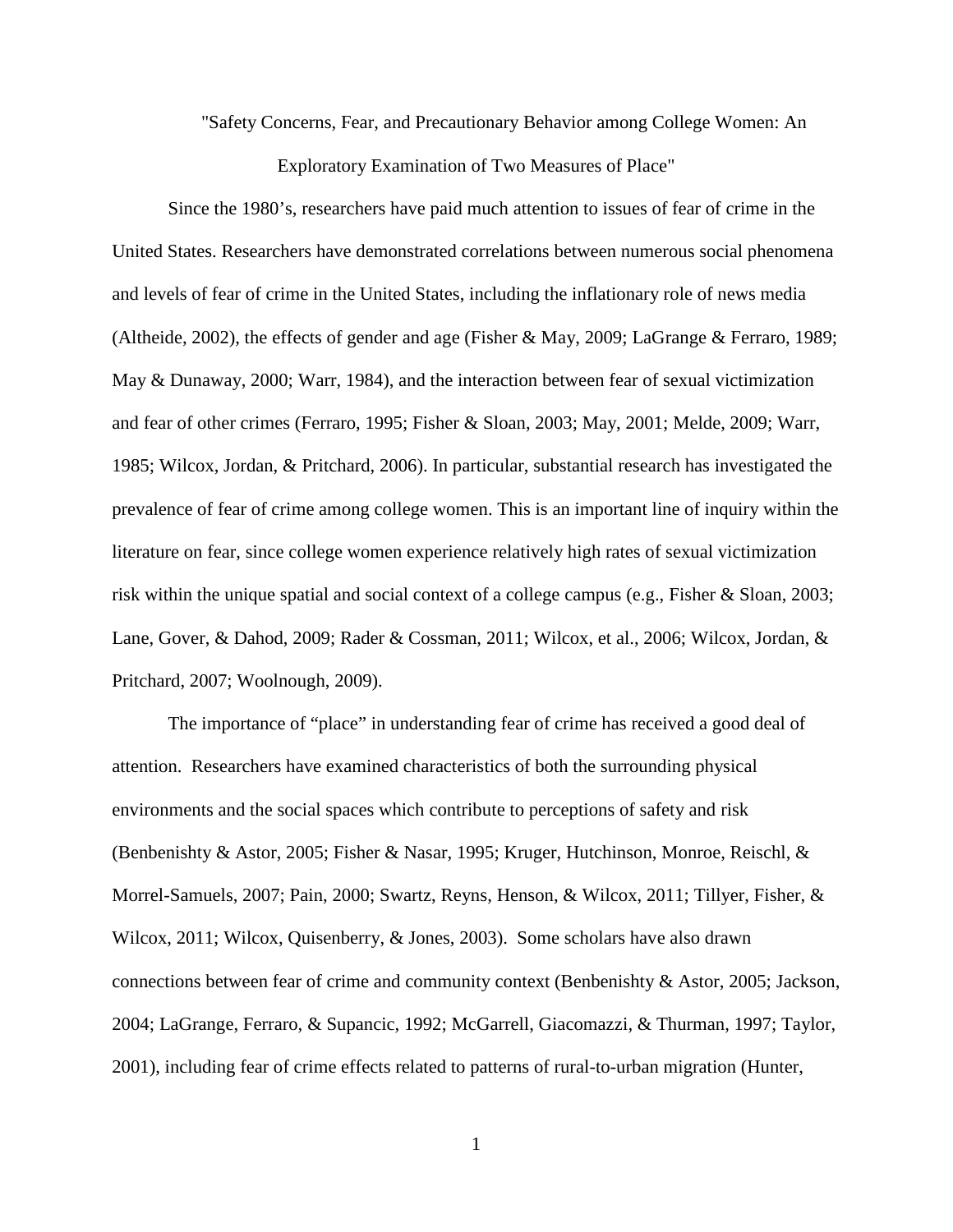[Krannich, & Smith, 2002;](#page-34-2) [Kennedy & Krahn, 1984\)](#page-34-3). Research also has examined the effects of various place-related variables on women's perceptions of safety on campus, but few studies have directly considered students' current and prior residential experiences as possible influences on their perception of safety within a place.

The present study seeks to augment this area of the literature by distinguishing perceptions of safety and victimization risk in on-campus and off-campus places among college women across two measures of residency: current residence while a university student (e.g., living on-campus or off-campus), and residency in different types of communities prior to attending college (e.g., coming from a metropolitan, micropolitan, or rural county). These variables will be used to distinguish whether proximal or distal residency experiences (or both) impacts a woman's concern for safety, fear of crime, and precautionary behavior for on-campus or off-campus places while attending college.

#### Literature Review

# *Fear of Crime on College Campuses*

Studies examining fear of crime among college students have highlighted substantial sex differences in fear of crime [\(Hilinski, 2009;](#page-34-4) [Lane, et al., 2009;](#page-35-1) [Rader & Cossman, 2011\)](#page-36-3). This research builds upon a larger body of fear of crime research which robustly supports sex as a key predictor of fear of crime in general (e.g., [Ferraro, 1995,](#page-33-1) [1996;](#page-33-4) [LaGrange & Ferraro, 1989;](#page-35-0) [Schafer, Huebner, & Bynum, 2006;](#page-37-5) [Warr, 1984,](#page-37-0) [2000\)](#page-37-6). In both college and community samples, the most common distinction between men and women on fear of crime relates to differences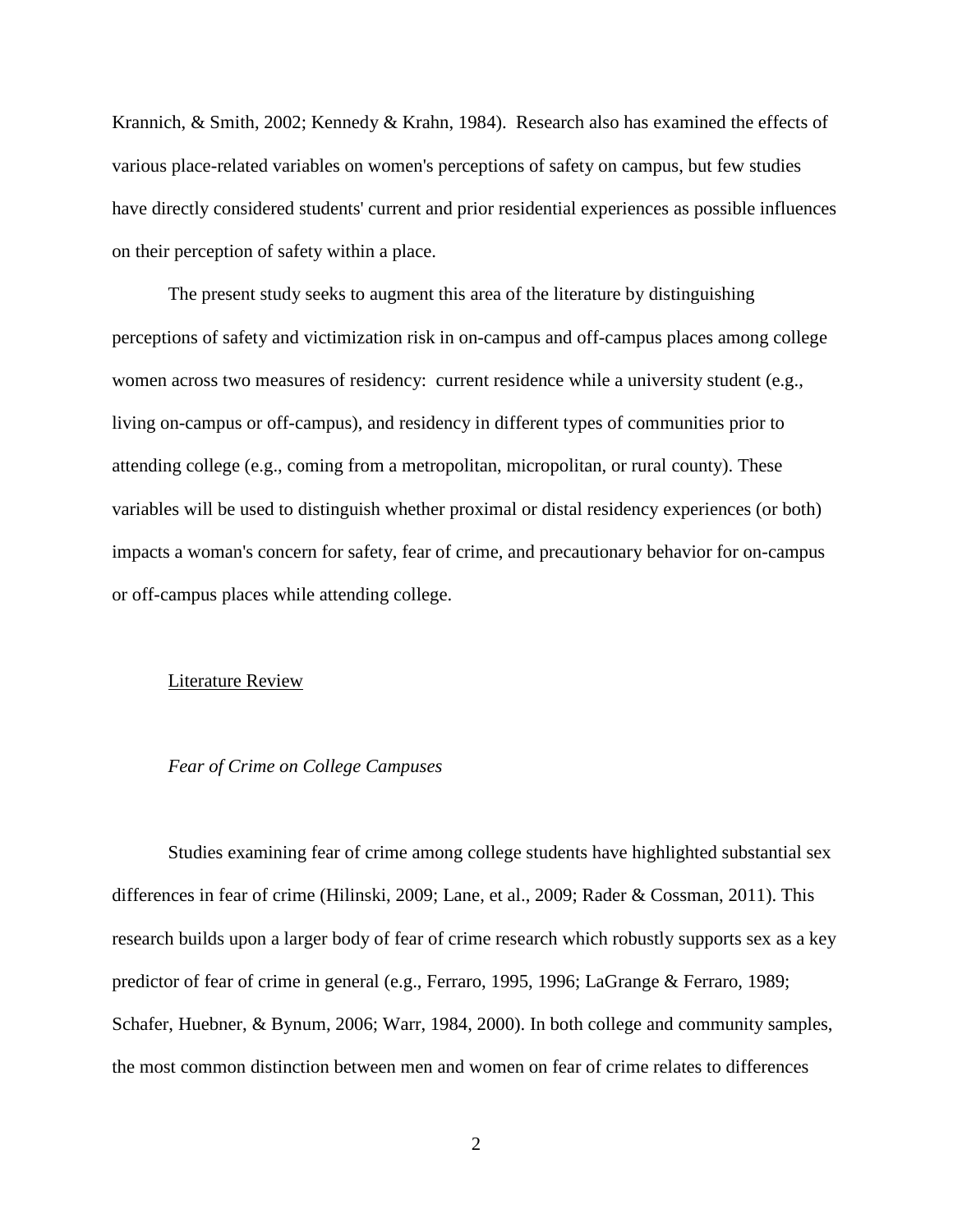between fear of victimization and perception of risk. Men have been found to express higher levels of fear of criminal assault (e.g., robbery) when they perceive a the risk of victimization to be more likely, while higher levels of fear among women are best predicted by her fear of being sexually assaulted [\(Ferraro, 1996;](#page-33-4) [Lane, et al., 2009;](#page-35-1) [Wilcox Rountree & Land, 1996\)](#page-38-4).

The extant literature also finds that college women take precautionary actions in response to their fear of crime. Research has found that college women with high levels of fear of crime may limit their activities, interactions, or movements around campus [\(Hickman & Muehlenhard,](#page-33-5)  [1997;](#page-33-5) [Keane, 1998;](#page-34-5) [Wilcox, et al., 2007;](#page-38-1) [Woolnough, 2009\)](#page-38-2). A number of studies have included measures of avoidance behaviors in conjunction with fear of sexual assault and other crimes with mixed results [\(Fisher & Sloan, 2003;](#page-33-2) [Hilinski, 2009;](#page-34-4) [Lee & Hilinski-Rosick, forthcoming;](#page-35-3) [Wilcox, et al., 2007\)](#page-38-1). Fear of stranger sexual assault has also been identified as a significant influence on a college woman's increased likelihood of carrying a weapon or other selfprotective item [\(Hickman & Muehlenhard, 1997;](#page-33-5) [Wilcox, et al., 2007\)](#page-38-1).

Research also shows that women experience and perceive certain types of offenses differently than do men. Studies investigating fear of crime among women in general, and specifically among college women have examined how the fear of sexual assault and the fear of stalking shape women's perceptions of safety and their risk of victimization.

One of the most robust influences on women's fear of crime is the fear of sexual assault. The "shadow of sexual assault hypothesis" [\(Ferraro, 1995,](#page-33-1) [1996;](#page-33-4) [Wilcox, et al., 2006\)](#page-38-0) postulates that the possibility of co-occurring stranger sexual assault increases fear of other violent crimes among women. This hypothesis has been put forward as an explanation for women's higher levels of fear of crime in general, and has found empirical support among college samples in various multidimensional constructs that control for differences across crime type and victim-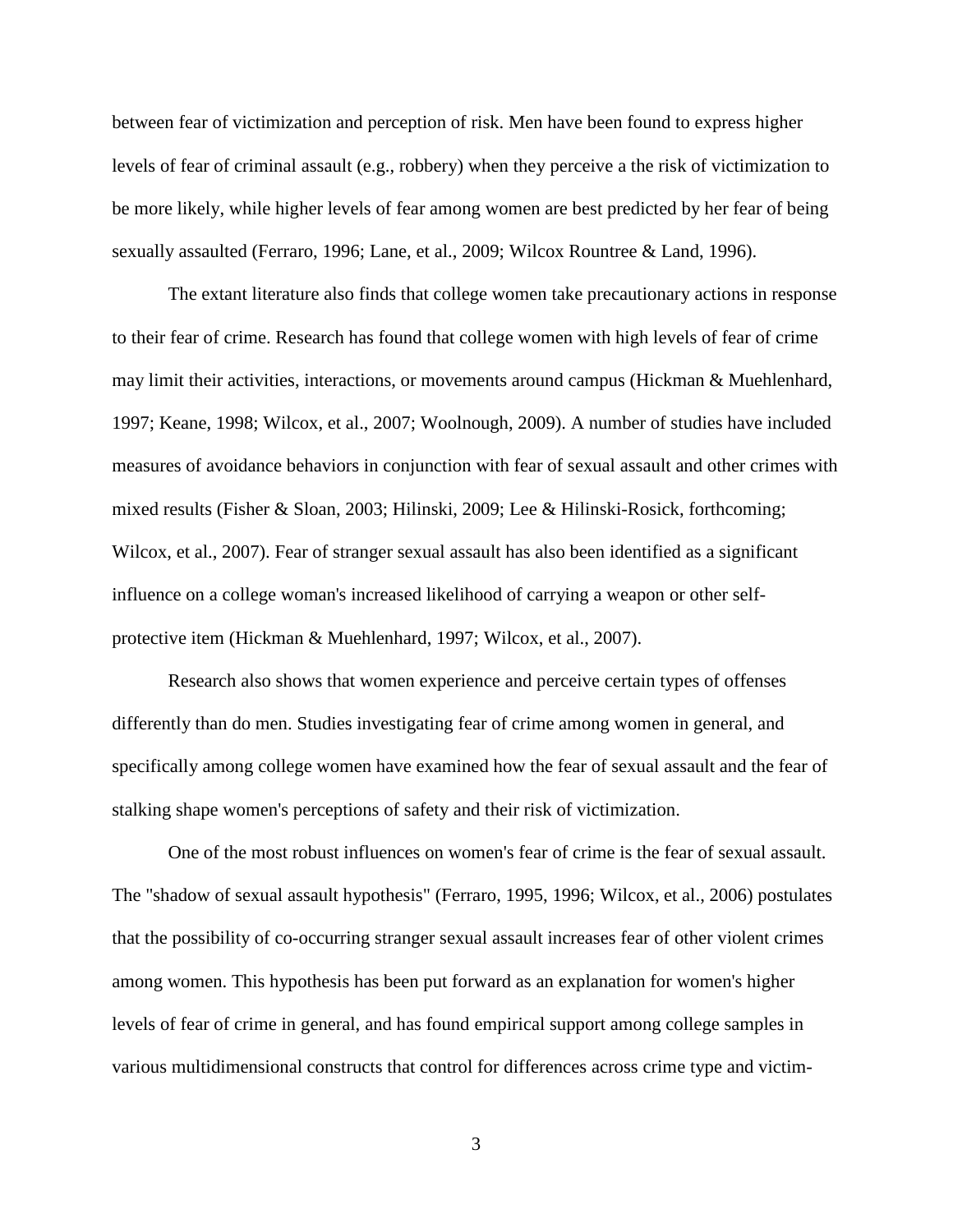offender relationship [\(Fisher & Sloan, 2003;](#page-33-2) [Hilinski, 2009,](#page-34-4) [2010;](#page-34-6) [Hughes, Marshall, & Sherrill,](#page-34-7)  [2003;](#page-34-7) [Lane, et al., 2009;](#page-35-1) [Wilcox, et al., 2006,](#page-38-0) [2007\)](#page-38-1). For college women, research suggests that fear of stranger sexual assault may be influential to both cognitive perceptions of safety and emotional fear of crime, given the ubiquitous influence that fear of stranger sexual assault exhibits across most measures examined in previous studies.

Research on stalking among college women also reveals distinctive effects on fear and safety perceptions. For instance, college women who self-defined an experience as stalking expressed higher levels of fear than women who experienced similar behaviors but did not define them as stalking [\(Jordan, Wilcox, & Pritchard, 2007\)](#page-34-8). In the National Violence Against Women Survey, women who reported stalking were more likely to engage in precautionary behaviors such as carrying items for protection [\(Tjaden & Thoennes, 1998\)](#page-37-7). Hughes, Marshall, and Sherrill [\(2003\)](#page-34-7) found that fear of stalking was increased by fear of sexual victimization, but also that context of the victimization mattered. For instance, using the term "Peeping Tom" versus "prowler" resulted in less fear, which the authors suggest may differ because women may presume that the term prowler connotes intent to commit further acts of violence (p.43). Other research suggests that college women who had experienced prior sexual victimization were more likely to experience stalking victimization [\(Buhi, Clayton, & Surrency, 2009;](#page-32-2) Fisher, Cullen, & [Turner, 2002\)](#page-33-6). Research suggests that when a stalking is by an intimate partner, the associated violence is more several and threats are more likely to be carried out [\(Fisher, et al., 2002;](#page-33-6) [Logan,](#page-35-4)  [Walker, Jordan, & Leukefeld, 2007;](#page-35-4) [Palarea, Zona, Lane, & Langhinrichsen-Rohling, 1999;](#page-36-6) [Tjaden & Thoennes, 1998\)](#page-37-7). Other research suggests that an intimate relationship with the offender may even decrease acknowledgement of certain behaviors as stalking [\(Phillips, Quirk,](#page-36-7)  [Rosenfeld, & O'Connor, 2004\)](#page-36-7). For stalking, as with sexual assault, these studies suggest that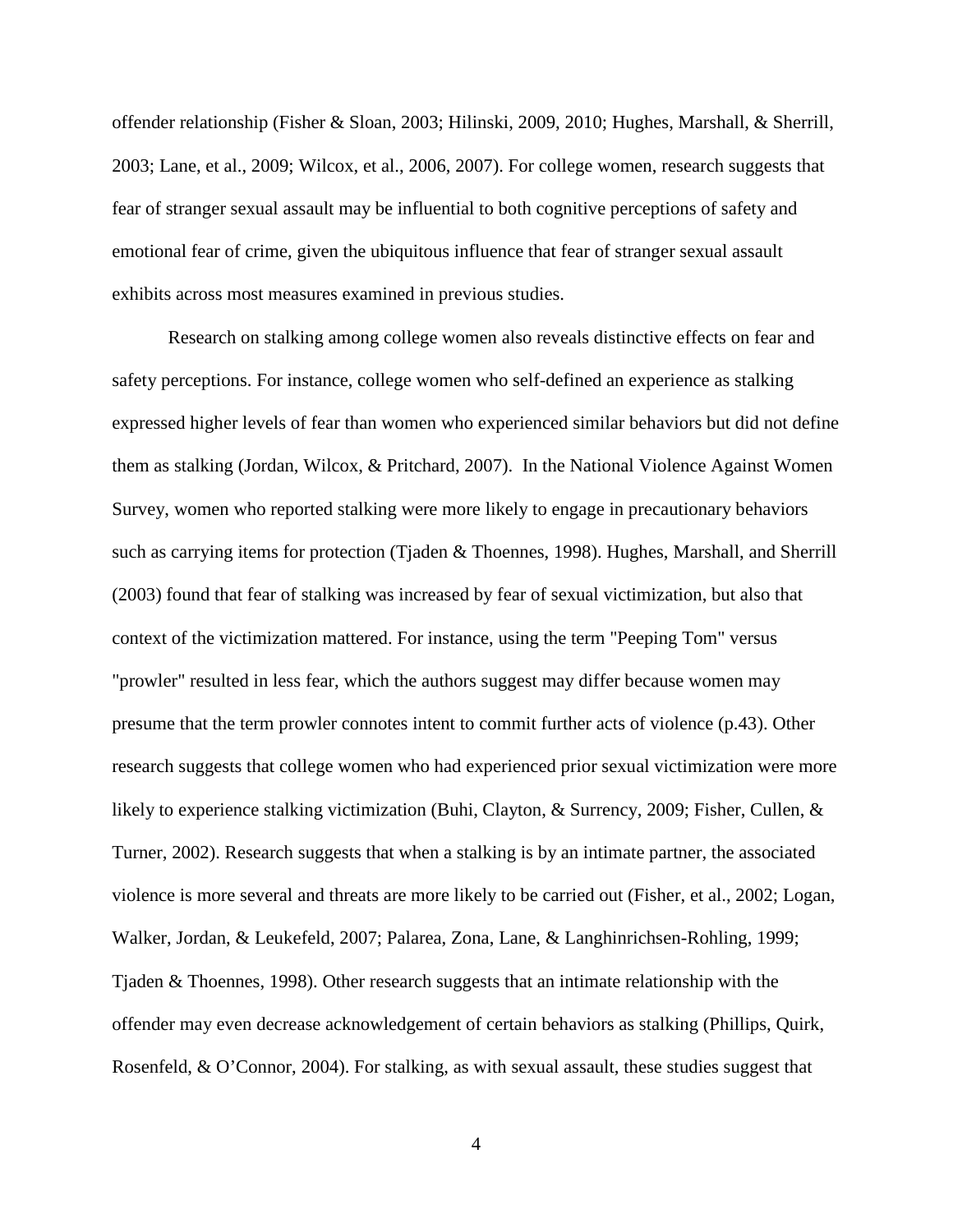victim-offender relationship may impact a woman's reaction to stalking, but that in general stalking appears to increase a woman's behavioral safety precautions as well as her risk for intimate victimization.

#### *Current and Prior Residency, Community Type, and Response to Crime*

Relatively few studies have considered a female college student's residency experiences – either while at college or before attending college – as possible influences on her place-specific perceptions of safety, fear, or precautionary behavior, though there are some exceptions. For example, Woolnough [\(2009\)](#page-38-2) found that women who lived off-campus at one large, urban university were significantly more likely to carry a weapon than women living on-campus. Fisher and Sloan [\(2003\)](#page-33-2) examined fear of sexual assault among college women across multiple universities, and found that living on-campus was positively associated more fear of rape when controlling for age (over 25 years old), while the geographic location of the campus (e.g., urban, suburban, rural) was not a significant influence. Though an effect of prior residency was hypothesized by Woolnough [\(2009\)](#page-38-2), his study did not find the urban, suburban, or rural character of a student's hometown to be a significant influence on fear or self-protective strategies.

A woman's racial and place-specific background may also be important factors in shaping her response to crime. Research has repeatedly found that race and ethnicity impact women's response to victimization with respect to help-seeking strategies [\(Amar, Bess, & Stockbridge,](#page-32-3)  [2010;](#page-32-3) [Campbell et al., 2008;](#page-32-4) [Clauss-Ehlers, 2008;](#page-32-5) [El-Khoury et al., 2004;](#page-33-7) [Lipsky & Caetano,](#page-35-5)  [2007;](#page-35-5) [Lipsky, Caetano, Field, & Larkin, 2006;](#page-35-6) [Nicolaidis et al., 2010;](#page-36-8) [Sabina, Cuevas, &](#page-37-8)  [Schally, 2011\)](#page-37-8). While not specifically examining college women, limited research on place of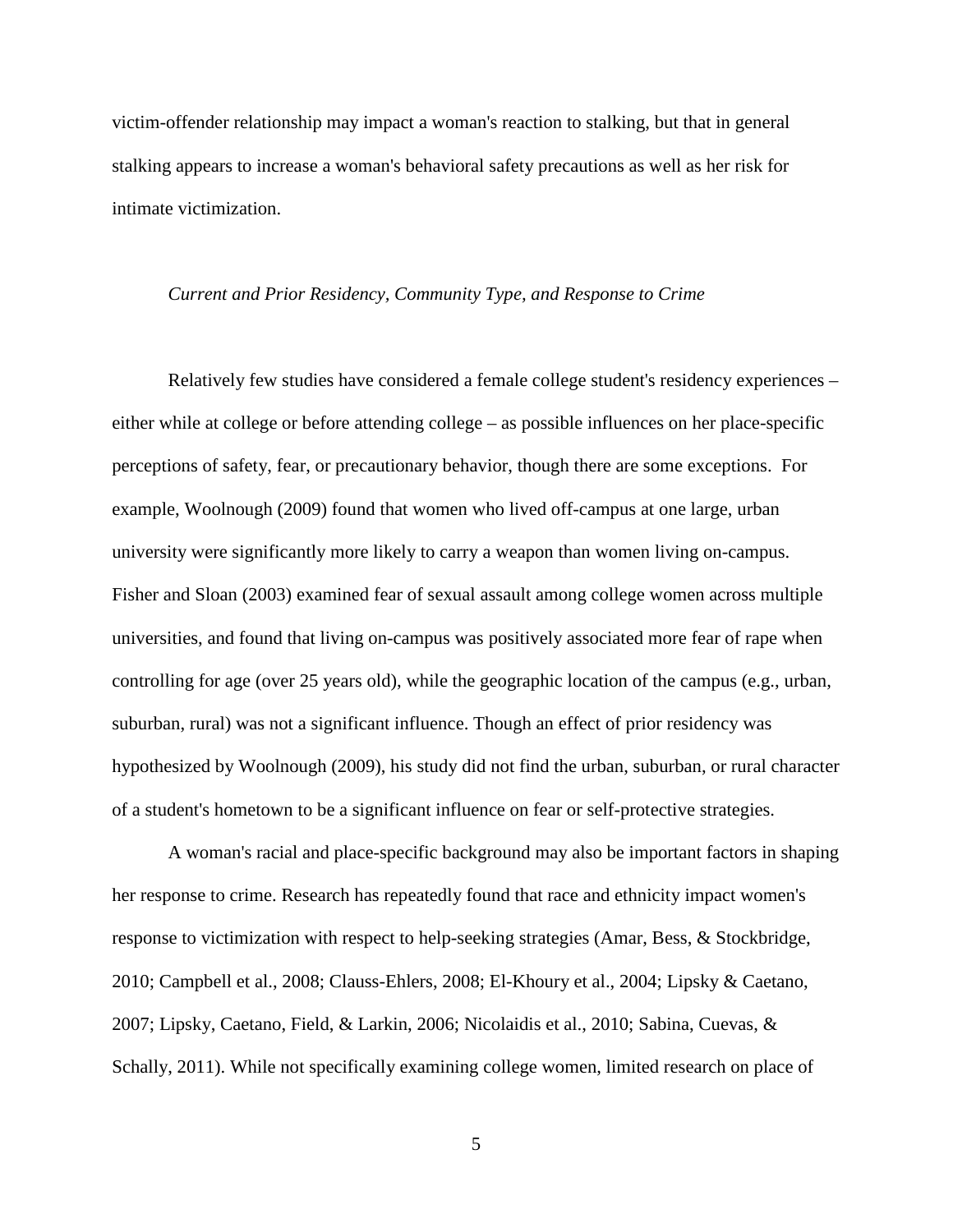origin and fear of crime suggests that where a woman is from may influence her fear of crime and perceptions of victimization risk after migration. Kennedy and Krahn [\(1984\)](#page-34-3) found that for women living in an urban area, the place they grew up was the strongest predictor of fear of crime. They found that an urban background was associated with higher fear of crime, while a rural background was associated with lower fear of crime. The authors suggest that this may reflect the use of fear-mitigating strategies common to rural communities, such as getting to know one's neighbors. Other research supports the contention that rural women actively use social networks and informal neighborhood contacts to reduce fear of crime [\(Donnermeyer &](#page-32-6)  [Mullen, 1987;](#page-32-6) [Hunter, et al., 2002\)](#page-34-2). Since coming to a large state university is also a migration from a small community into a large urban area, it is reasonable to suspect that college women from rural backgrounds may exhibit similar patterns.

A qualitative study on rural women's health behaviors, for example, noted references to the way rural culture impacts help-seeking and supportive behaviors, reporting that "because of the familiarity of rural residents with one another, they are often aware of particular needs and lack of resources" [\(Leipert & George, 2008, p. 215\)](#page-35-7). While personal networks appear to affect help-seeking, it is unclear whether or not college women from small town or rural backgrounds perceive their risk of victimization differently when offenders are known or versus unknown. It is possible women form large urban areas respond differently to the fear of sexual assault than do women from rural places, given different patterns of exposure to victimization in their community of origin. National level data suggest that people in rural places experience lower rates of violent victimization (e.g., [Duhart, 2000\)](#page-32-7), however other research challenges the reportedly low rates of sexual victimization in rural places owing to privacy concerns in small communities [\(Ruback & Menard, 2001\)](#page-36-9). Recent research finds that women living in rural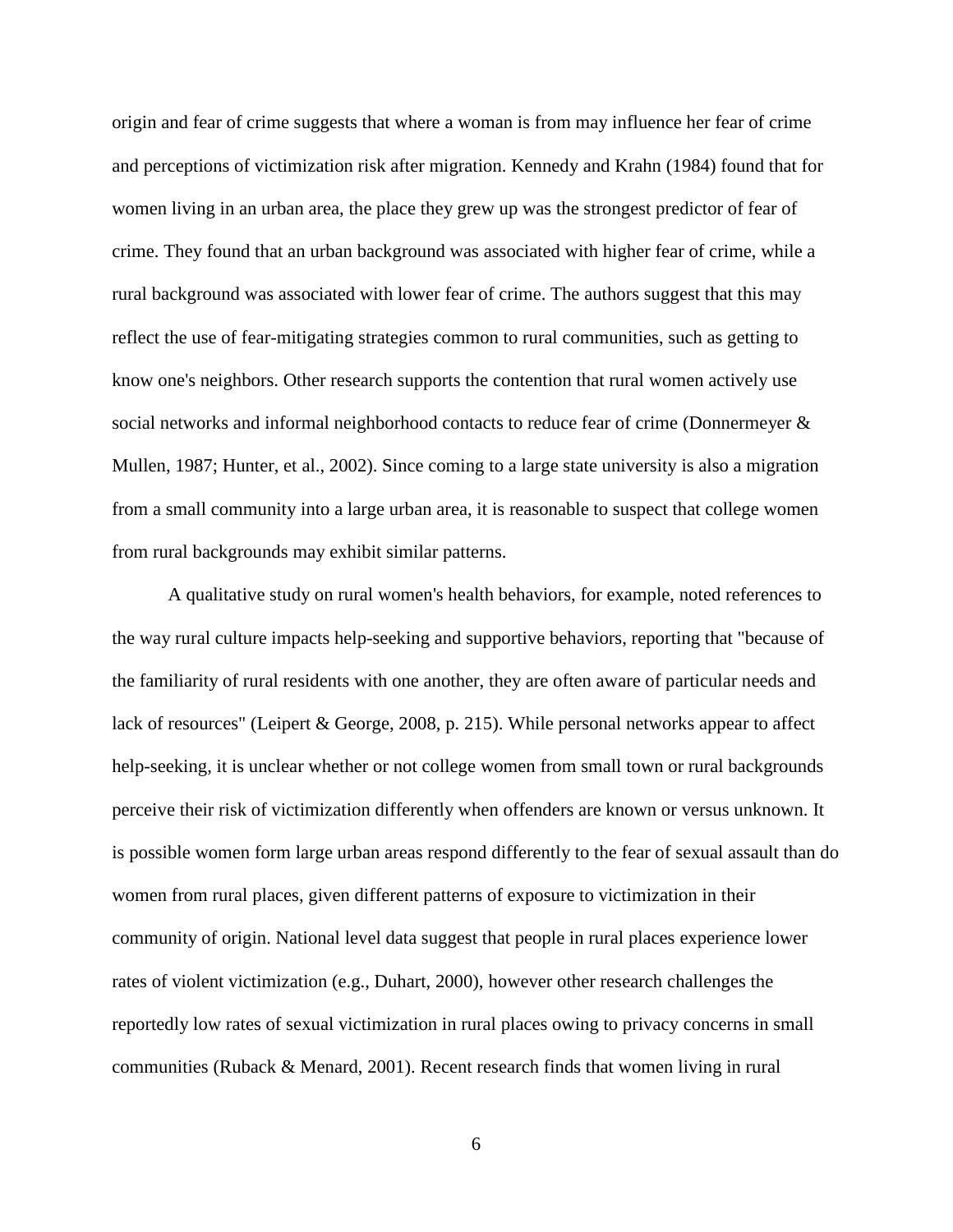communities may even experience more stalking than other women [\(Fisher, Daigle, & Cullen,](#page-33-8)  [2010\)](#page-33-8). Therefore, a woman's geographic background may shape how the possibilities of sexual assault, intimate stalking, or other perceived risk of violence influence her concern for personal safety. It is unclear whether or not these victimization experiences in previous residential places carry over to women's perceptions of fear and safety in other places, such as a college campus.

#### *Summary: Gaps in the Literature*

Previous research has not fully considered the effects of a college woman's current and prior residency experiences on her fear of crime, safety perceptions, and behavioral safety strategies. In particular, residency variables have not been examined as potential influences on a woman's experience of place-based fears, such as differences between safety perceptions or precautions in on-campus and off-campus places. Previous research on women's fear of crime at college examined the effects on- and off-campus residency on concerns for safety and precautionary behaviors (e.g., carrying a weapon), but did not disaggregate perceptions of safety across on-campus versus nearby off-campus places [\(Wilcox, et al., 2007;](#page-38-1) [Woolnough, 2009\)](#page-38-2). Addressing this gap will help us better understand the relationship between current residency (e.g., living on-campus or off-campus) and concern for safety in specific places. Since concern for safety in particular places is important for understanding how women perceive the campus, it is important to identify whether any differences in safety concerns by a student's current residence generalize to all areas (e.g., on- and off-campus) or are specific to a certain place in terms of overall safety perception, fear of specific forms of victimization, and the precautionary behaviors taken to mitigate this fear.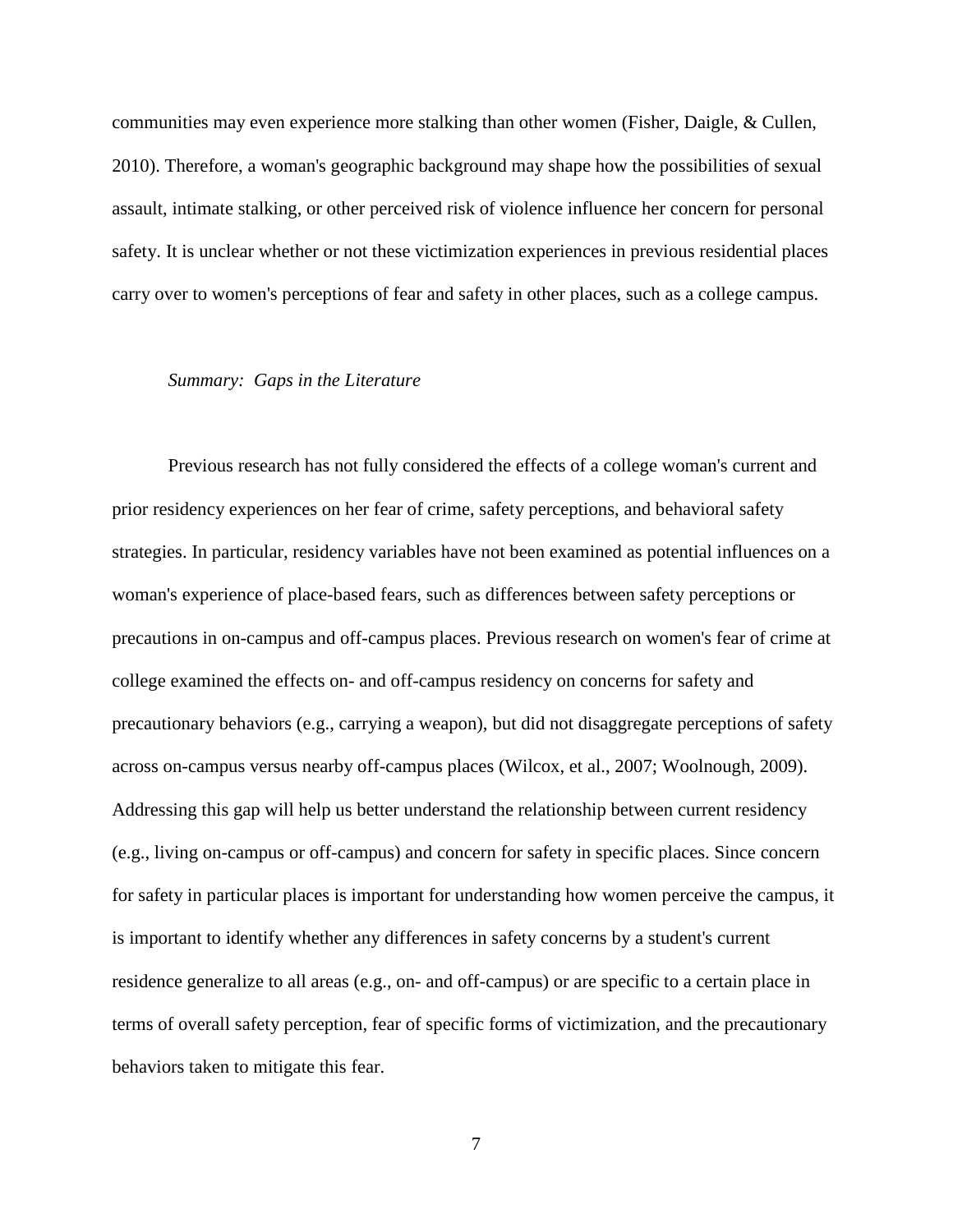Also, no studies have examined whether or not a college woman's prior residency in large metropolitan areas, micropolitan cities, or rural communities influences a woman's perception of safety either on-campus or in off-campus urban places. Most previous research has only considered the geographic campus location (urban, suburban, rural) as a contextualizing crime variable [\(e.g., Fisher, Sloan, Cullen, & Lu, 1998\)](#page-33-9) rather than a potential influence on safety perceptions, and few studies ask students about their place-specific background experiences. Notably, Woolnough [\(2009\)](#page-38-2) controlled for students' type of hometown (urban, suburban, rural) but found no significant effects of safety perceptions of precautionary behaviors in a sample where 70.4% of students reported coming from a suburban hometown. However, it remains unclear whether or not college women's concern for safety, particularly in off-campus areas, is at all related to the type of community she lived in prior to attending college. It is conceivable that moving from a small city or a rural community into a large metropolitan urban area for the purposes of attending college could influence a college woman's perceptions of crime and safety. Previous literature suggests that women moving from rural to urban areas have lower fear of crime, but this has not been systematically examined in the college context. Prior residency experiences may also influence perceptions of specific crime types committed by specific offenders. Examining current and prior residency will help to clarify the role residency experiences play in perceptions of safety within places, and could guide college administrators in developing safety interventions to address concerns for safety either through information tailored to students' current residential location, to students' geographic background, or to both.

#### The Present Study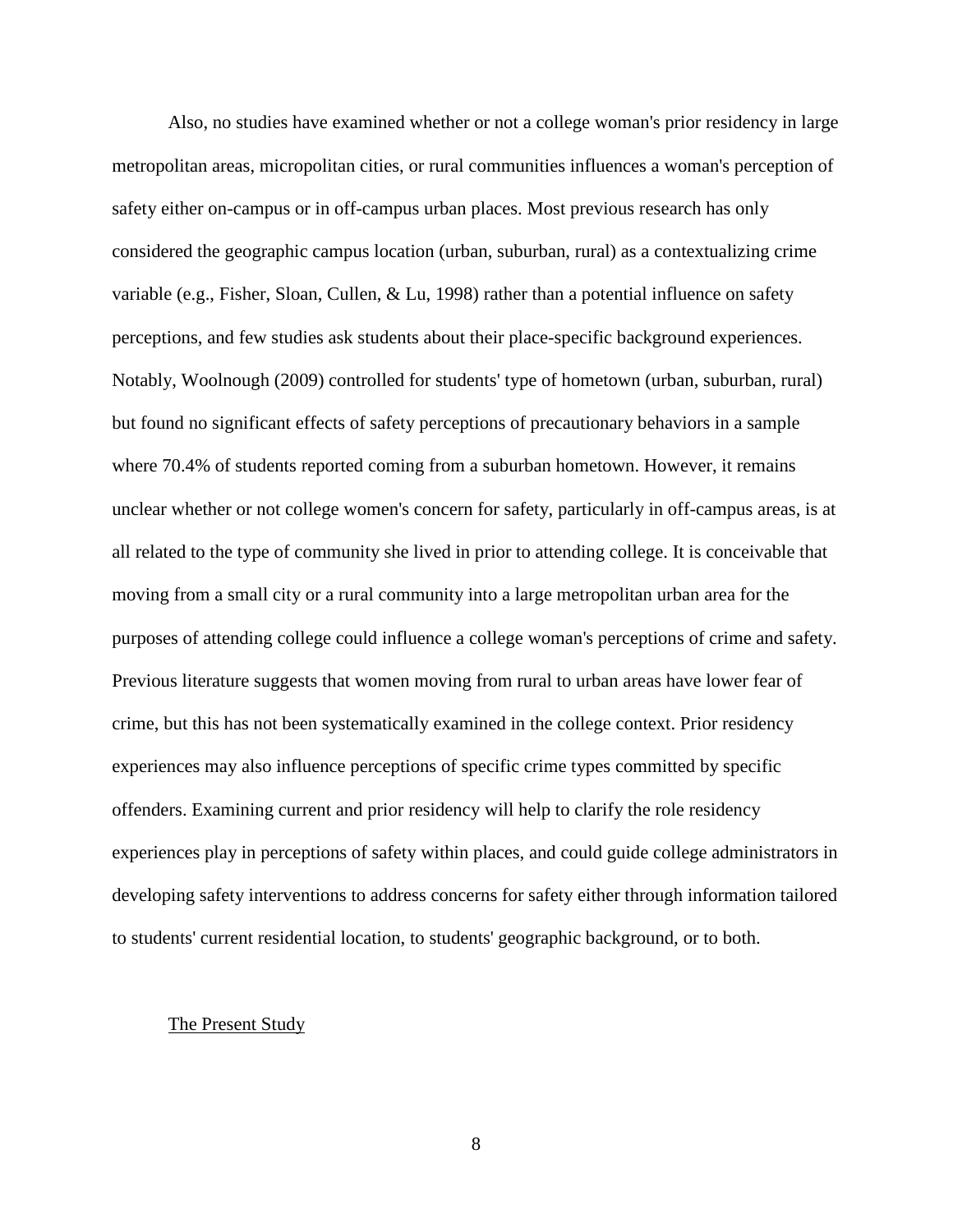The present study examines two measures of residency and their effects on place-specific concern for safety, fear of specific crimes by specific offender types, and safety-related precautionary behaviors. Residency experiences may affect a college woman's perceptions of place in at least two ways. Residency may have proximal effects, such that a college woman's immediate living environment (e.g., living on-campus or off-campus) directly influences her concerns for safety, fear of victimization, and precautionary behaviors. Residency may also have distal effects, meaning that a woman's prior residency experiences within other types of places (e.g., metropolitan areas, micropolitan areas, or small rural communities) may affect how she evaluates her present environment for safety. Nonetheless, as reviewed above, few studies explicitly test the influence of residency on college women's safety perceptions, fear of crime, and safety behavior. The present study examines current and prior residency experiences across these three domains of campus safety measures.

#### Methods

#### *Sample*

This study investigates college women's fear of crime and response to victimization using survey data collected from college women at a large, Southern university. The university is a land-grant institution with an enrollment of around 30,000 students located in a metropolitan county with a population of around 280,000 residents. The purpose of the survey was to measure female students' perceptions of safety and victimization risk on campus, estimate the prevalence of several types of violence against women on campus (i.e., sexual, physical, and stalking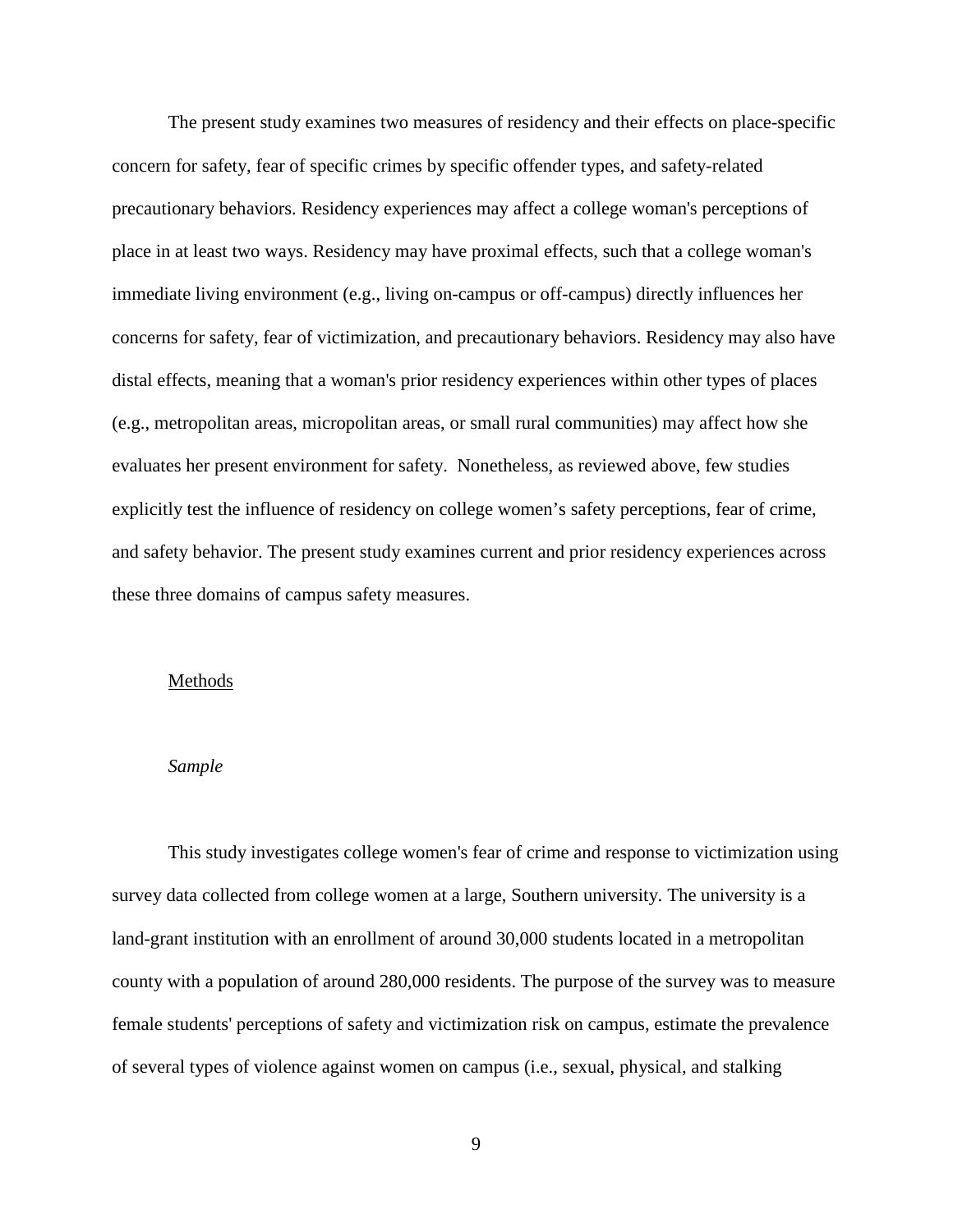victimization), and understand the details of the most recent victimization experience of each type including victim-offender relationship, help-seeking, reporting, and service utilization behaviors.

The surveys were conducted using computer-assisted telephone interviews (CATI) by an independent survey research agency in Spring 2007. The target sample size for the study was 2,000 subjects, for which a university-provided random sample of 10,000 phone numbers from student records was given to the interview firm. Of these, 9,433 numbers were dialed resulting in 7,550 valid contacts which were called up to a maximum of 20 times until subject completed the survey, refused, or the target sample size was reached. Ultimately, 3,481 subjects were administered the survey screening questions before the targeted quota 2,000 valid surveys was reached. The survey's cooperation rate was 69.2%. The overall response rate was 34.6%. The final sample consisted of 2,001 completed interviews.

The student population in the survey sample was comparable to the reported population of the university on available measures. Confidence intervals  $(p=0.05)$  placed sample proportions within range of known population data for full-time enrollment (83.4%), percent of White students (84.2%), and percent of undergraduate students (69.9%) in the sample. There were far more seniors and far fewer freshmen represented in the sample then were expected from university-wide data, however with any university sample it is reasonable to expect some discrepancies between fall enrollment numbers and spring retention, particularly for first-year students. However, it is also possible that upperclassmen were more willing to participate in the survey. For subsequent analysis, data have been weighted to correct for academic class based on population parameters. With this adjustment, the sample data appear to be sufficiently representative of the university population for analysis and generalization.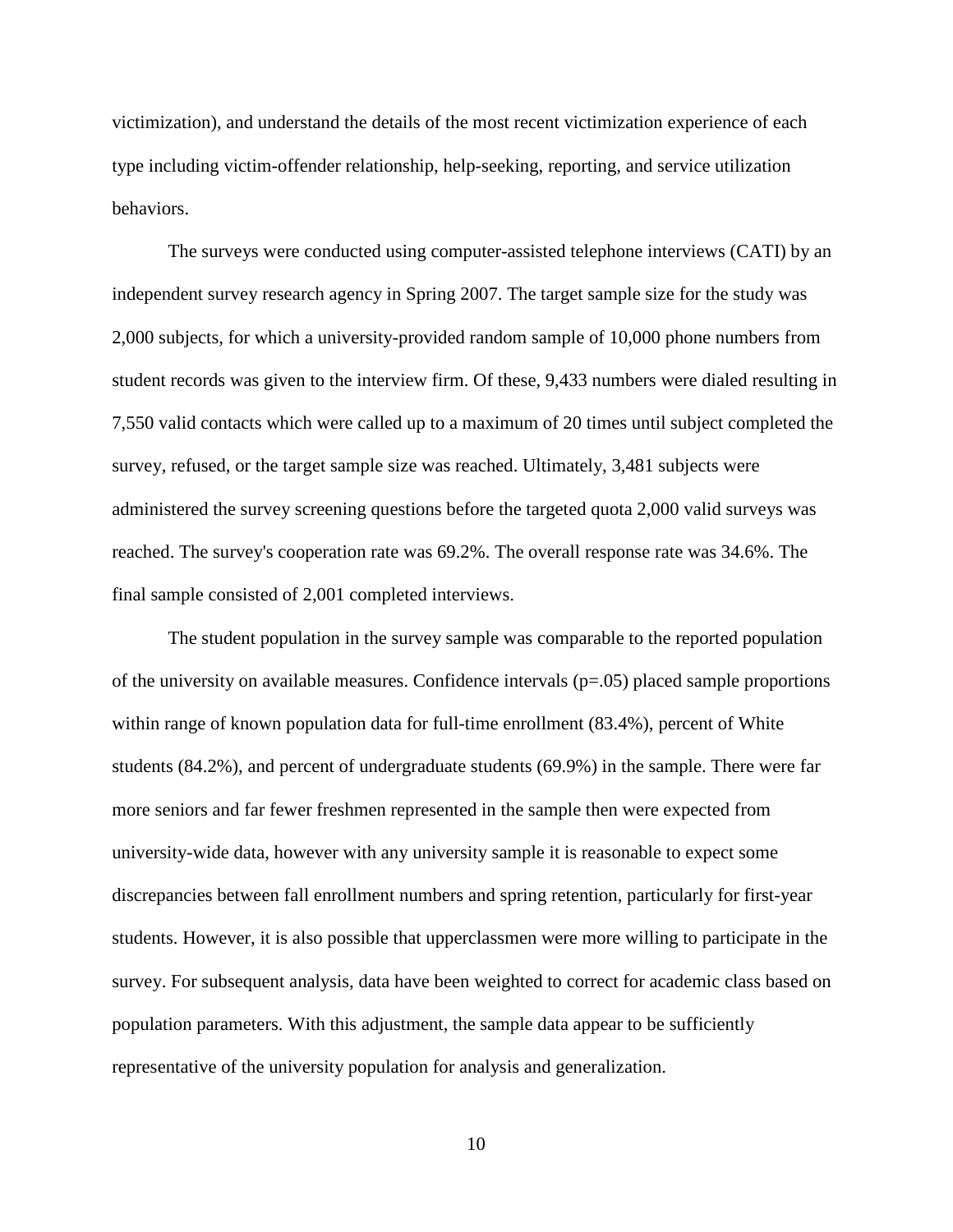#### *Measures*

This study investigates college women's perceptions of safety within two different places, on-campus areas and nearby off-campus areas, by controlling for a student's current and prior residency. Current residency was measured by asking students if they lived in campus dorms, sorority housing, or university-owned apartments; or if they lived in an off-campus apartment or house, or with their parents. A dichotomous variable was then created to indicate whether a student lived on-campus or off-campus. Prior residency was measured by asking students what county they lived in prior to coming to the university. This measure was chosen as a slight refinement over type of hometown (e.g., Woolnough, 2009) so that students would: 1) not be counted upon to classify the demographic character of their previous residence correctly, and 2) would report their immediate prior residence rather than a hometown in which they may have been born but did not recently live. Recording the exact county also allowed researchers to go beyond a simple urban/suburban/rural categories and instead use definitions created by the Office of Management and Budget (OMB) and the USDA's Economic Research Service (ERS) for the purposes of understanding communities' social and economic diversity. The 2003 Urban Influence Codes were used to categorize students' prior residences into meaningful subgroups. The Urban Influence Codes group U.S. counties into one of 12 categories based on urban population centers and adjacency to urban areas. A three-category sub-grouping defined by ERS was used for this analysis. The three major categories are: metropolitan counties (codes 1-2), micropolitan counties (codes 3, 5, and 8), and noncore counties (codes 4, 6, 7, 9-12). Described simplistically, urbanized areas of 50,000 residents or more are considered metropolitan, while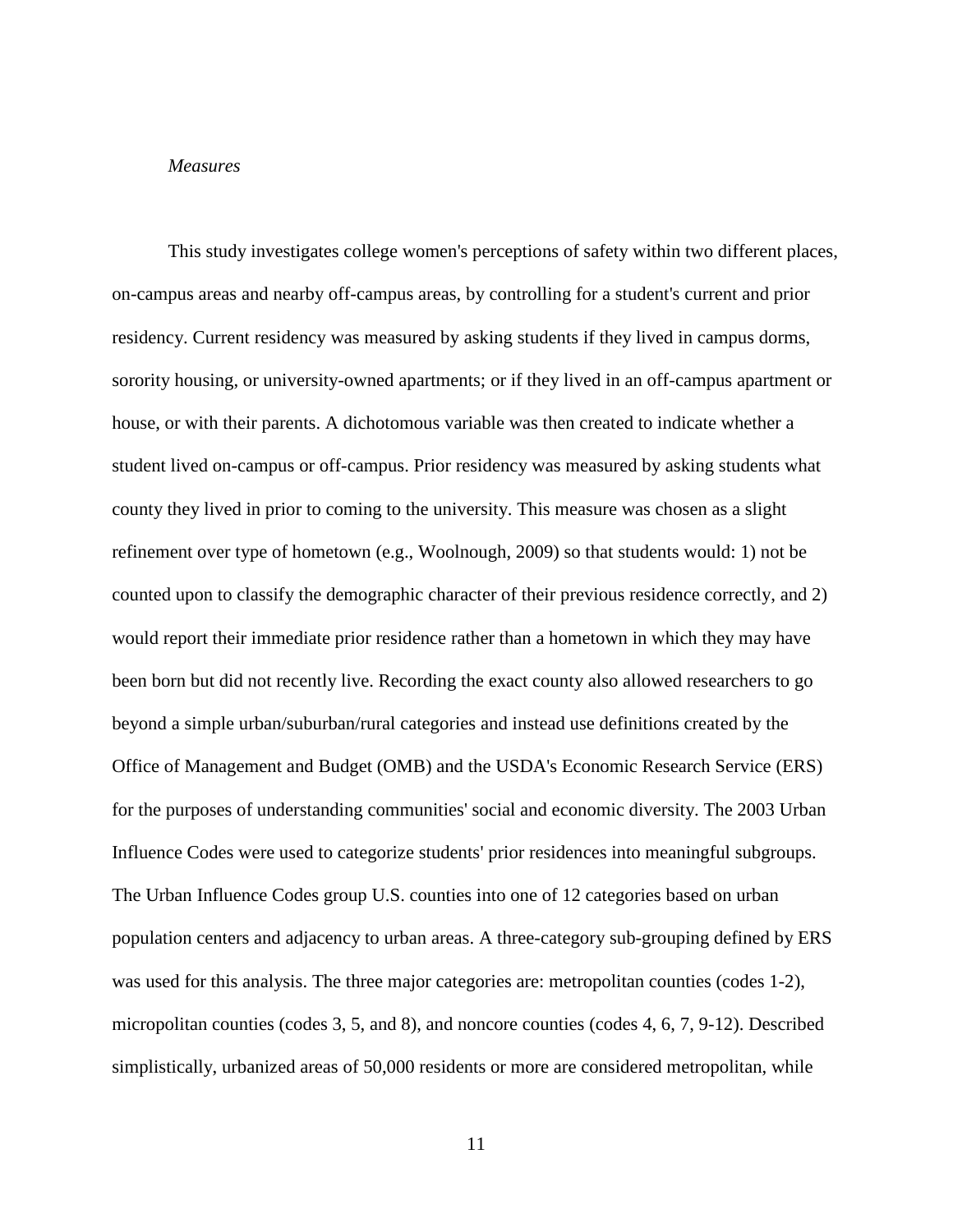urbanized areas of 10,000 residents or more are considered micropolitan. The designation "noncore" refers to counties that lack an urban center of more than 10,000 residents (see http://www.ers.usda.gov/Briefing/rurality/UrbanInf/).

Perceptions of safety were measured both generally and specifically. For example, women were asked about concern for personal safety with the question "How safe do you think you are from crime on [university]'s campus?" measured on a four-point scale (1= "Very safe", 2= "Somewhat safe", 3= "Somewhat unsafe", 4= "Very unsafe"). The same question was asked regarding concern for safety in "residences, neighborhoods, or other areas around campus." Additionally, students were asked to make a direct comparison between their feelings of safety prior to and since coming to college. Students were given two options to the question: "In general, do you feel safer or less safe since coming to [university]?" Several students who refused to endorse either "safer" or "less safe" provided the answer "same/just as safe" which was intentionally recorded by the interviewer, but not offered as a choice unless the subject volunteered this option.

Fear of crime was measured using six survey items that addressed combinations of subjects' worries about sexual, physical, or stalking victimization and their concern that these offenses would be perpetrated against them by either someone they know or a stranger. Survey respondents were asked all six questions in the following format "There has been some discussion in the news recently about *stalking*. How worried are you personally about being *stalked* by *someone you know*?" and also utilized a four-point scale (1="very worried", 2="somewhat worried", 3="just a little worried", 4="not really worried") which was reversecoded for analysis so that a higher value would indicate more worry. The six variations of this question addressed stalking by a known offender, stalking by a stranger, sexual assault by a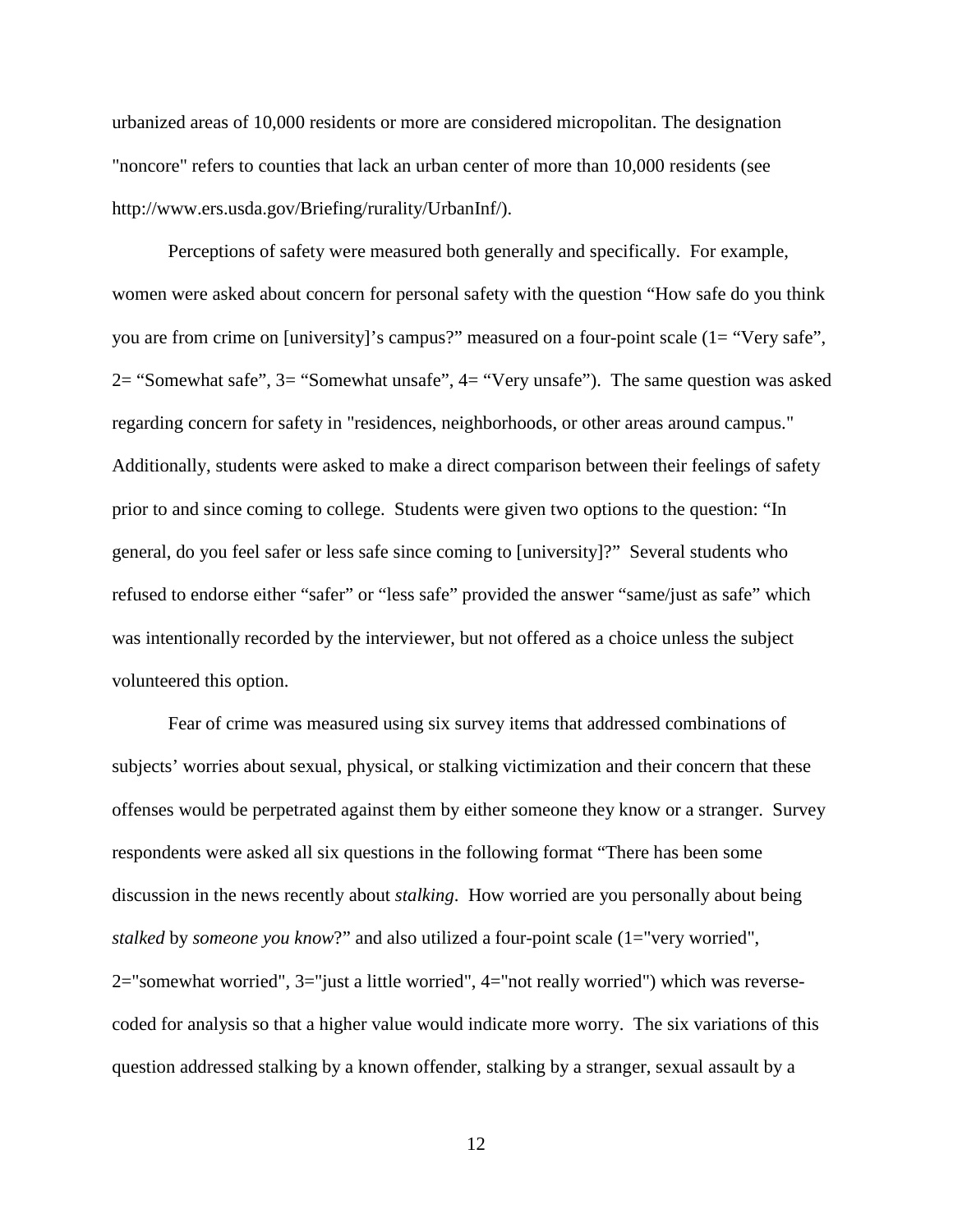known offender, sexual assault by a stranger, physical assault by a known offender, and physical assault by a stranger. This coding allowed researchers to explore possible relationships between residency and fear of crime across victimization type and offender type.

Precautionary safety behaviors were measured by asking students whether or not they intentionally avoided places on campus out of concern for their safety, or if they kept or carried any item for protection.

# *Hypotheses and Analysis*

The overall objective of this study is to explore the question of whether or not an undergraduate college woman's current residency (living on- or off-campus) or her prior residency (in a metropolitan, micropolitan, or noncore county) impacts her concern for safety in on-campus or off-campus places, her fear of victimization, or her use of precautionary behaviors. Specifically, our study investigates the following:

1) Does a person's experience of residency, proximally as current residence or distally as prior residence, impact a woman's concern for safety in either on-campus or offcampus places at college?

*We hypothesize that living off-campus will increase concerns for safety, and a nonmetropolitan place of prior residence will be associated with less concern for safety at the university.*

2) Does residency impact fear of specific crime-type and offender combinations?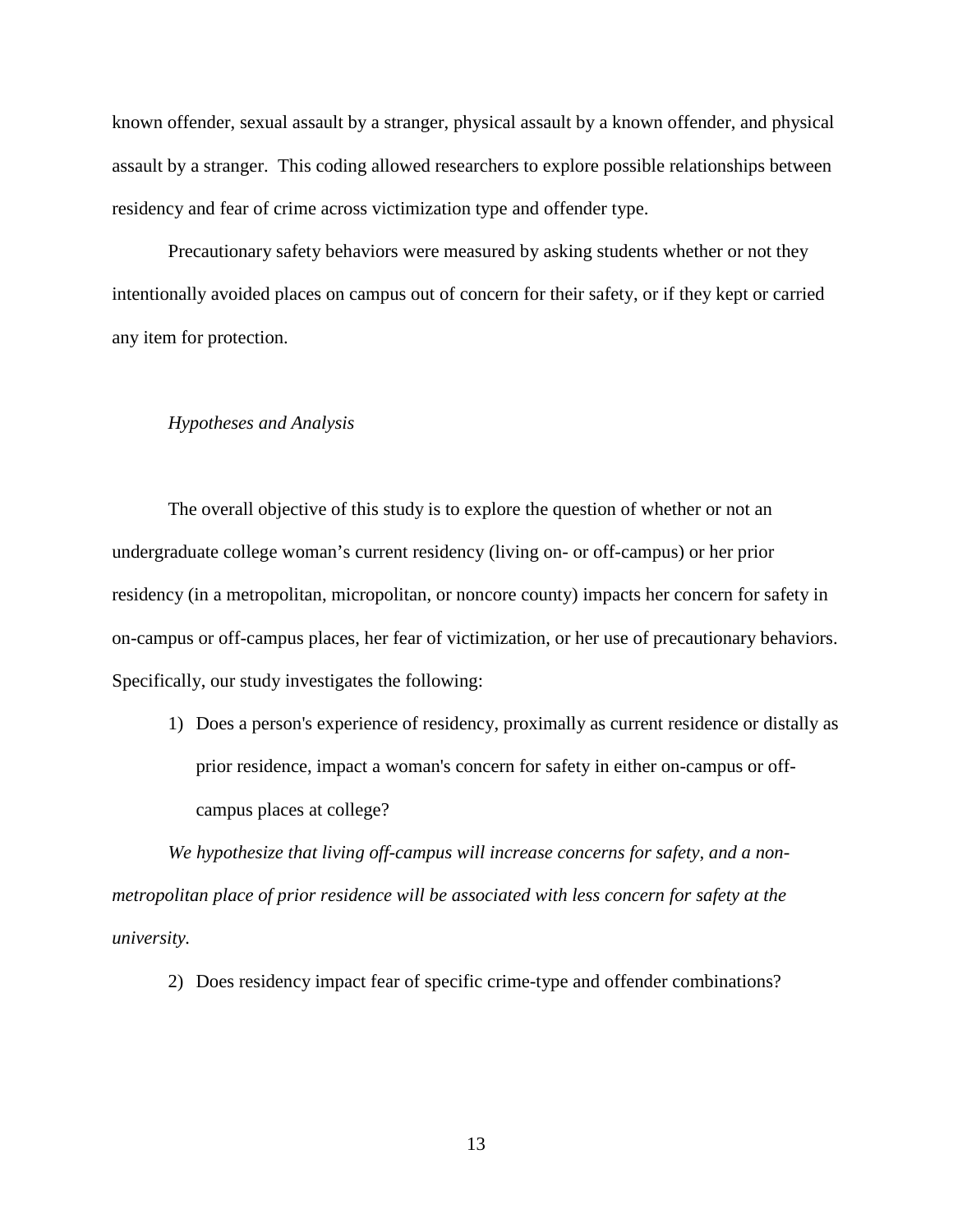*We hypothesize that students living off-campus will express higher fear of stranger perpetrators. We expect students previously residing in micropolitan and noncore counties to have less fear of known perpetrators than their metropolitan peers*.

3) Does residency affect the type of precautionary behaviors engaged in by female students out of concern for their safety?

*We hypothesize that students living off-campus will be more likely to carry or keep an item for personal protection, while students living on-campus will be more likely to avoid specific locations on campus. We hypothesize that students from metropolitan areas will be more likely to carry protective items than students from smaller communities.*

In order to improve the validity of our prior residency measure, several considerations were made. Initially 1,881 students reported a valid U.S. county of previous residence. Students who reported their previous residence as the same county as the university (n=316) were removed, since comparison against a previous place of residence was a key element in this analysis. Controlling for students who previously lived in the same county also improved the validity of our measure of current residency by eliminating students who lived off-campus but in their parents' home. Additionally, 437 graduate students were removed from the sample because it was unclear whether or not their previous county of residence was a hometown, or simply the location a previous college or university. The final sample consisted of 1,124 undergraduate females.

# Results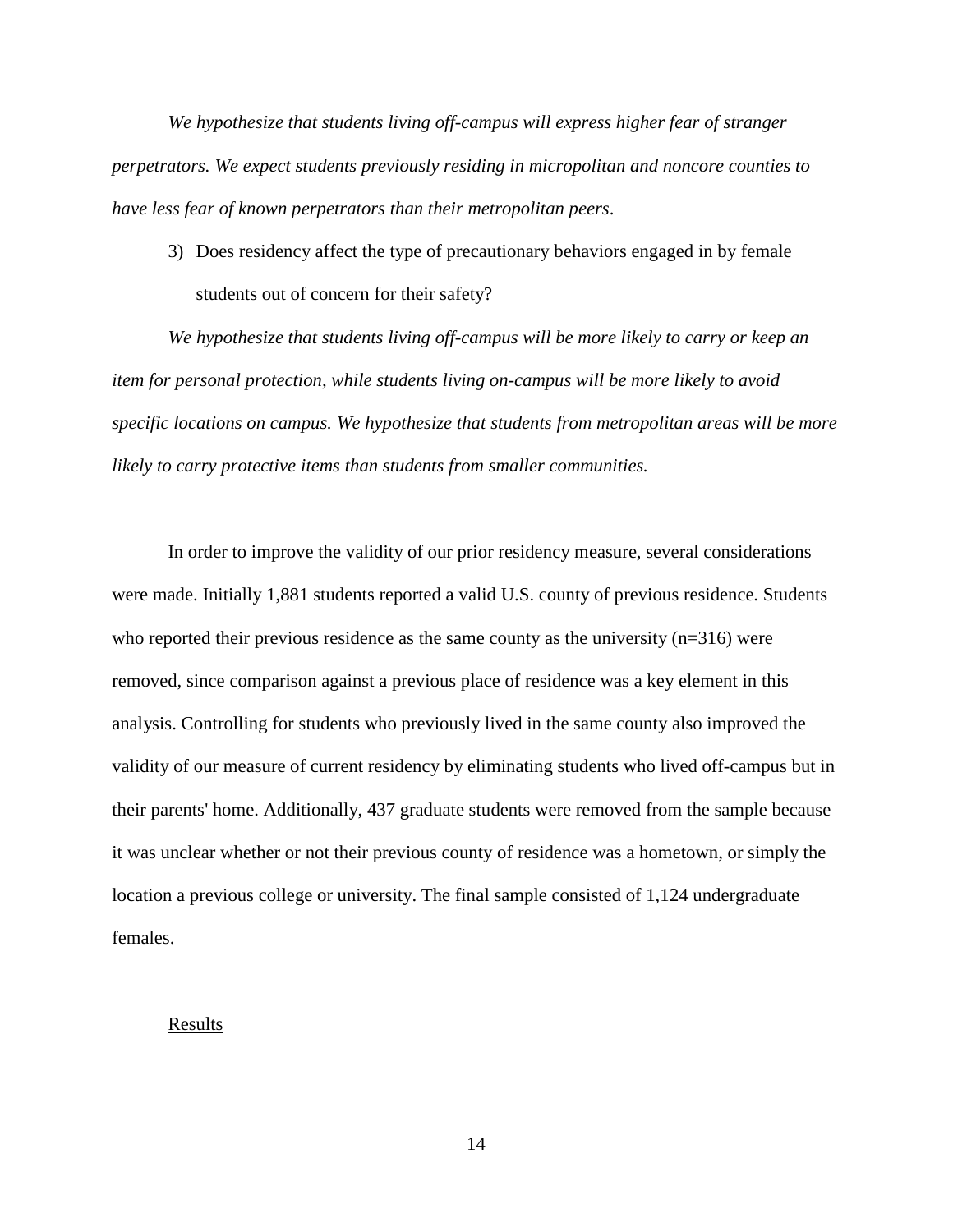Of the female students in our sample with valid responses, 45.7% lived on-campus. Students from metropolitan counties comprised 70.1% of the sample, micropolitan students accounted for 14.6%, and 15.2% were from noncore counties according the Urban Influence Code for their previous county of residence. At least one form of victimization since coming to college was reported by 36.6% of the sample, with 21.2% experiencing sexual victimization (including 5.2% who reported being raped), 11.7% experiencing physical victimization, and 16.3% experiencing stalking. Overall, 55.1% of students reported feeling as safe or safer since coming to the university. Most students were white (85.7%), Black students comprised 7.6% of the sample, Asian students accounted for 2.2%, and 3.2% were mixed race. Only 2.4% of students reported having a Hispanic background. The majority of students were currently involved in a romantic relationship (59.2%), while 32.0% reported consuming alcohol at least once per week. Many students reported engaging in precautionary behaviors such as avoiding specific places on campus out of concern for safety (78.9%) and carrying or keeping some item at home for protection (52.0%).

Variables of interest in this study include place of current and prior residency. Students living on-campus versus those living off-campus significantly differed on a number of study variables (Table 1). Notable differences by current residence include higher rates of alcohol use and victimization for students living off-campus. Students were more likely to live on-campus early in their time at college (freshman, sophomore) and more likely to live off-campus as upperclassmen (junior, senior). In contrast, only race and alcohol use significantly differ across any of the three categories of prior residence (Table 2).

#### [Insert Table 1 about here]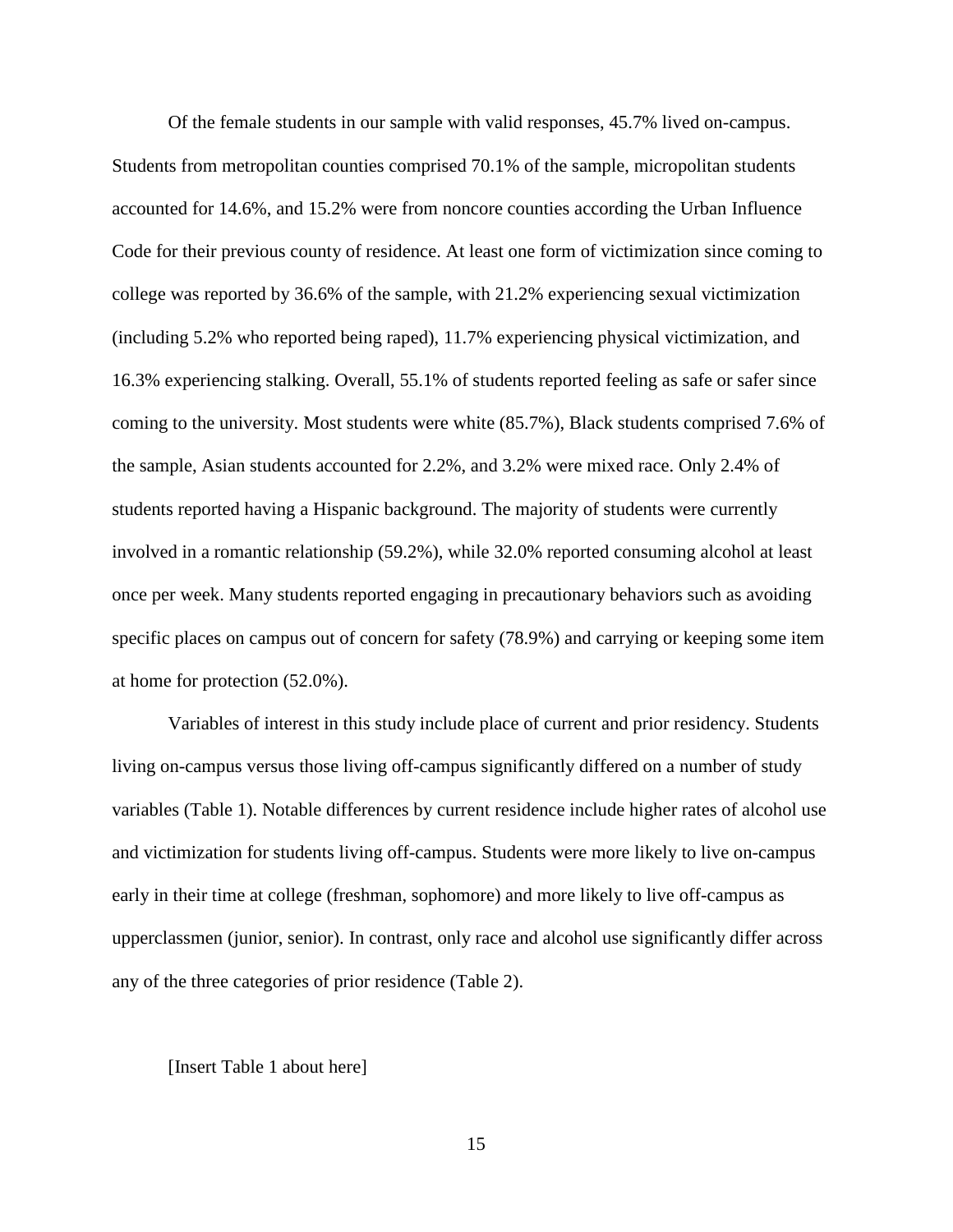[Insert Table 2 about here]

#### *Concern for Safety*

Our first research question asks: does a person's experience of residency, proximally as current residence or distally as prior residence, impact a woman's concern for safety in either oncampus or off-campus places at college? On the four-point scale asking how safe do you think you are from crime, college women regardless of current residency expressed a significantly higher mean level of safety concern when considering "residences, neighborhoods, or other areas around [university]'s campus" compared to "on [university]'s campus." Overall, students expressed significantly more concern for safety in off-campus areas around campus compared to on-campus areas (mean: 2.11 vs. 1.76, t=13.08, p<.000). One-way ANOVA indicates that women who lived on-campus expressed significantly higher mean levels of concern for safety than women who lived off-campus when considering both on-campus areas (mean: 1.81 vs. 1.70, F=9.297, p=.002) and off-campus areas (mean: 2.21 vs. 2.00, F=29.100, p<.000).

Prior residence, categorized using the Urban Influence Codes, did not significantly impact concern for safety on- or off-campus. In a one-way ANOVA, prior residence was not significantly related to mean level of concern about safety on-campus (mean: metro, 1.76, micro, 1.81, noncore, 170; F(2)=1.431, p=.240) or off-campus (mean: metro, 2.11, micro, 2.15, noncore, 2.13; F(2)=.266, p=.766). Prior residence was also not significantly associated with whether or not a student lived on-campus or off-campus, and mean levels of concern for safety between students from different categories of prior residency did not significantly vary across current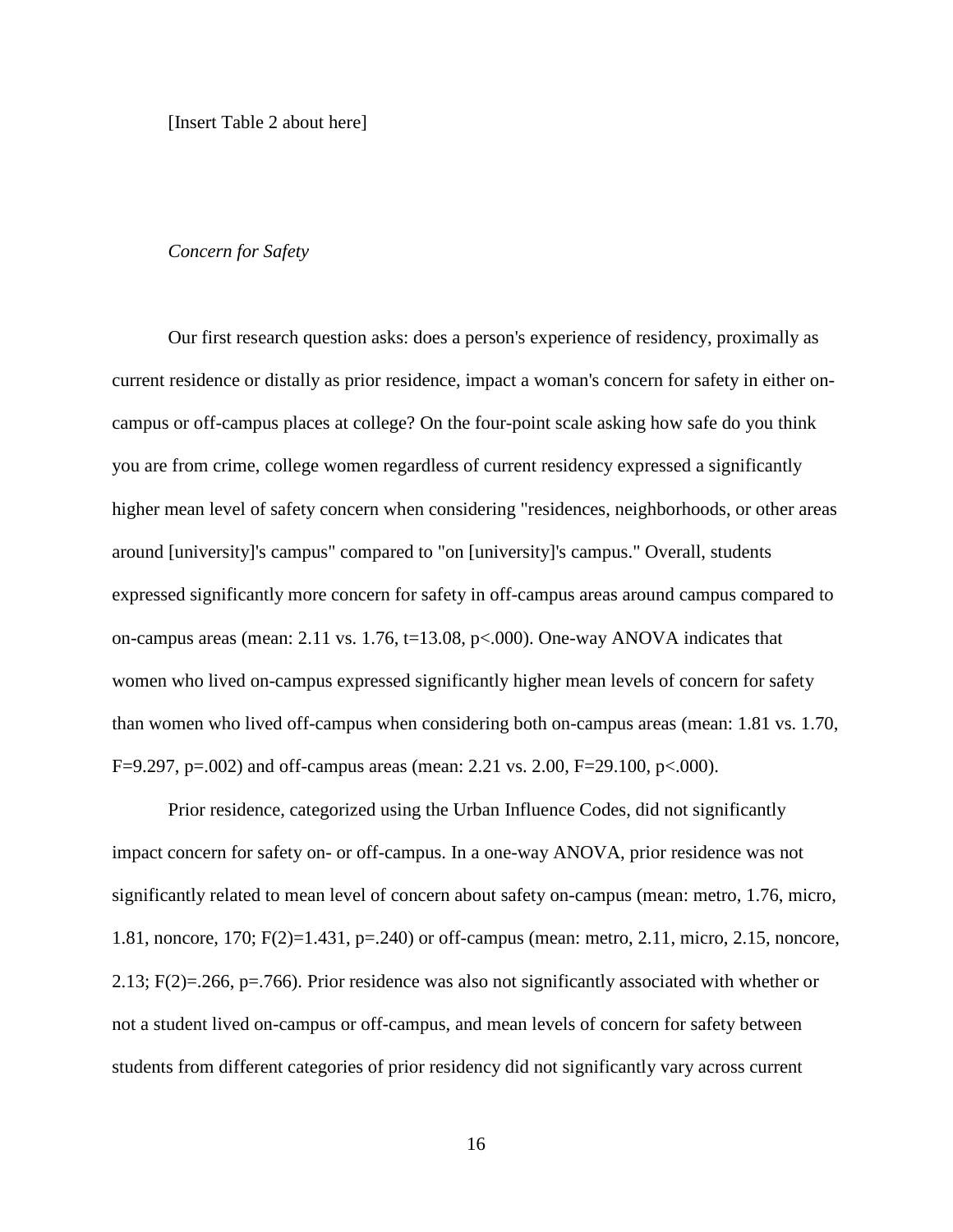residency. Likewise, there were no significant differences with respect to prior residency on the question directly asking "do you feel safer or less safe since coming to [the university]?" even if controlling for current residency.

Given that several variables significantly differed between on-campus versus off-campus residents (see Table 1), it was necessary to examine the relationships between current residence, prior residence, and concern for safety in specific places using multivariate models in order to control for these variables. The concern for safety measures are ordinal variables, however preliminary analysis revealed that the proportional odds assumption would be violated due to an extremely small number of subjects endorsing the "very unsafe" category. The concern for safety dependent variables were instead re-coded into dichotomous variables where 1=Safe ("very safe" and "somewhat safe"), and 2=Unsafe ("somewhat unsafe" and "very unsafe"), allowing us to use binary logistic regression as a more robust alternative. Model variables were first examined using bivariate correlations which did not reveal any highly correlated variables. Independent variables included in the final models were examined for multicollinearity, and all variables had tolerances between .456 and .983, indicating no serious collinearity between predictors (generally indicated by tolerances around or below .100). Final models also passed the Hosmer & Lemeshow goodness-of-fit test. $<sup>1</sup>$  $<sup>1</sup>$  $<sup>1</sup>$ </sup>

Neither measure of residency significantly affected the odds of a female student feeling unsafe on-campus (Table 3). However, concern for safety in nearby off-campus areas was significantly related to a student's current residence. The odds ratio for living on-campus was 1.743, indicating that the odds of a female student feeling unsafe in off-campus areas was 74% higher for students living on-campus compared to those living off-campus. In both models, prior

 $\overline{\phantom{a}}$ 

<span id="page-20-0"></span> $1$  Fear of stranger sexual assault was not included in the either concern for safety model, since it had a detrimental effect on model fit for concern for safety off-campus.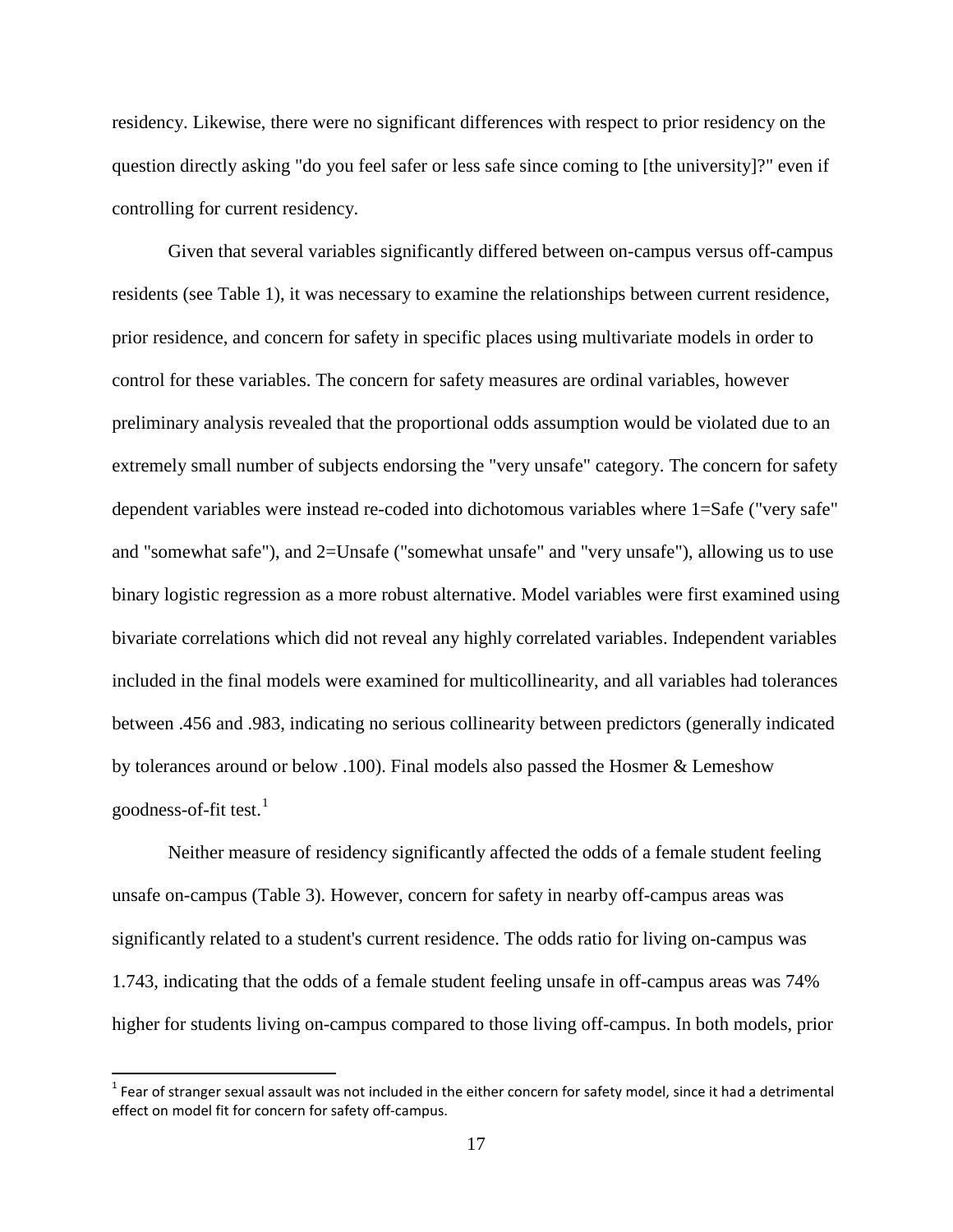victimization experiences had a significant, negative effect on the odds of feeling unsafe. The betas for academic class standing (using freshmen as a reference group) were all negative and in some cases significant, suggesting that general concern for safety may decrease somewhat over time in college.

[Insert Table 3 about here]

### *Fear of Crime*

Our second research question asks: does residency impact fear of specific crime-type and offender combinations? Previous research on fear of crime [\(e.g., Wilcox, et al., 2006\)](#page-38-0) suggests that victim-offender relationship and type of crime strongly influence fear of crime among college women. This study builds up this previous work by also controlling for the possible influences of current and prior residency in shaping crime- and offender-specific fear of crime. Mean levels of fear of crime, measured by a four-point scale (1-4), revealed significant mean differences across current residency when compared across specific crime type-offender configurations (Figure 1). Overall levels of fear of specific forms of victimization were extremely low, with means less than 2 on a 1-4 scale for all combinations except fear of stranger sexual assault, and stranger physical assault. In fact, fear of victimization by a stranger offender was significantly higher than fear of victimization by acquaintances within each of the three crime types examined: stalking, sexual assault, and physical assault.

[Insert Figure 1 about here]

With respect to current residency, ANOVA reveals significant differences for all three crime types between women living on-campus and off-campus with respect to fear of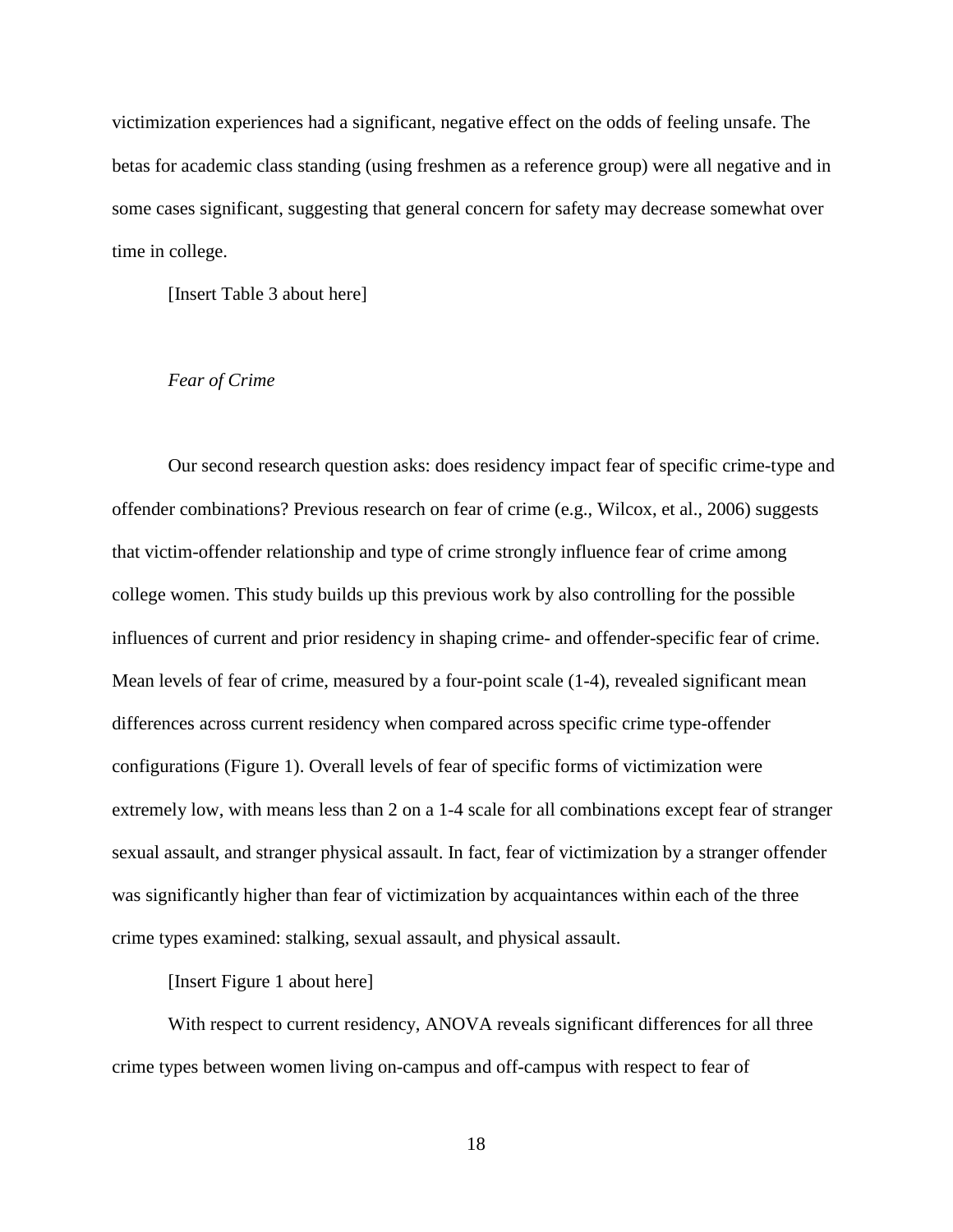victimization by known offenders. Women living on-campus were significantly more worried about being victimized by an acquaintance than women living off-campus for the crimes of stalking (F(1)=7.368, p=.007), sexual assault (F(1)=4.855, p=.028), and physical assault  $(F(1)=4.893, p=.027)$ . There were no differences between on- and off-campus residents on any measure of stranger victimization. Among all subjects, fear of stranger sexual assault was significantly higher than all other crime type-offender combinations, a finding consistent with previous literature.

With respect to prior residency, mean fear of stalking, sexual assault, and physical assault did not significantly differ by prior residency category, even when controlling for victimoffender relationship (Figure 2). ANOVA revealed no significant differences by prior residence. It is notable that micropolitan areas almost always had lower levels of fear across crime type and victim-offender relationship, though these levels were not significantly lower than either metropolitan or noncore students.

[Insert Figure 2 about here]

As with the concern for safety analysis above, multivariate models were employed to control for additional influences on fear of specific crime-offender combinations. Preliminary ordinal logistic regression models violated regression assumptions, so fear of crime variables were re-coded into 0,1 binary variables, with 1 indicating "somewhat or very worried" about a given crime-offender combination. Six binary logistic regression models were created to examine the likelihood of a female student experiencing high levels of fear of specific forms victimization (Table 4). In addition to other independent variables, high fear of stranger sexual assault was controlled for in the models for stalking and physical assault. This variable was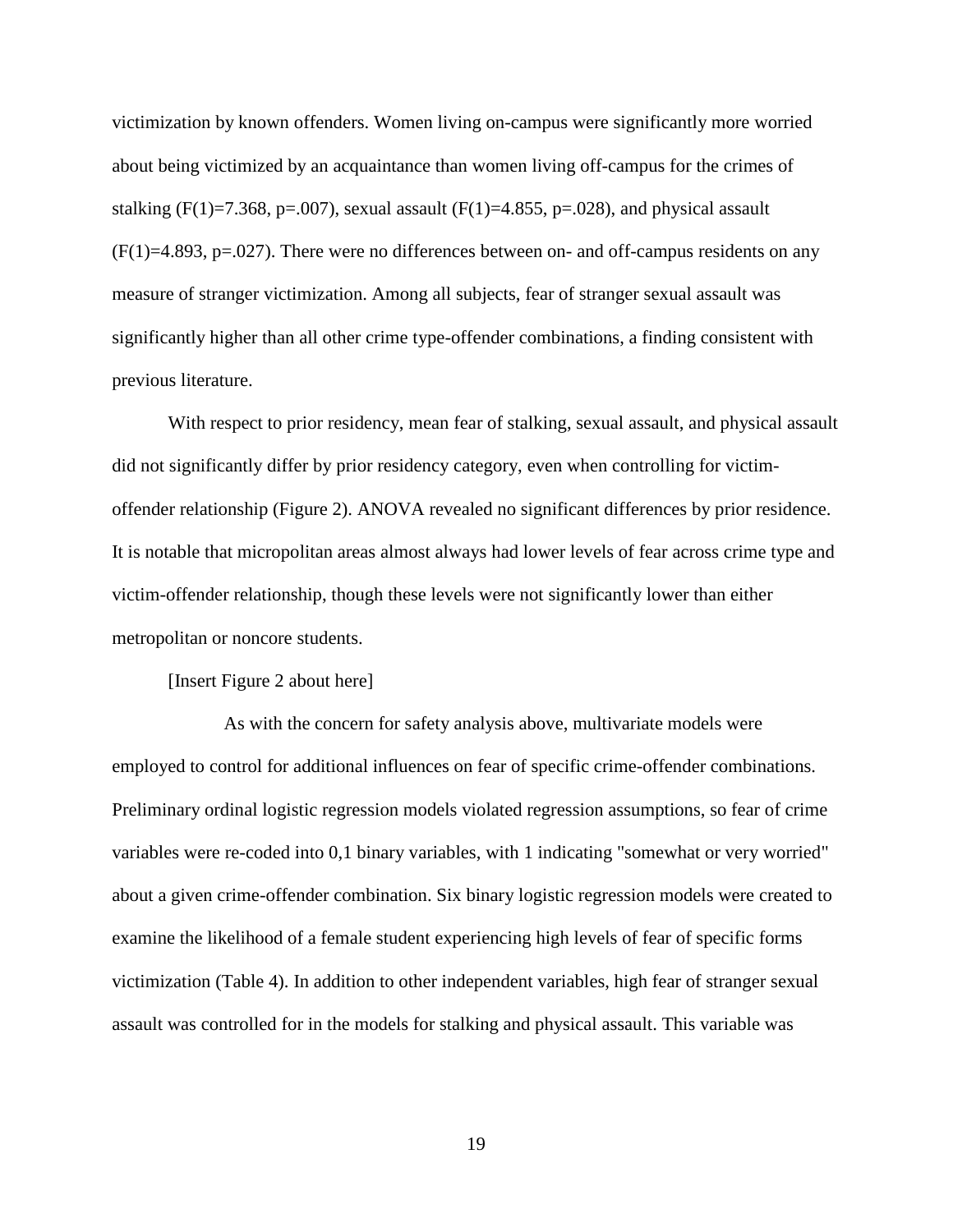included in order to control for the "shadow of stranger sexual assault" effect found to be significant in previous literature.

[Insert Table 4 about here]

Binary logistic regression models found that neither current nor prior residency significantly influenced whether or not a student was "somewhat or very worried" about any of the six crime-offender combinations examined. However race, prior victimization, and fear of stranger sexual assault were significant in most models. The odds of a minority student expressing high fear of stalking by either a known person or a stranger were approximately double that of white students. High fear of stranger sexual assault significantly increased the odds of a female student expressing high fear of stalking by a factor of 3.48 for known offenders and 5.46 for strangers. Prior victimization experiences at college significantly increased the odds of fearing stalking by a known person (OR: 2.26) and was near significant ( $p=0.053$ ) for fear of stalking by a stranger (OR: 1.394). Only prior victimization experiences were significantly related to concern for sexual assault by either a known person or a stranger, and in both cases prior victimization was associated with significant increases in the odds of expressing high levels of fear of sexual assault. Prior victimization increased the odds of fearing sexual assault by a known person by a factor of 2.52, but only increased odds of fearing of stranger sexual assault by a factor of 1.56. Finally, the odds of having high fear of physical assault by a known person and by a stranger were significantly increased by having high fear of stranger sexual assault (OR: 5.870 and 18.126, respectively). This is consistent with previous literature, which finds that fear of stranger sexual assault is highly correlated with other types of assault, in particular by stranger offenders. Odds of having high fear of physical assault by a known perpetrator were significantly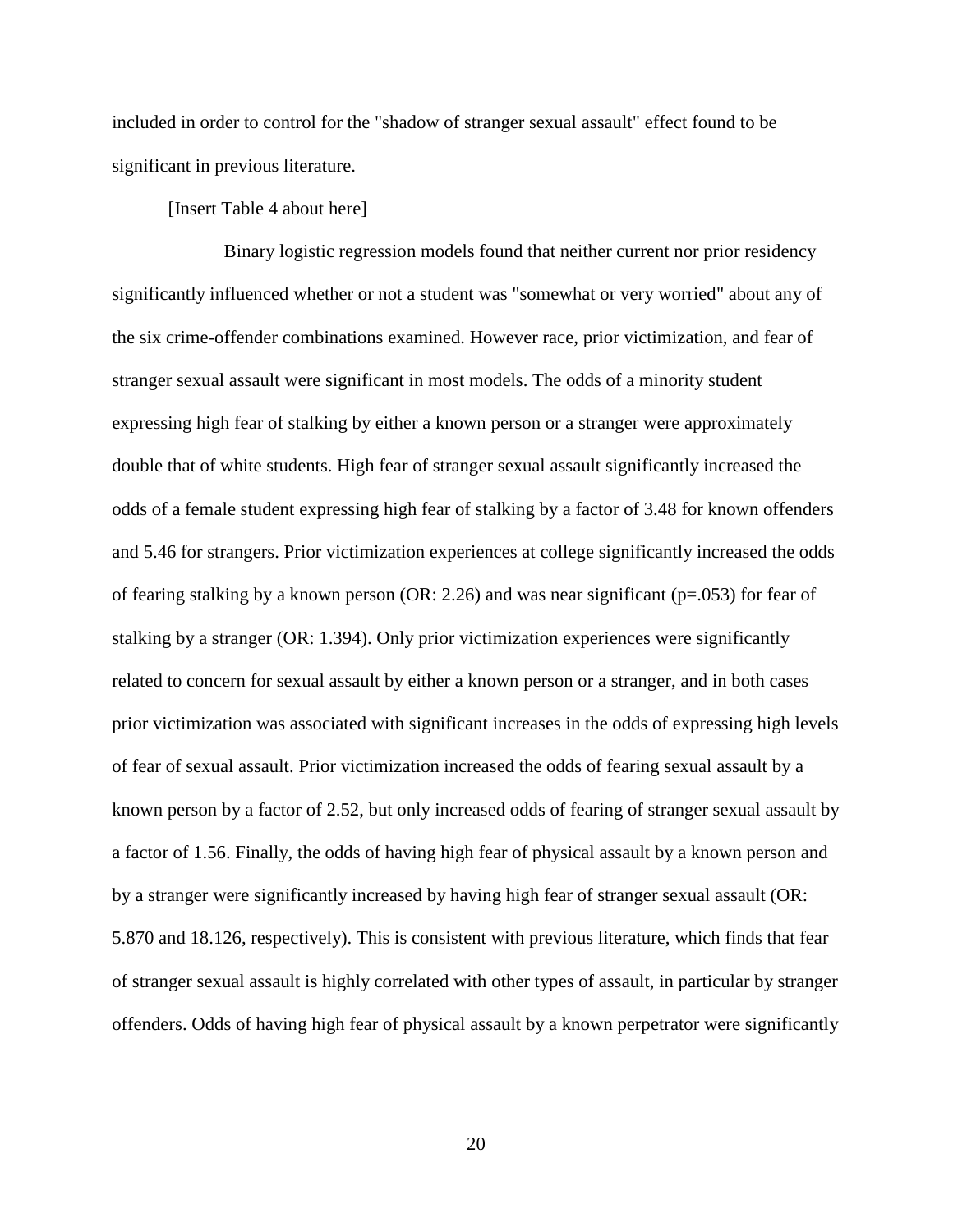increased for minority women (OR: 2.046) and those experiencing prior victimization in college (OR: 2.029).

#### *Precautionary Behaviors*

Our third research question asked: does residency affect the type of precautionary behaviors engaged in by female students out of concern for their safety? Precautionary behaviors were examined using binary logistic regression models to examine how current or prior residency might shape the odds of a female student: 1) carrying or keeping an item for protection, and 2) avoiding locations on-campus out of concern for safety. Like the above analyses, these models included the following independent variables: current residence, prior residence, and the control variables of race, romantic involvement, alcohol use, victimization at college, and academic class. In addition, these models also controlled for concern for safety oncampus and off-campus, and fear of stranger sexual assault as potential predictors (Table 5).

[Insert Table 5 about here]

A student's current residence was significantly related to both forms of precautionary behavior, while no prior residency category significantly impacted the odds of engaging in either of these forms of self-protection. A female student's odds of carrying or keeping some object for protection were significantly increased by currently being in a romantic relationship (OR=1.486) and by having high levels of fear of sexual assault  $(OR=1.476)$ , while the odds were significantly decreased by living on-campus (OR= .700). The odds of avoiding places on-campus out of concern for safety was significantly increased by living on-campus (OR=2.391), high fear of stranger sexual assault (OR=1.935), increased concern for safety on-campus (OR=1.789),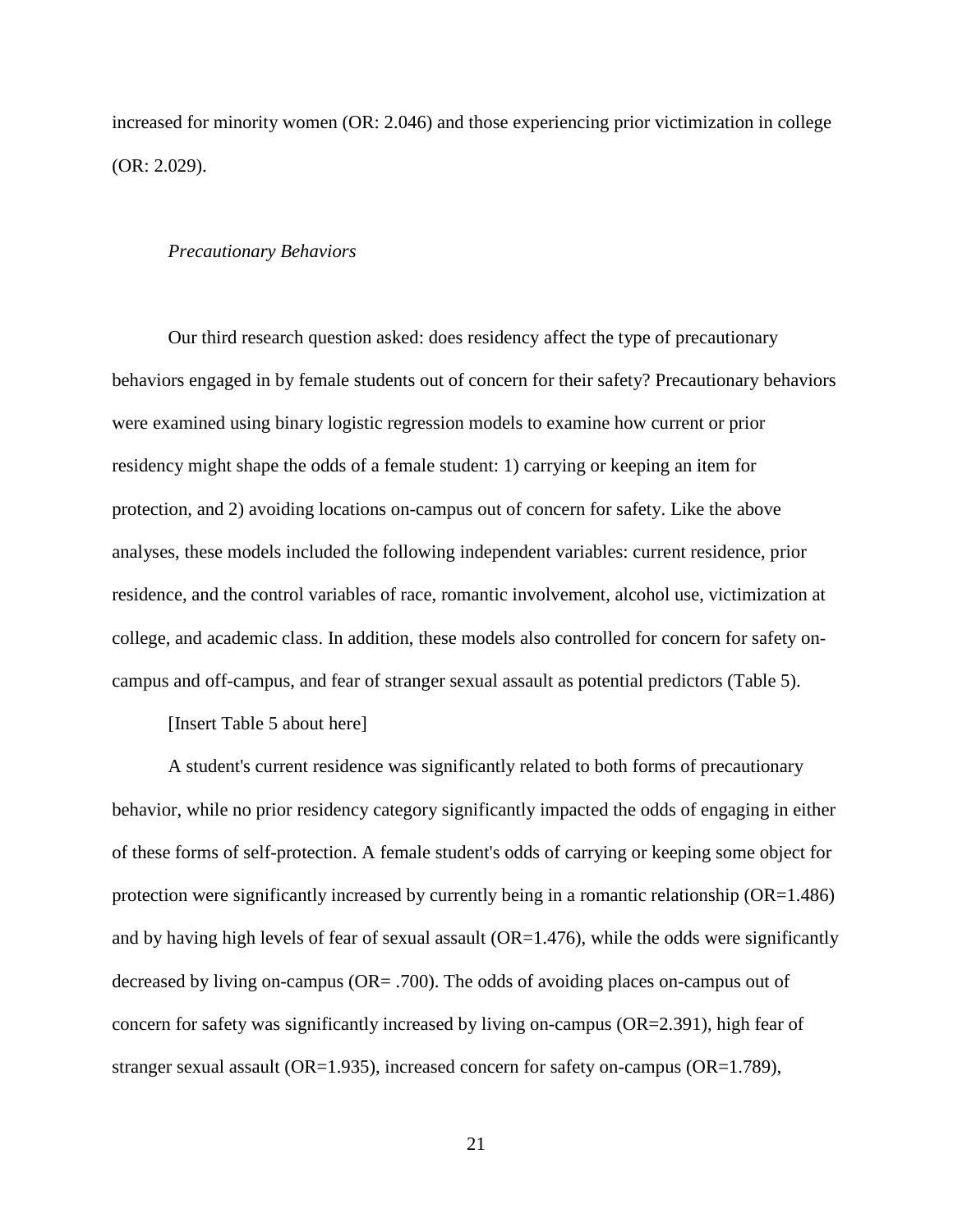increased concern for safety off-campus (OR=1.712), and junior (OR=2.026) or senior (OR=1.705) class standing. All academic classes had positive coefficients compared against freshman class standing, but only junior and senior were significant in the model for avoiding places on campus.

## Discussion

This study asked three questions exploring whether or not a female student's reactions to crime and safety are affected by her residency experiences, either proximally by where she currently lives, or distally by considering differences in character of a student's prior residential community. This study considered residency in the contexts of place-specific concern for safety, fear of specific forms of victimization by specific types of offenders, and use of certain safety precautions. These two measures of residency have very different implications for targeting safety interventions to college women, namely whether a student's prior residence or her current residence has a bigger influence on how she perceives and mitigates her risk of victimization while at the university.

Our study first examined the question: does a person's experience of residency, proximally as current residence or distally as prior residence, impact a woman's concern for safety in either on-campus or off-campus places at college? Direct comparisons find that college women in our sample expressed significantly higher concern for safety in nearby off-campus areas than on-campus, regardless of where students currently reside. Controlling for other variables, current residence did not impact women's concern for safety on-campus, however current residence did impact concern for safety in off-campus areas. Living on-campus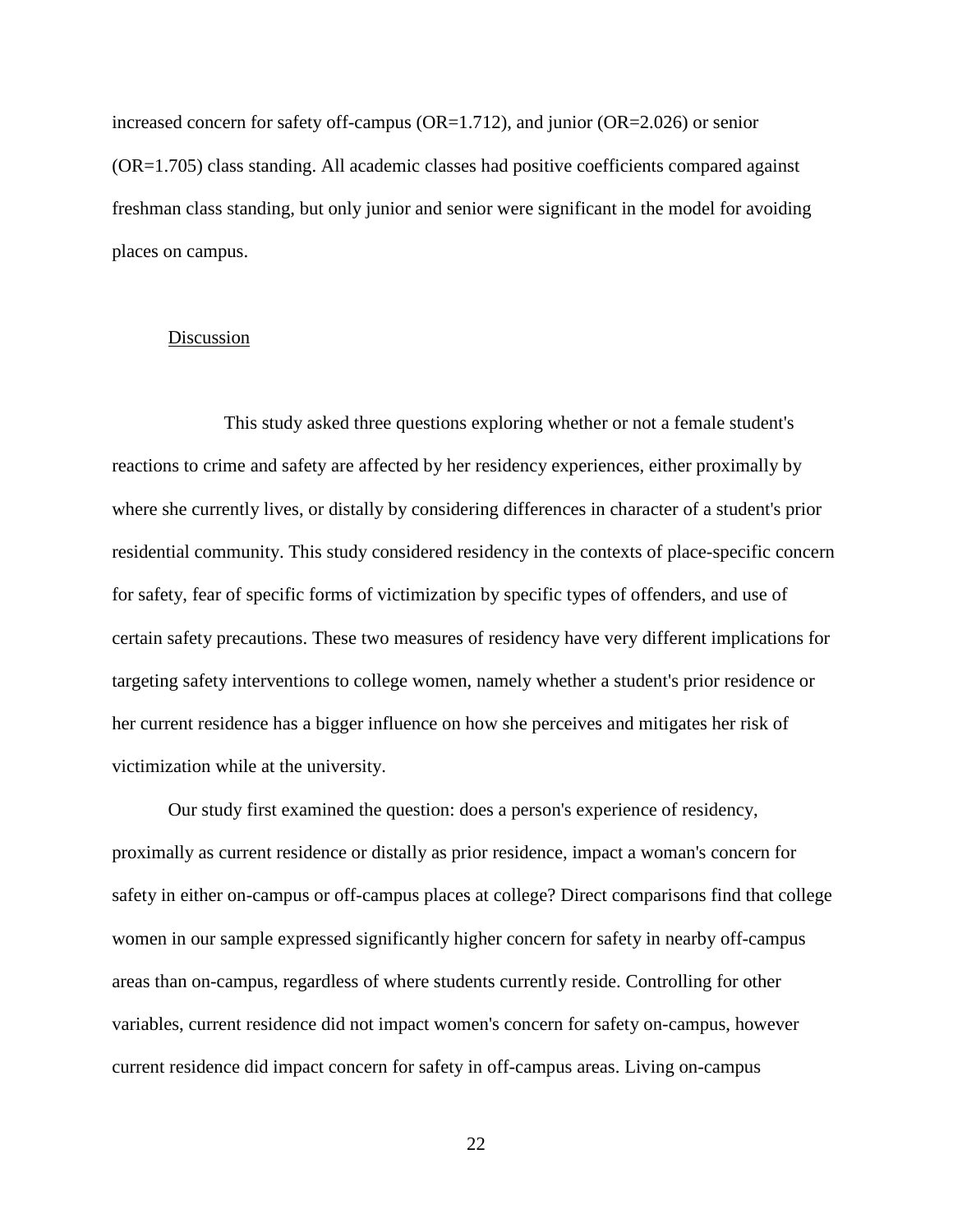significantly increased the odds that a female student worried about her safety in nearby offcampus areas. It is possible that living off-campus mitigates the fear of off-campus places as a student establishes a familiar routine in these specific areas. If students who choose to live offcampus did so because they were generally less fearful, we would expect concern for safety oncampus to also be lower for these off-campus residents. This was not the case. Therefore, it seems that location of current residency is itself directly important.

Second, our study asked: does residency impact fear of specific crime-type and offender combinations? This analysis examined the relationship between type of victimization (sexual, physical, stalking) and offender (stranger, known person) while controlling for our two residency variables. One important finding in this study is that the fear of specific forms of victimization by specific offenders is, in general, extremely low. That is, with the exceptions of stranger sexual and physical assault, most of these female students expressed very low levels of fear. Nevertheless, we hypothesized that off-campus residents would experience higher fear of stranger offenders, since they would perceive a greater likelihood of exposure to potential stranger perpetrators. The data, however, show that instead of increased fear of stranger perpetration, living off-campus was only associated with significantly lower fear of acquaintance perpetration when compared to on-campus residents. The question of why students living offcampus would express less fear of victimization by a known perpetrator should be investigated in future research, especially in light of the fact that students living off-campus experienced higher rates of victimization, and most often by people they knew. Multivariate models showed that other factors, namely race, prior victimization, and fear of stranger sexual assault were more important than current residence in predicting fears of specific forms of victimization.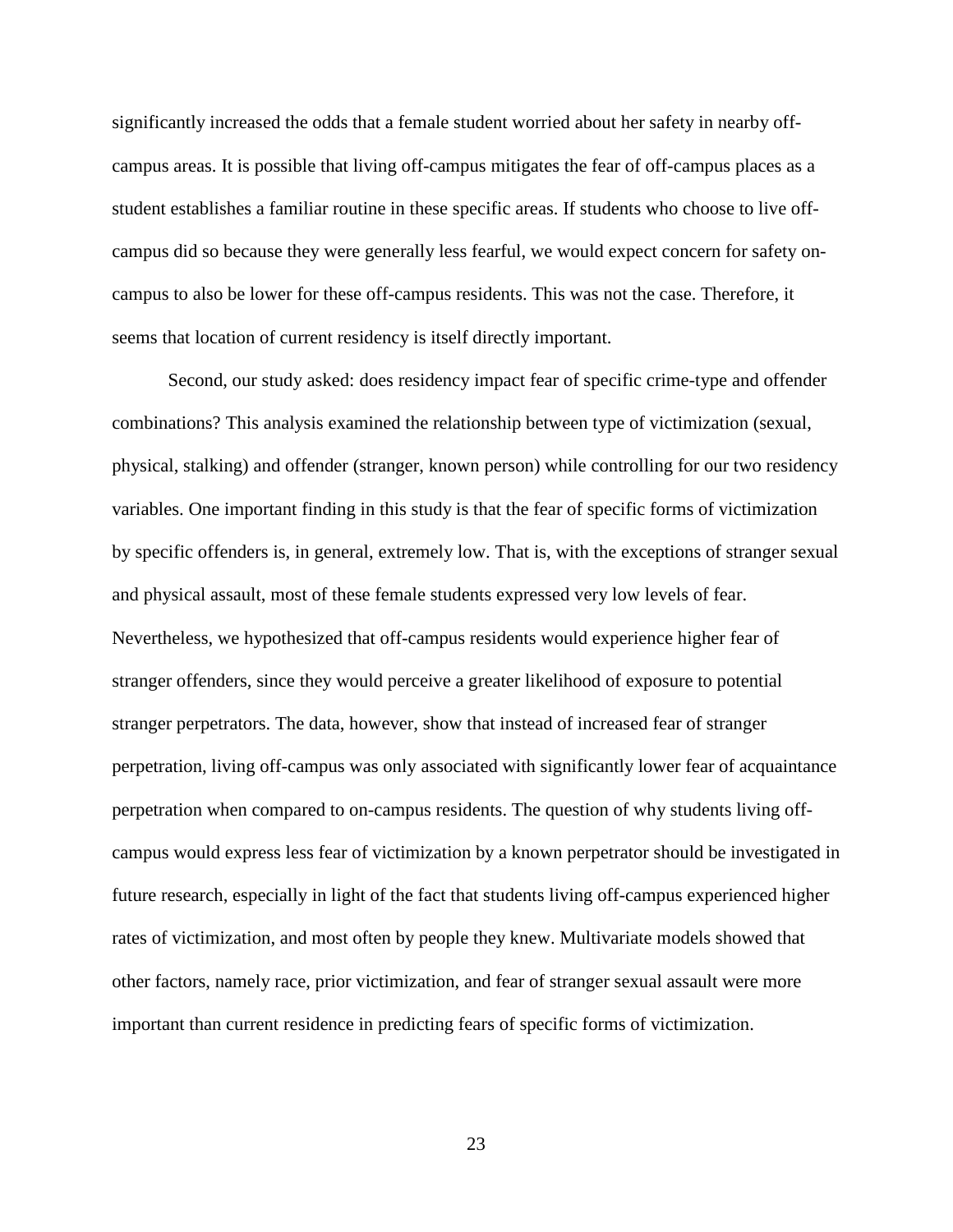Finally, we asked: does residency affect the type of precautionary behaviors engaged in by female students out of concern for their safety? We examined two precautionary behaviors: carrying or keeping an item at home for protection, and avoiding places on campus out of concern for safety. Consistent with prior literature, living off-campus increased the odds that a student would carry or keep in her home something for protection. Also, being involved in a romantic relationship increased the odds of carrying or keeping safety objects in the home. It is unclear why this particular item is significant, however it may be possible that male romantic partners encourage this specific form of safety behavior. Another possibility is that simply having a boyfriend may be seen by some women as protective from crime, and thus being in a committed relationship may be part of multiple strategies used to increase feelings of safety.

Avoiding specific locations on-campus out of concern for safety is also significantly related to student's current residency, with on-campus students having more than twice the odds of engaging in this particular precautionary behavior. This behavior is also significantly associated with general concern for safety both on-campus and off-campus, as well as positively associated with higher academic standing. Consistent with previous literature, fear of stranger sexual assault significantly increased the odds of engaging in both forms of precautionary behavior measured. High fear of stranger sexual assault increased the odds of avoiding places on campus by 94% and increased the odds of carrying a protective item by only 48%. These findings suggest that women are more likely to utilize avoidance rather than resistance strategies in response to fear of sexual assault. Future research should examine in greater detail the relationship between fear of sexual assault and different types of precautionary strategies in the context of sexual victimization, especially given that place avoidance strategies may not be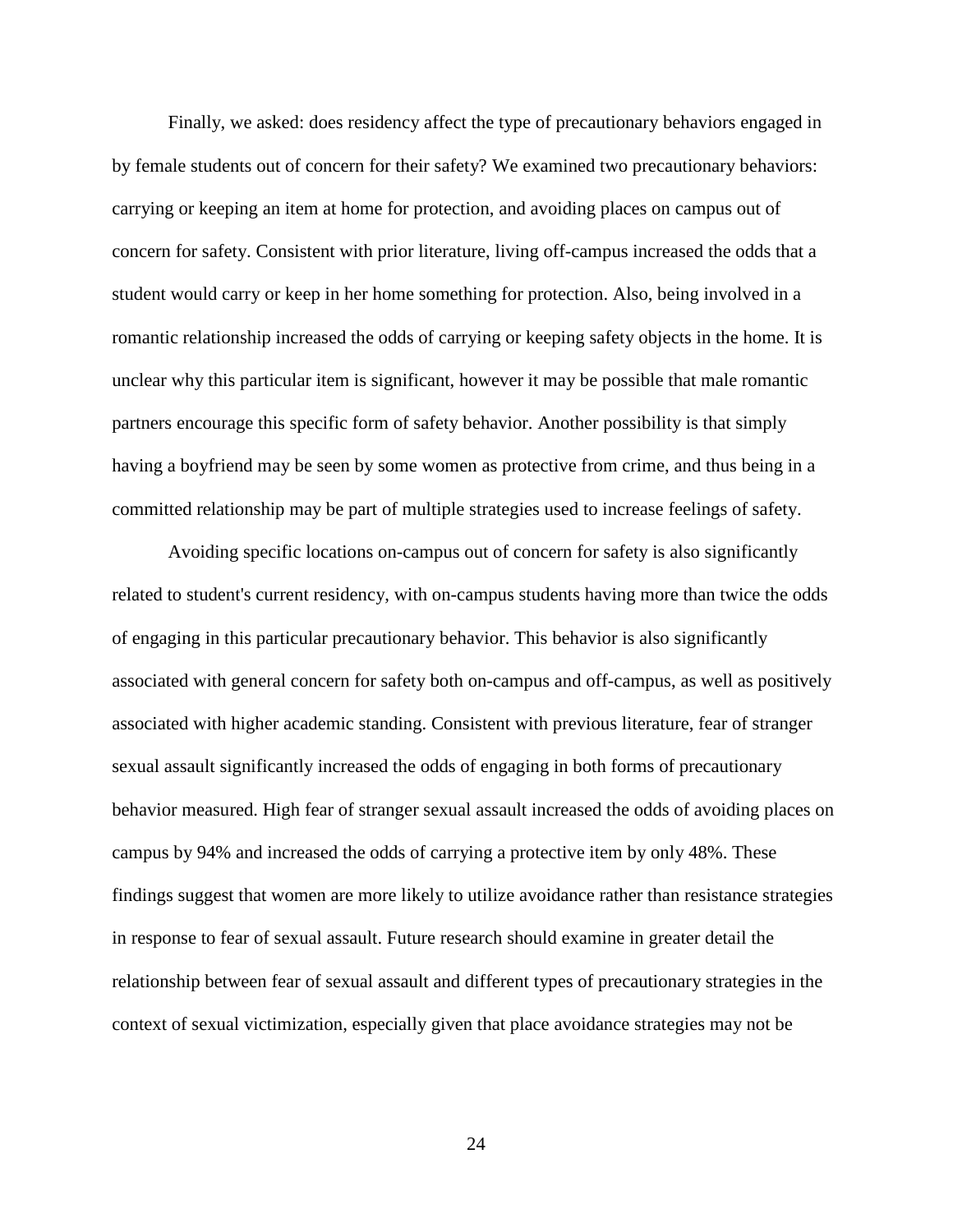appropriate for the majority of sexual assault incidents which are usually perpetrated by acquaintances.

A notable finding throughout this dataset is that concern for safety, fear of victimization, and precautionary behaviors are supportive of a "stranger danger" bias in campus safety perception. For instance, students who had been victimized since coming to college were less likely to rate the campus as unsafe. This apparently counterintuitive result can again be reconciled with the fact that students were far more likely to be victimized by a known offender rather than a stranger. A good deal of the extant literature suggests that fear of strangers, and particularly stranger sexual assault, strongly influences general safety concerns for women. Significantly higher mean worry about stranger sexual assault and stranger physical assault found in the fear of crime section of this study certainly support such an interpretation. While it is also possible that prior victimization may increase safety precautions (and thus mitigate safety concerns), the fact that prior victimization was not associated with either of the precautionary behaviors in this study suggests that this second explanation is unlikely. Prior victimization at college was only associated with significant increases in the odds of expressing high fear of crimes perpetrated by known offenders. These findings corroborate the "shadow of sexual assault" hypothesis in that prior victimization seems to only impact worry about perpetration by known persons, while fear of stranger sexual assault has a more ubiquitous effect.

Finally, no hypotheses regarding prior residency were supported. Type of prior residency was not directly significant in any models, nor does it influence whether or not a student chooses to live on- or off-campus. This result is consistent with Woolnough's finding that hometown was not a significant factor in fear of crime or safety behaviors [\(Woolnough, 2009\)](#page-38-2). The use of the Urban Influence Codes rather than self-reported urban, suburban, or rural hometown is, in our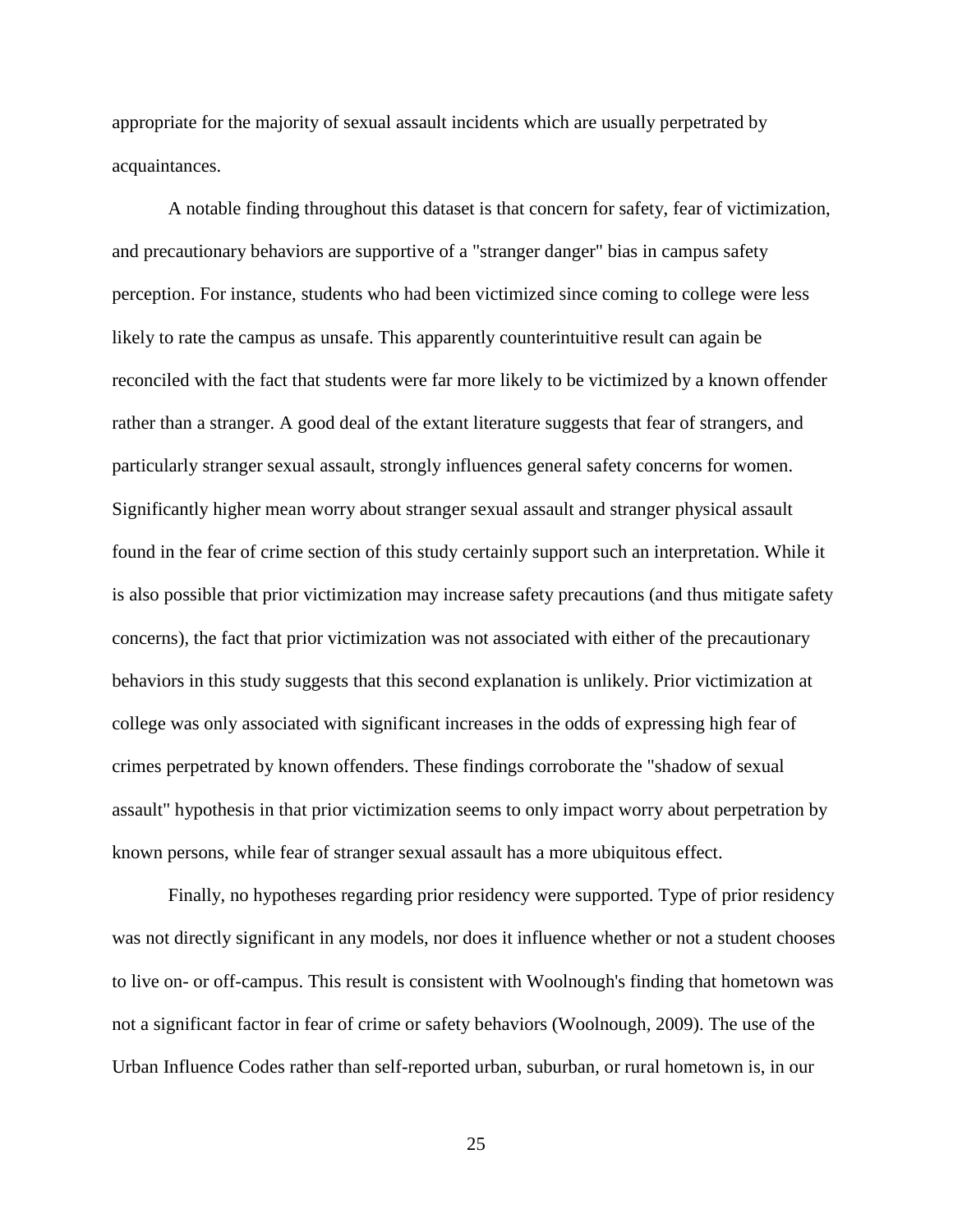view, a slight improvement in the quality of a measure of prior residency, nonetheless yielding similar results. It is also possible that broad, community-level measures are not the best way to understand how a person's geographic background shapes their understanding of new places. Since previous literature suggests that prior residency shapes help-seeking in response to victimization, it is possible that place prior residency simply does not significantly shape either of the two precautionary behaviors examined, but may impact how a woman responds to an actual victimization experience. However, the present study suggests that with regard to role of prior residency in perceptions of crime and safety, students may quickly adapt to their new residence when making safety assessments, and thus perceptions of campus or adjacent areas are not strongly influenced by prior residency experiences.

#### *Limitations*

The results of this study are affected by a few important limitations that should be noted. First, because this study is cross-section in design, we cannot definitely say if the differences in student safety perceptions by their current residence are caused by living in these places, or if differences in safety perceptions affect a college woman's choice of where to live. It is possible that students who are less concerned with safety choose to live off-campus, since they also appear to be more likely to engage in risk behaviors such as alcohol use. This, in turn, may contribute to higher rates of victimization. Though we examined a number of personal background variables which may affect choice of living arrangements (e.g., race, relationship status), it is always possible that some other factor not measured influences both a woman's choice of residence and perception of safety. Overall, a slight majority of students (55.1%) felt as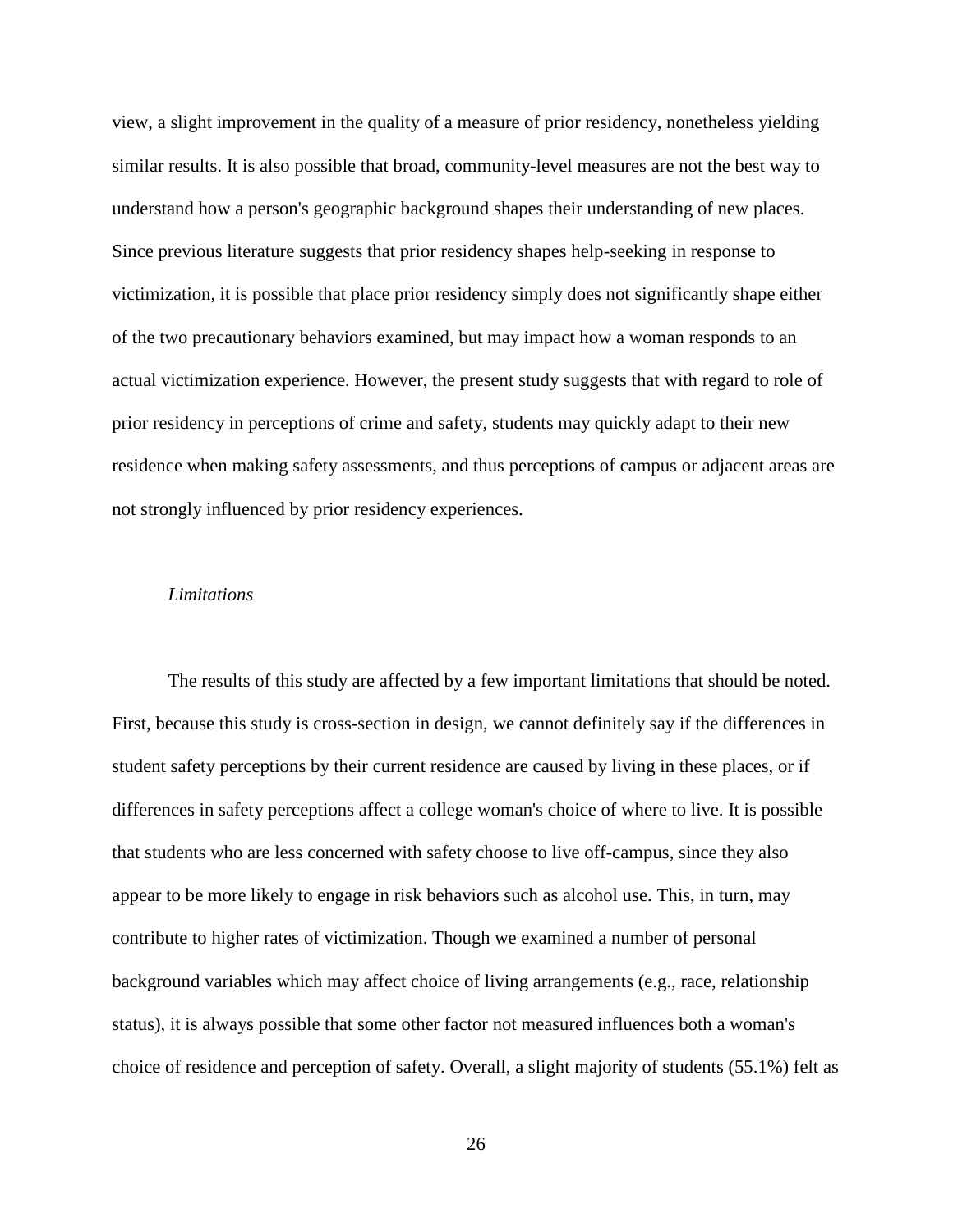safe or safer at the university compared to their previous residence, and regardless of whether or not they lived on-campus, and most students expressed greater concern for safety off-campus than on-campus.

Second, most dependent variables in this study were ultimately reduced to binary variables because ordinal regression assumptions were not met (e.g., number of cases in each cell for ordinal regression). Recoding key dependent variables to binary measures may have prevented us from detecting significant differences in our multivariate models that are suggested by bivariate comparisons, particularly between place of residence and fear of crime measures. Future research on fear of crime should consider utilizing scale rather than ordinal measures in order to allow for a wider range of analytic techniques [\(e.g., Lee & Hilinski-Rosick,](#page-35-3)  [forthcoming\)](#page-35-3).

#### Conclusion

This study provided an exploratory look at how residency experiences affect college women's perceptions of safety, fear of victimization, and precautionary behaviors. This study distinguished between a proximal effect, a student's current residence, and a distal effect from a student's prior residency. This study consistently found that students living on-campus and students living off-campus at one large, state university had significantly different levels of concern for safety and engaged in different types of precautionary behaviors. The results of this study also suggest that students from smaller or larger communities of prior residency have similar experiences safety on campus. However, a student's current residency either on-campus or off-campus significantly shapes concern for safety in both on-campus and off-campus places,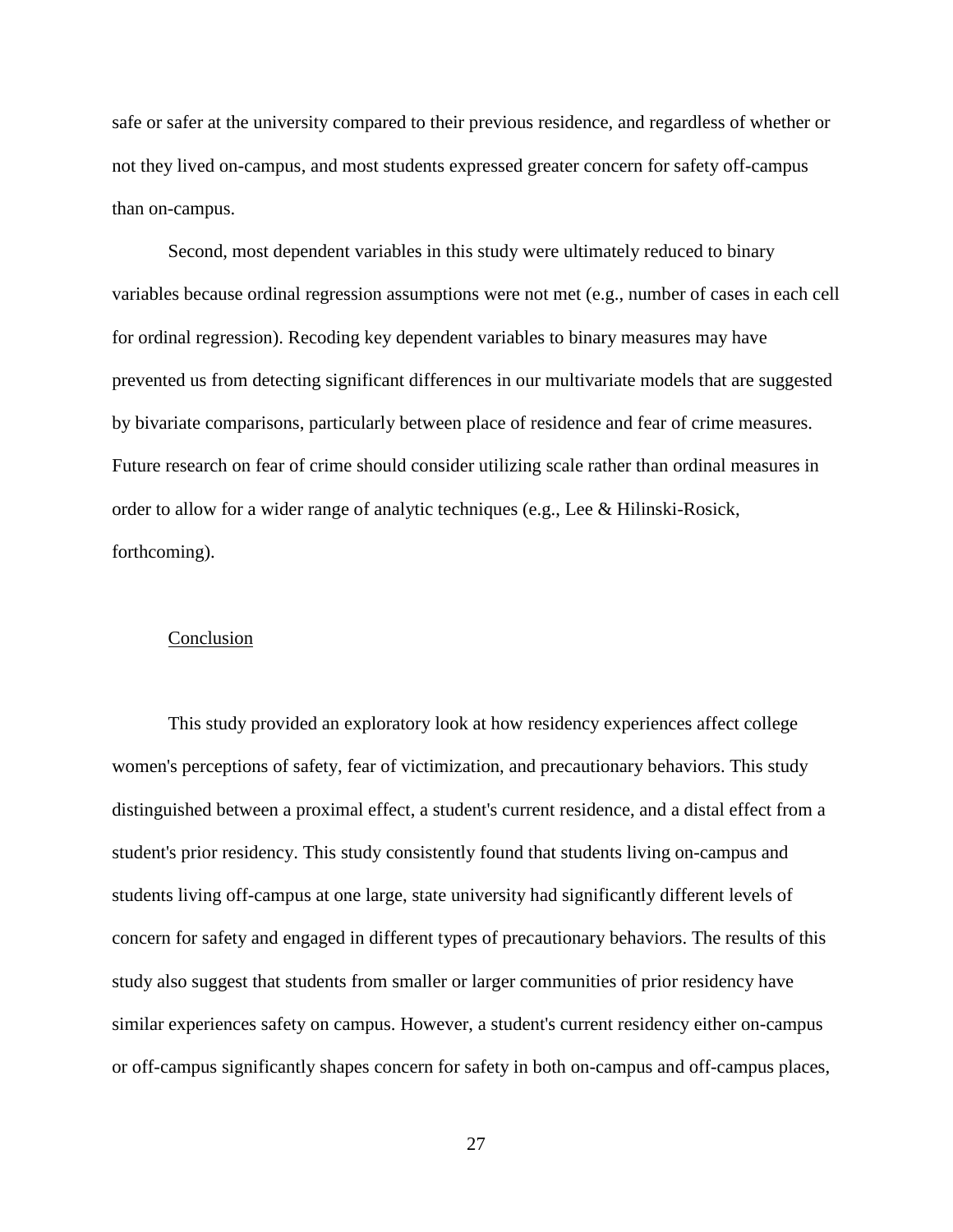and changes the types of precautionary behaviors taken out of concern for safety. Owing to the overall low levels of fear of any crime-offender combination and to the strong effects of "the shadow of sexual assault" and prior victimization, place of residence did not impact fear of specific forms of victimization by specific offenders. These findings suggest that college administrators should pay particular attention to whether or not female students live on- or offcampus when targeting safety information to improve overall perceptions of safety among students.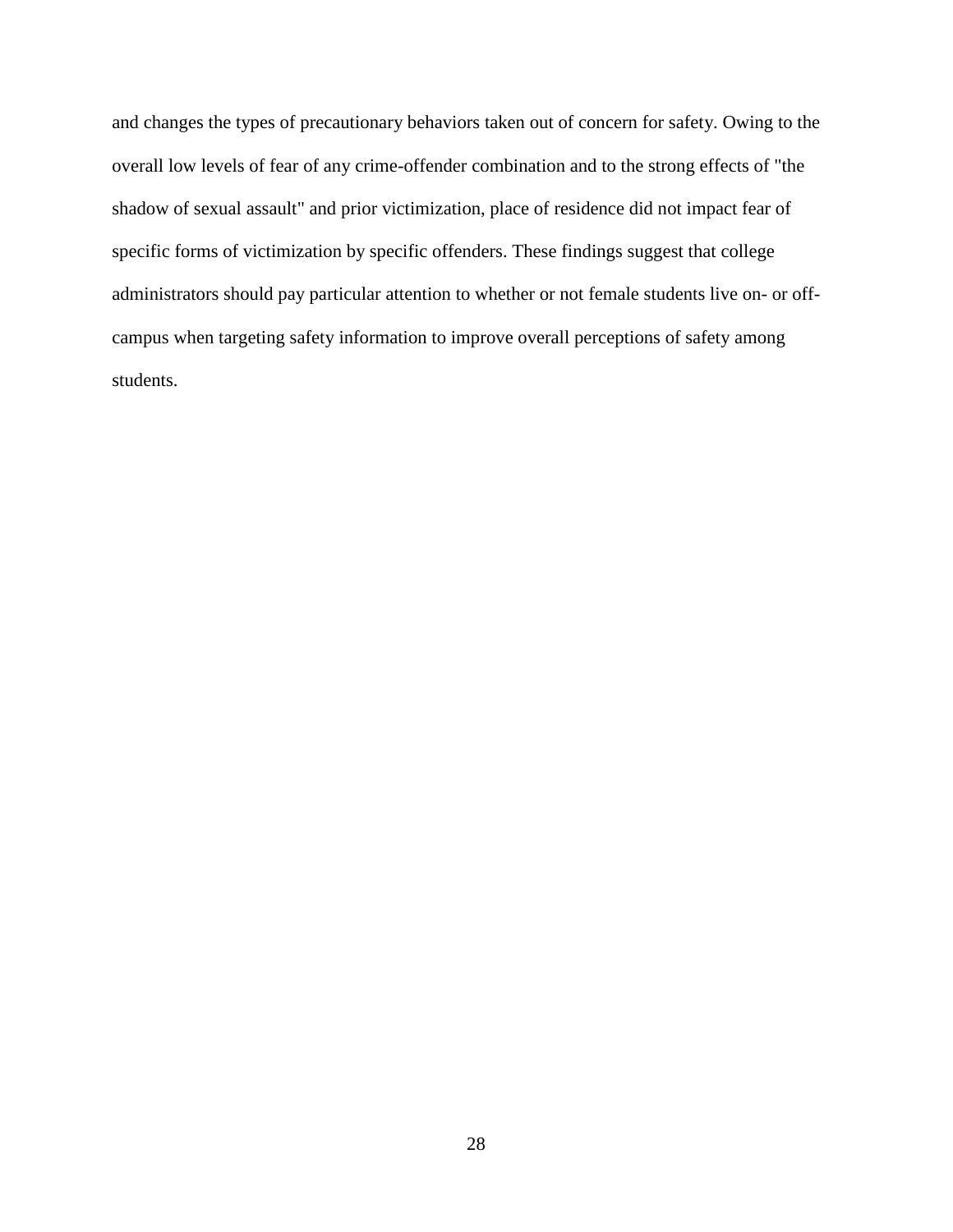References

- <span id="page-32-0"></span>Altheide, D. L. (2002). *Creating fear: News and the construction of crisis*. New York: Gruyter.
- <span id="page-32-3"></span>Amar, A. F., Bess, R., & Stockbridge, J. (2010). Lessons from families and communities about interpersonal violence, victimization, and seeking help. *Journal of Forensic Nursing, 6*(3), 110-120.
- <span id="page-32-1"></span>Benbenishty, R., & Astor, R. A. (2005). *School violence in context: Culture, neighborhood, family, school, and gender*. New York: Oxford University Press.
- <span id="page-32-2"></span>Buhi, E. R., Clayton, H., & Surrency, H. H. (2009). Stalking Victimization Among College Women and Subsequent Help-Seeking Behaviors. *Journal of American College Health, 57*(4), 419-426.
- <span id="page-32-4"></span>Campbell, J., Campbell, D. W., Gary, F., Nedd, D., Price-Lea, P., Sharps, P. W., & Smith, C. (2008). African American women's responses to intimate partner violence: An examination of cultural context. *Journal of Aggression, Maltreatment & Trauma, 16*(3), 277-295.
- <span id="page-32-5"></span>Clauss-Ehlers, C. S. (2008). Sociocultural factors, resilience, and coping: Support for a culturally sensitive measure of resilience. *Journal of Applied Developmental Psychology, 29*(3), 197-212.
- <span id="page-32-6"></span>Donnermeyer, J. F., & Mullen, R. E. (1987). Use of neighbors for crime prevention: Evidence from a state-wide rural victim study. *Journal of the Community Development Society, 18*(1), 15-29.
- <span id="page-32-7"></span>Duhart, D. T. (2000). Urban, suburban, and rural victimization, 1993-98. Washington, DC: Bureau of Justice Statistics.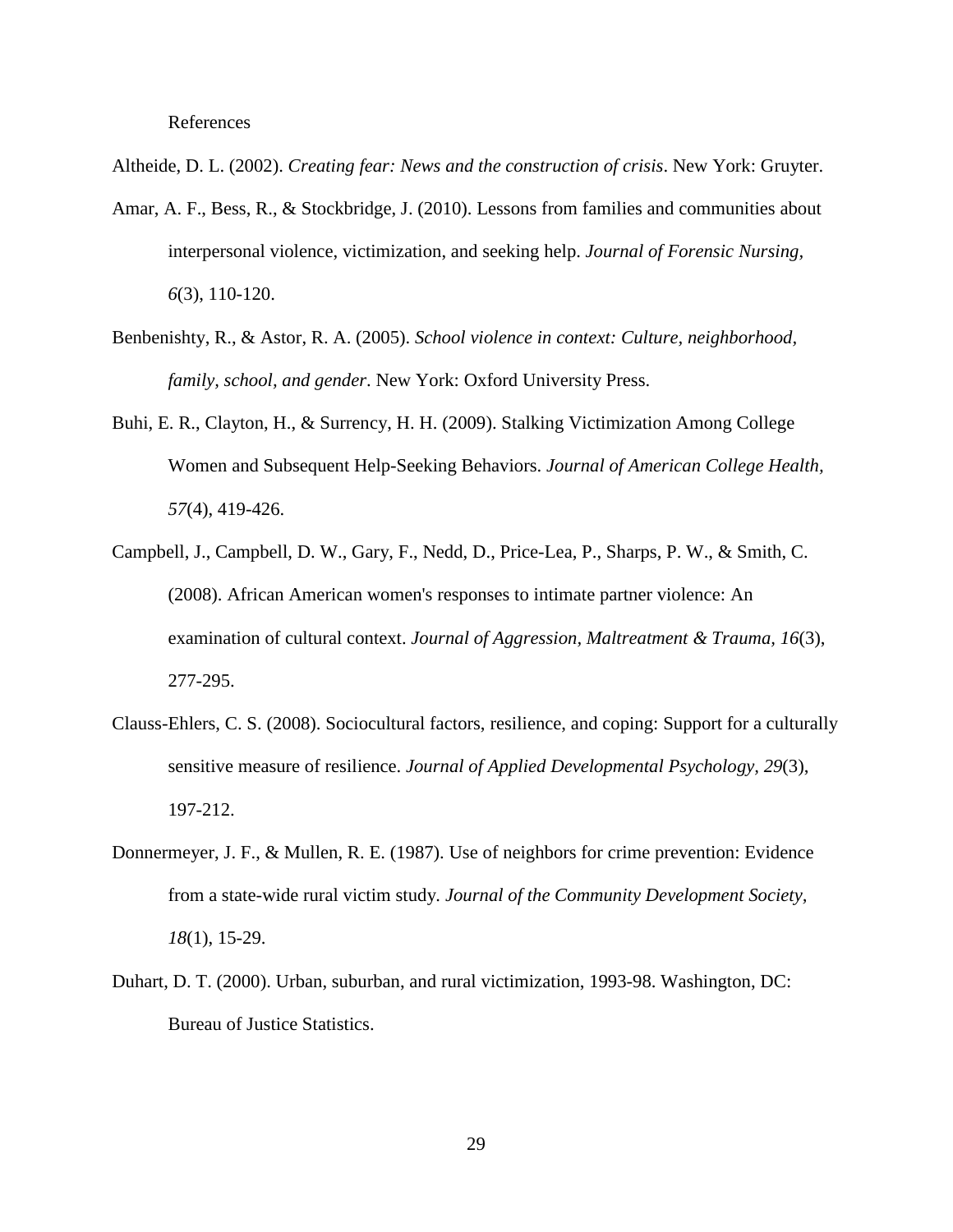- <span id="page-33-7"></span>El-Khoury, M., Dutton, M. A., Goodman, L. A., Engel, L., Belameric, R., & Murphy, M. (2004). Ethnic differences in battered women's formal help-seeking strategies: A focus on health, mental health, and spirituality. *Cultural Diversity & Ethnic Minority Psychology, 10*, 383-393.
- <span id="page-33-1"></span>Ferraro, K. F. (1995). *Fear of crime: Interpreting victimization risk*. Albany, NY: SUNY Press.
- <span id="page-33-4"></span>Ferraro, K. F. (1996). Women's fear of victimization: Shadow of sexual assault? *Social Forces, 75*, 667-690.
- <span id="page-33-6"></span>Fisher, B. S., Cullen, F. T., & Turner, M. G. (2002). Being Pursued: Stalking Victimization in a National Study of College Women. *Criminology & Public Policy, 1*(2), 257-308.
- <span id="page-33-8"></span>Fisher, B. S., Daigle, L. E., & Cullen, F. T. (2010). *Unsafe in the ivory tower: The sexual victimization of college women*. Thousand Oaks, CA: Sage.
- <span id="page-33-0"></span>Fisher, B. S., & May, D. (2009). College students' crime-related fear on campus: Are fearprovoking cues gendered? *Journal of Contemporary Criminal Justice, 25*(3), 300-321.
- <span id="page-33-3"></span>Fisher, B. S., & Nasar, J. L. (1995). Fear spots in relation to microlevel physical clues: Exploring the overlooked. *Journal of Research in Crime and Delinquency, 32*(2), 214-239.
- <span id="page-33-2"></span>Fisher, B. S., & Sloan, J. J. (2003). Unraveling the fear of victimization among college women: Is the "shadow of sexual assault hypothesis" supported? *Justice Quarterly, 20*(3), 633- 659.
- <span id="page-33-9"></span>Fisher, B. S., Sloan, J. J., Cullen, F. T., & Lu, C. (1998). Crime in the ivory tower: The level and sources of student victimization. *Criminology*, 671-710.
- <span id="page-33-5"></span>Hickman, S. E., & Muehlenhard, C. L. (1997). College Women's Fears and Precautionary Behaviors Relating to Acquaintance Rape and Stranger Rape. *Psychology of Women Quarterly, 21*(4), 527-547.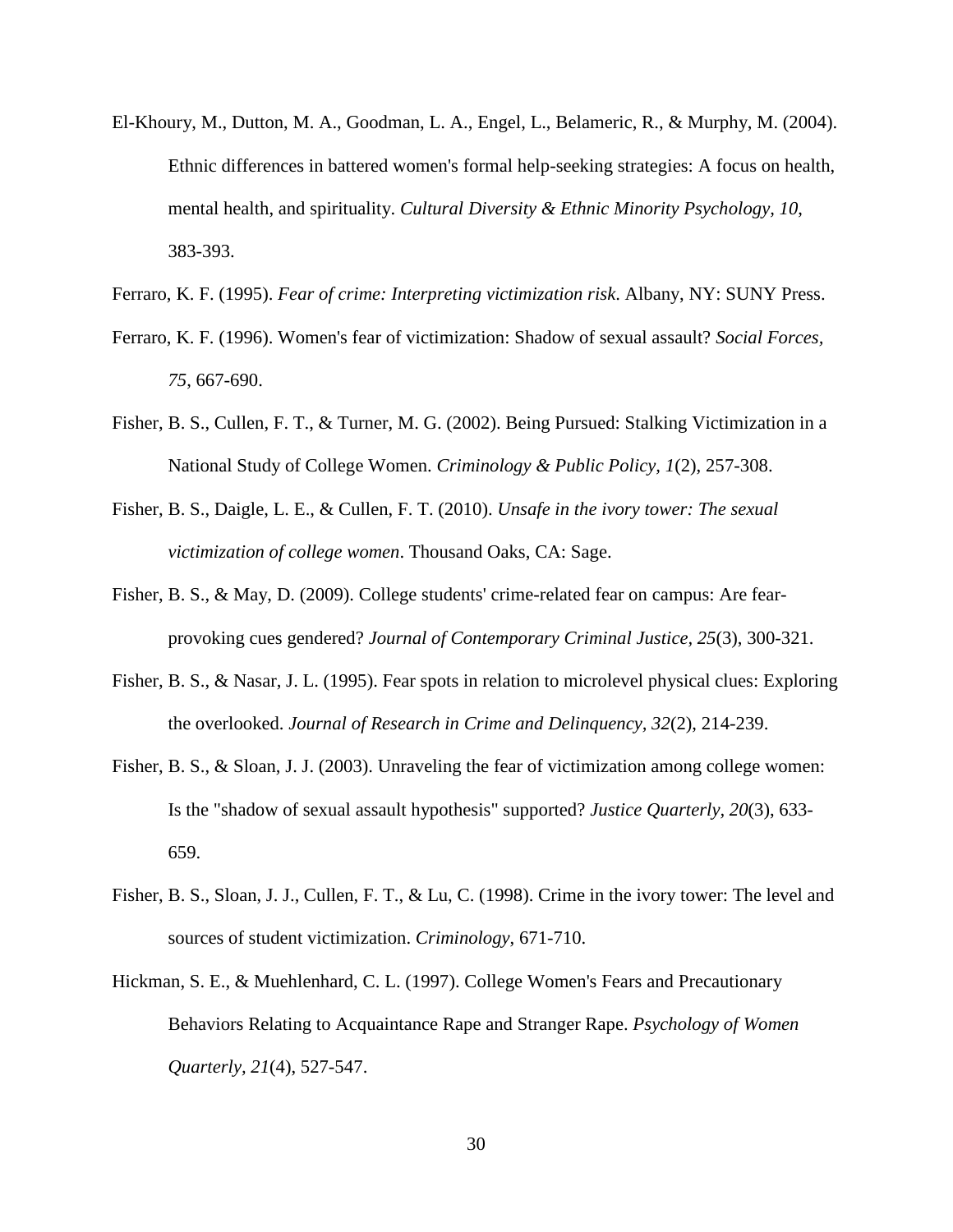- <span id="page-34-4"></span>Hilinski, C. M. (2009). Fear of crime among college students: A test of the shadow of sexual assault hypothesis. *American Journal of Criminal Justice, 34*(1-2), 84-102.
- <span id="page-34-6"></span>Hilinski, C. M. (2010). The role of victim-offender relationships in predicting fear of rape among college women. *Criminal Justice Studies: A Critical Journal of Crime, Law & Society, 23*(2), 147-162.
- <span id="page-34-7"></span>Hughes, P. P., Marshall, D., & Sherrill, C. (2003). Multidimensional Analysis of Fear and Confidence of University Women Relating to Crimes and Dangerous Situations. *Journal of Interpersonal Violence, 18*(1), 33-49.
- <span id="page-34-2"></span>Hunter, L. M., Krannich, R. S., & Smith, M. D. (2002). Rural migration, rapid growth, and fear of crime. *Rural Sociology, 67*(1), 71-89.
- <span id="page-34-1"></span>Jackson, J. (2004). Experience and expression: Social and cultural significance in the fear of crime. *British Journal of Criminology, 44*(6), 946-966.
- <span id="page-34-8"></span>Jordan, C. E., Wilcox, P., & Pritchard, A. J. (2007). Stalking acknowledgement and reporting among college women experiencing intrusive behaviors: Implications for the emergence of a "classic stalking case". *Journal of Criminal Justice, 35*(5), 556-569.
- <span id="page-34-5"></span>Keane, C. (1998). Evaluating the influence of fear of crime as an environmental mobility restrictor on women's routine activities. *Environment & Behavior, 30*(1), 60.
- <span id="page-34-3"></span>Kennedy, L. W., & Krahn, H. (1984). Rural-urban origin and fear of crime: The case for "rural baggage". *Rural Sociology, 49*(2), 247-260.
- <span id="page-34-0"></span>Kruger, D. J., Hutchinson, P., Monroe, M. G., Reischl, T., & Morrel-Samuels, S. (2007). Assault injury rates, social capital, and fear of neighborhood crime. *Journal of Community Psychology, 35*(4), 483-498.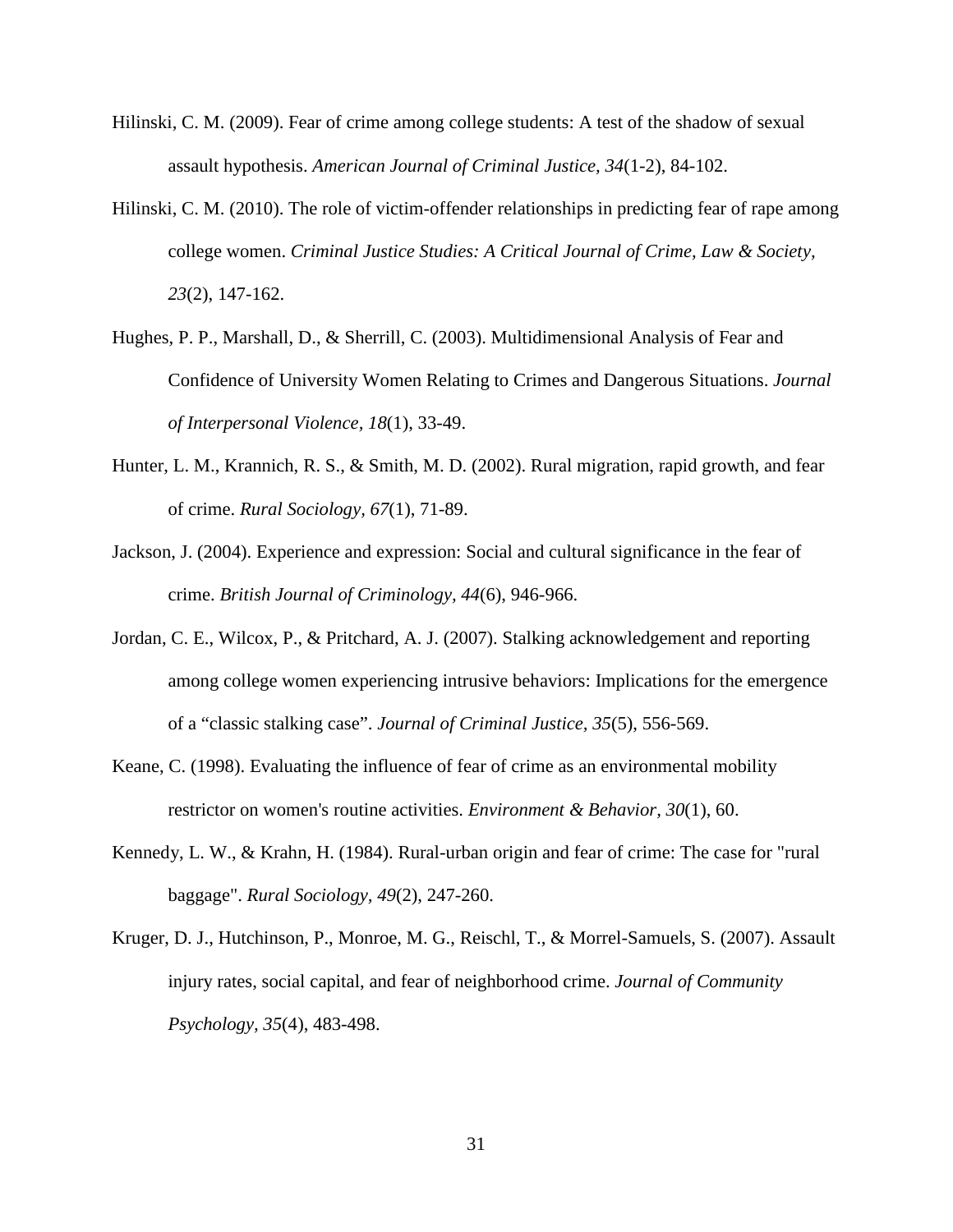- <span id="page-35-0"></span>LaGrange, R. L., & Ferraro, K. F. (1989). Assessing age and gender differences in perceived risk and fear of crime. *Criminology, 27*, 697-719.
- <span id="page-35-2"></span>LaGrange, R. L., Ferraro, K. F., & Supancic, M. (1992). Perceived risk and fear of crime: Role of social and physical incivilities. *Journal of Research in Crime & Delinquency, 29*, 311- 334.
- <span id="page-35-1"></span>Lane, J., Gover, A. R., & Dahod, S. (2009). Fear of violent crime among men and women on campus: The impact of perceived risk and fear of sexual assault. *Violence and Victims, 24*(2), 172-192.
- <span id="page-35-3"></span>Lee, D., & Hilinski-Rosick, C. (forthcoming). The Role of Lifestyle and Personal Characteristics on Fear of Victimization among University Students. *American Journal of Criminal Justice*, 1-22.
- <span id="page-35-7"></span>Leipert, B. D., & George, J. A. (2008). Determinants of Rural Women's Health: A Qualitative Study in Southwest Ontario. *The Journal of Rural Health, 24*(2), 210-218.
- <span id="page-35-5"></span>Lipsky, S., & Caetano, P. (2007). The Role of Race/Ethnicity in the Relationship Between Emergency Department Use and Intimate Partner Violence: Findings From the 2002 National Survey on Drug Use and Health. *American Journal of Public Health, 97*(12), 2246-2252.
- <span id="page-35-6"></span>Lipsky, S., Caetano, R., Field, C. A., & Larkin, G. L. (2006). The Role of Intimate Partner Violence, Race, and Ethnicity in Help-Seeking Behaviors. *Ethnicity & Health, 11*(1), 81- 100.
- <span id="page-35-4"></span>Logan, T., Walker, R., Jordan, C. E., & Leukefeld, C. G. (2007). *Women and victimization: Contributing factors, intervetions, and implications*. Washington, D.C.: American Psychological Association.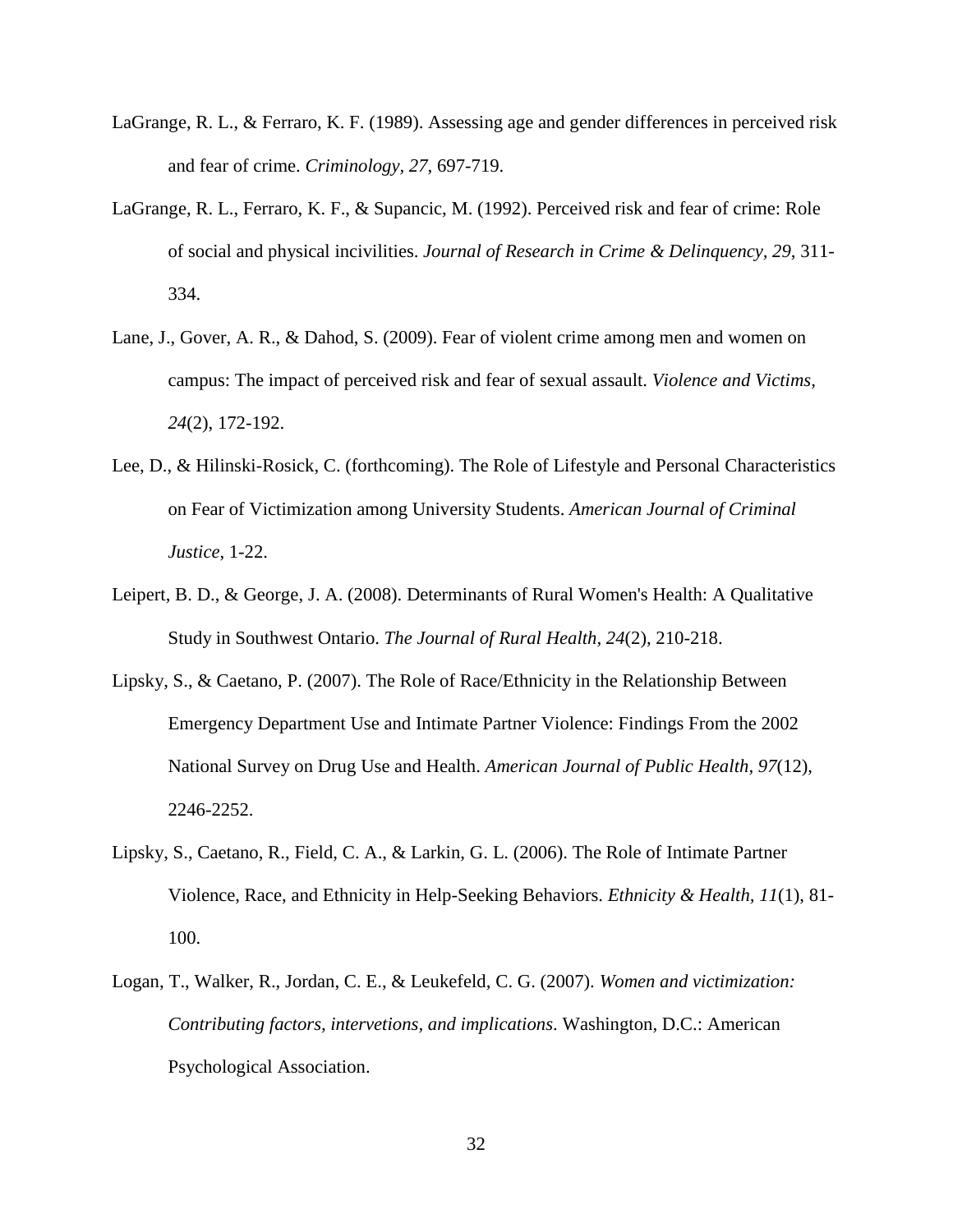- <span id="page-36-1"></span>May, D. C. (2001). The effect of fear of sexual victimization on adolescent fear of crime. *Sociological Spectrum, 21*, 141-174.
- <span id="page-36-0"></span>May, D. C., & Dunaway, G. R. (2000). Predictors of fear of crime among adolescents. *Sociological Spectrum, 20*, 149-168.
- <span id="page-36-5"></span>McGarrell, E. F., Giacomazzi, A., & Thurman, Q. C. (1997). Neighborhood disorder, integration, and fear of crime. *Justice Quarterly, 14*, 479-500.
- <span id="page-36-2"></span>Melde, C. (2009). Lifestyle, rational choice, and adolescent fear: A test of a risk-assessment framework. *Criminology, 47*, 781-811.
- <span id="page-36-8"></span>Nicolaidis, C., Timmons, V., Thomas, M. J., Waters, A. S., Wahab, S., Mejia, A., & Mitchell, S. R. (2010). "You Don't Go Tell White People Nothing": African American Women's Perspectives on the Influence of Violence and Race on Depression and Depression Care. *American Journal of Public Health, 100*(8), 1470-1476.
- <span id="page-36-4"></span>Pain, R. (2000). Place, social relations and the fear of crime: A review. *Progress in Human Geography, 24*(3), 365-387.
- <span id="page-36-6"></span>Palarea, R., Zona, M., Lane, J., & Langhinrichsen-Rohling, J. (1999). The dangerous nature of stalking: Threats, violence and associated risk factors. *Behavioral Sciences and the Law, 17*, 269-283.
- <span id="page-36-7"></span>Phillips, L., Quirk, R., Rosenfeld, B., & O'Connor, M. (2004). Is it Stalking? Perceptions of stalking among college undergraduates. *Criminal Justice and Behavior, 31*(1), 73-96.
- <span id="page-36-3"></span>Rader, N., & Cossman, J. (2011). Gender Differences in U.S. College Students' Fear for Others. *Sex Roles, 64*(7/8), 568-581.
- <span id="page-36-9"></span>Ruback, R. B., & Menard, K. S. (2001). Rural-Urban Differences in Sexual Victimization and Reporting. *Criminal Justice and Behavior, 28*(2), 131-155.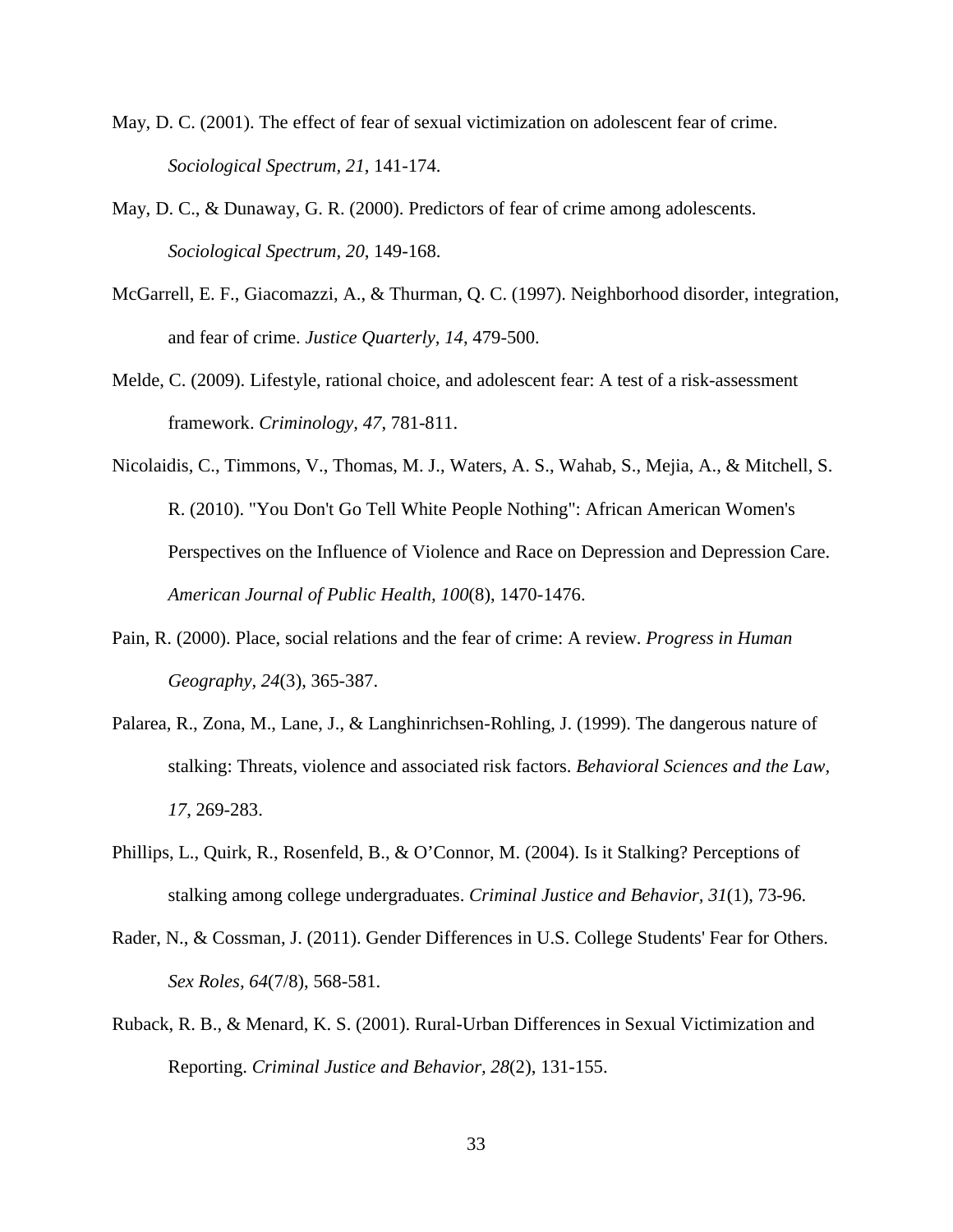- <span id="page-37-8"></span>Sabina, C., Cuevas, C. A., & Schally, J. L. (2011). Help-Seeking in a National Sample of Victimized Latino Women: The Influence of Victimization Types. *Journal of Interpersonal Violence, In press*.
- <span id="page-37-5"></span>Schafer, J. A., Huebner, B. M., & Bynum, T. S. (2006). Fear of crime and criminal victimization: Gender-based contrasts. *Journal of Criminal Justice, 34*(3), 285-301.
- <span id="page-37-2"></span>Swartz, K., Reyns, B. W., Henson, B., & Wilcox, P. (2011). Fear of in-school victimization: Contextual, gendered, and developmental considerations. *Youth Violence and Juvenile Justice, 9*, 59-78.
- <span id="page-37-4"></span>Taylor, R. B. (2001). *Breaking away from broken windows: Baltimore neighborhoods and the nationwide fight against crime, grime, fear, and decline*. Boulder, CO: Westview.
- <span id="page-37-3"></span>Tillyer, M. S., Fisher, B. S., & Wilcox, P. (2011). The effects of school crime prevention on students' violent victimization, risk perception and fear of crime: A multilevel opportunity perspective. *Justice Quarterly, 28*, 249-277.
- <span id="page-37-7"></span>Tjaden, P., & Thoennes, N. (1998). Prevalence, incidence, and consequences of violence against women: Findings from the national violence against women survey  $\hat{C}$ , Trans.). Washington, DC: National Institute of Justice.
- <span id="page-37-0"></span>Warr, M. (1984). Fear of victimization: Why are women and the elderly more afraid? *Social Science Quarterly, 65*, 681-702.

<span id="page-37-1"></span>Warr, M. (1985). Fear of rape among urban women. *Social Problems, 32*, 238-250.

<span id="page-37-6"></span>Warr, M. (2000). Fear of crime in the United States: Avenues for research and policy. In D. Duffee (Ed.), *Measurement and analysis of crime and justice: Criminal Justice 2000* (pp. 451-489). Washington, DC: U.S. Department of Justice.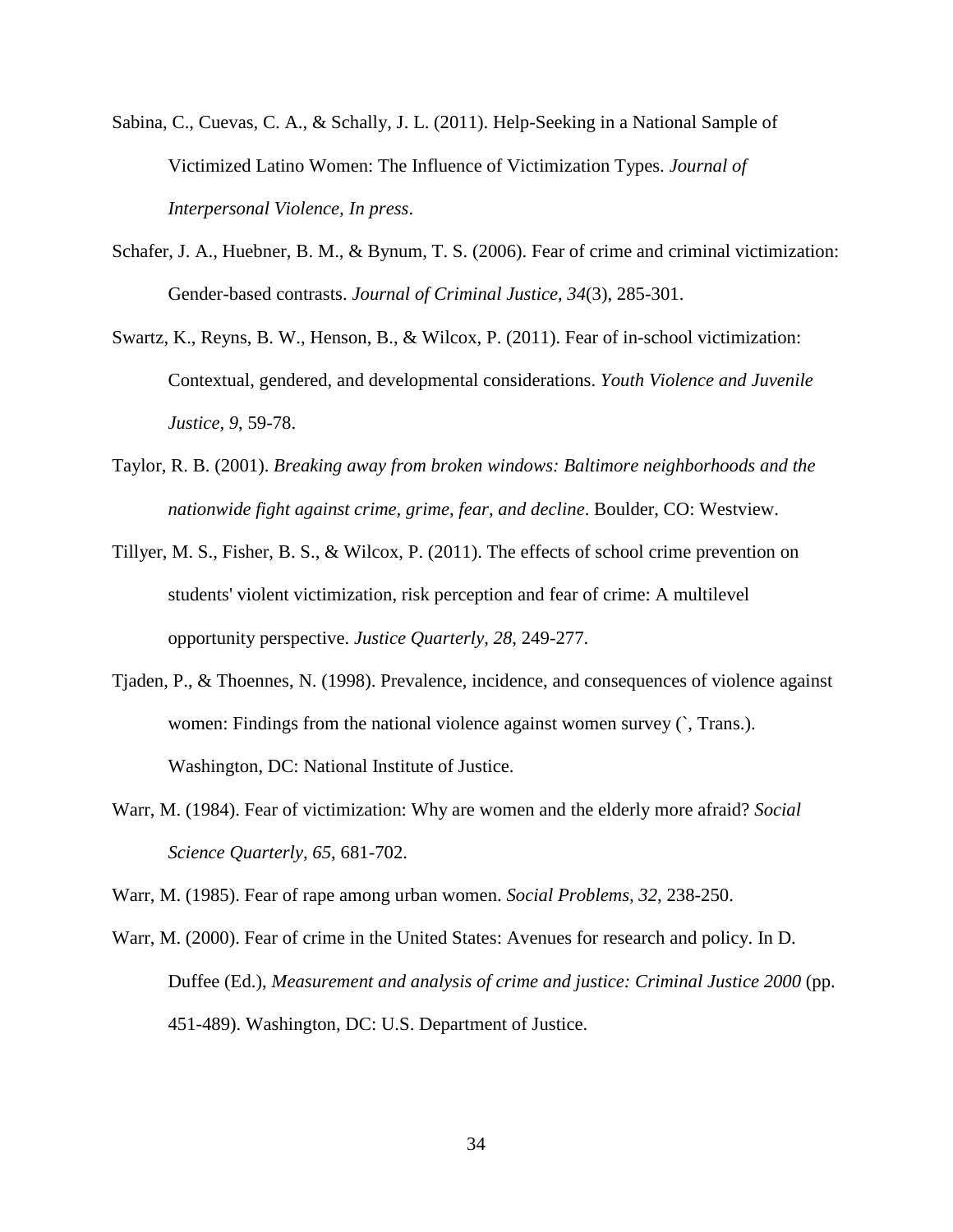- <span id="page-38-0"></span>Wilcox, P., Jordan, C. E., & Pritchard, A. J. (2006). Fear of acquaintance versus stranger rape as a 'master status': towards the refinement of the 'shadow of sexual assault'. *Violence and Victims, 23*(3), 357-373.
- <span id="page-38-1"></span>Wilcox, P., Jordan, C. E., & Pritchard, A. J. (2007). A multidimensional examination of campus safety: Issues confronting college women in the post-Clery era. *Crime & Delinquency, 53*, 219-254.
- <span id="page-38-3"></span>Wilcox, P., Quisenberry, N., & Jones, S. (2003). The built environment and community crime risk interpretation. *Journal of Research in Crime & Delinquency, 40*(3), 322-345.
- <span id="page-38-4"></span>Wilcox Rountree, P., & Land, K. C. (1996). Perceived risk versus fear of crime: Empirical evidence of conceptually distinct reactions in survey data. *Social Forces, 74*, 1353-1376.
- <span id="page-38-2"></span>Woolnough, A. D. (2009). Fear of crime on campus: Gender differences in use of self-protective behaviours at an urban university. *Security Journal, 22*(1), 40-55.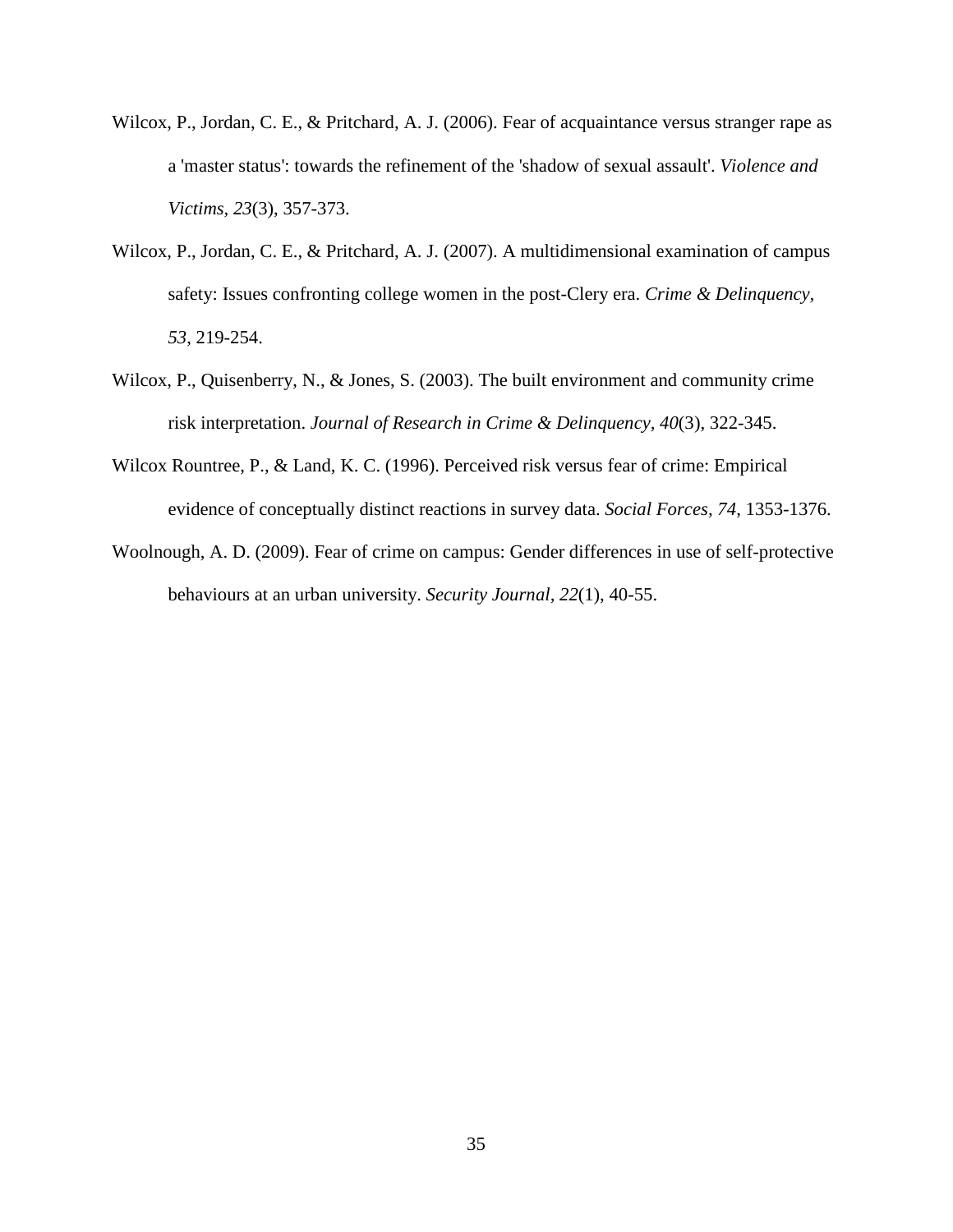|                              | On-Campus $(n=492)$ |        |                       | Off-Campus $(n=583)$ |        |                       |         |
|------------------------------|---------------------|--------|-----------------------|----------------------|--------|-----------------------|---------|
| Variable                     | $\mathbf N$         | Mean   | Percent               | $\mathbf N$          | Mean   | Percent               | p-value |
|                              |                     | (s.d.) |                       |                      | (s.d.) |                       |         |
| Age                          | 492                 | 19.21  |                       | 583                  | 22.41  |                       | $-.000$ |
|                              |                     | (1.07) |                       |                      | (5.18) |                       |         |
| White (non-Hispanic)         | 391                 |        | 79.5%                 | 528                  |        | 90.6%                 | $-.000$ |
| <b>Romantically involved</b> | 249                 | $-$    | 50.7%                 | 383                  |        | 66.0%                 | $-.000$ |
| <b>Victimized at college</b> | 164                 |        | 33.3%                 | 232                  |        | 39.8%                 | .017    |
| <b>Sexual</b>                | 85                  |        | 17.3%                 | 143                  |        | 24.5%                 | .002    |
| known offender               | 64                  |        | $80.0\%^{A}$          | 103                  |        | 74.1% <sup>A</sup>    | .162    |
| Physical                     | 52                  |        | 10.6%                 | 75                   |        | 12.8%                 | .145    |
| known offender               | 48                  |        | $94.1\%$ <sup>A</sup> | 61                   |        | $81.3\%$ <sup>A</sup> | .020    |
| <b>Stalking</b>              | 72                  |        | 14.6%                 | 102                  |        | 17.5%                 | .118    |
| known offender               | 37                  |        | $56.1\%$ <sup>A</sup> | 59                   |        | $62.8\%$ <sup>A</sup> | .197    |
| Uses alcohol once a          | 120                 |        | 24.4%                 | 233                  |        | 40.0%                 | $-.000$ |
| week or more                 |                     |        |                       |                      |        |                       |         |
| <b>Carry or keep</b>         | 222                 |        | 45.2%                 | 335                  |        | 57.7%                 | $-.000$ |
| something for                |                     |        |                       |                      |        |                       |         |
| protection                   |                     |        |                       |                      |        |                       |         |
| Academic class               | 491                 |        | 99.8%                 | 582                  |        | 99.8%                 |         |
| Freshman                     | 267                 |        | 54.4%                 | 44                   |        | 7.6%                  | $-.000$ |
| Sophomore                    | 129                 |        | 26.3%                 | 98                   |        | 16.8%                 | $-.000$ |
| <b>Junior</b>                | 59                  |        | 12.0%                 | 169                  |        | 29.0%                 | $-.000$ |
| <b>Senior</b>                | 36                  |        | 5.5%                  | 271                  | $-$    | 46.6%                 | $-.000$ |

Table 1. Bivariate comparison across place of residency.

Note: P-values calculated using two-proportion z-test, except for mean age which uses a t-test. <sup>A</sup> Percent based on valid cases within victimization type.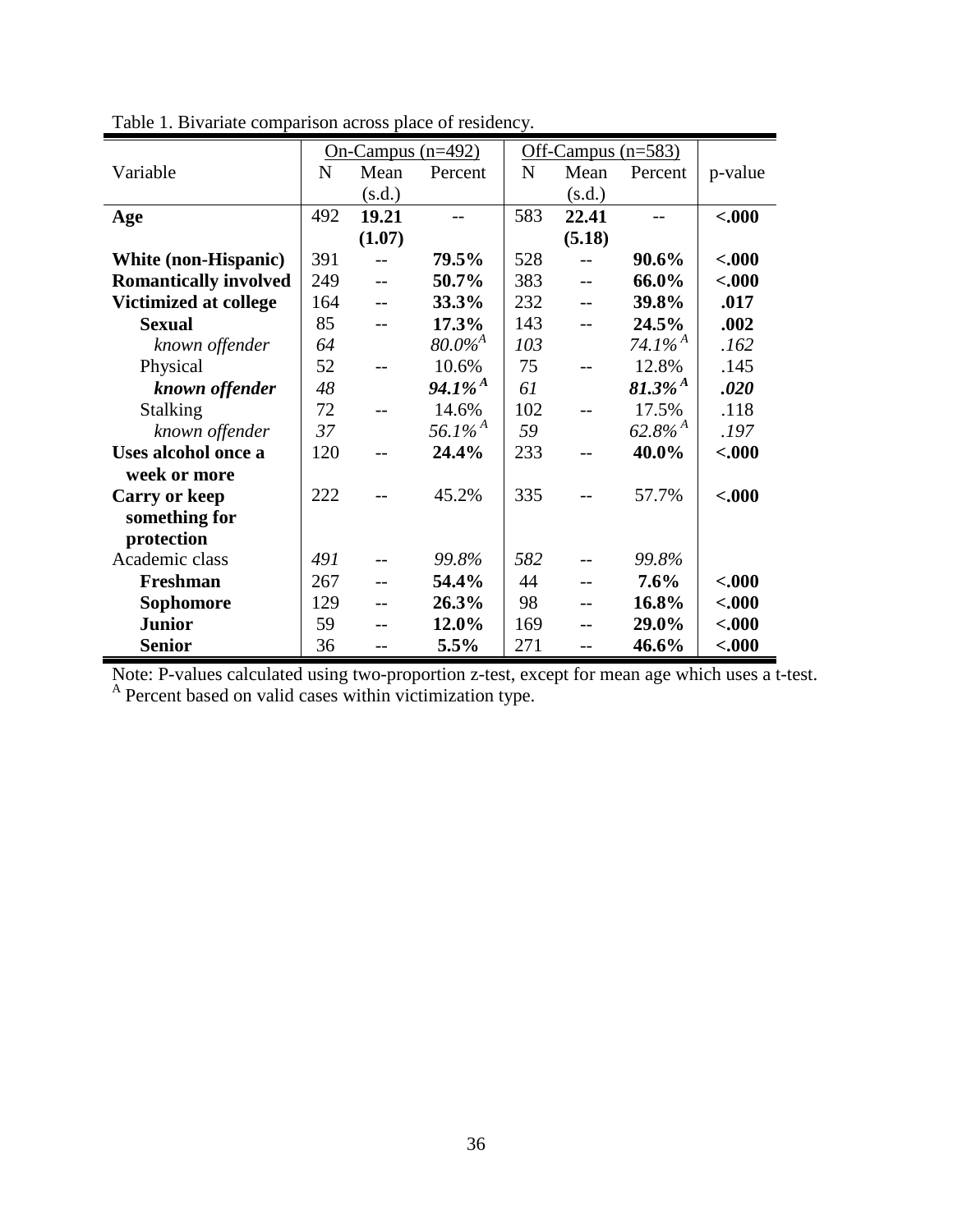|                                | Metro $(n=787)$ |                   |                       |             |        | Micropolitan $(n=164)$ | Noncore $(n=171)$ |        |                                    |            |
|--------------------------------|-----------------|-------------------|-----------------------|-------------|--------|------------------------|-------------------|--------|------------------------------------|------------|
| Variable                       | N               | Mean              | Percent               | $\mathbf N$ | Mean   | Percent                | $\mathbf N$       | Mean   | Percent                            | p-value    |
|                                |                 | (s.d.)            |                       |             | (s.d.) |                        |                   | (s.d.) |                                    | $(df = 2)$ |
| Age                            | 787             | 20.83             | $-$                   | 164         | 21.18  |                        | 174               | 21.13  |                                    | .472       |
|                                |                 | (4.11)            |                       |             | (4.13) |                        |                   | (4.19) |                                    |            |
| White (non-Hispanic)           | 660             | $-$               | 83.9%                 | 145         |        | 87.9%                  | 158               |        |                                    | .011       |
|                                |                 |                   |                       |             |        |                        |                   |        | $92.4\%$ <sup>1</sup>              |            |
| Romantically involved          | 453             | $-$               | 57.6%                 | 103         | $-$    | 63.6%                  | 105               | $-$    | 62.1%                              | .261       |
| Victimized at college          | 298             | $-$               | 37.9%                 | 60          | $-$    | 36.6%                  | 53                | $-$    | 31.0%                              | .240       |
| Sexual                         | 172             | $-$               | 21.9%                 | 36          |        | 22.0%                  | 29                | $-$    | 17.0%                              | .350       |
| known offender                 | 125             |                   | 74.4% <sup>A</sup>    | 30          |        | $90.9\%$ <sup>A</sup>  | 20                |        | $71.4\%$ <sup>A</sup>              | .100       |
| Physical                       | 98              | $-$               | 12.5%                 | 13          | $-$    | 7.9%                   | 20                | $-$    | 11.7%                              | .260       |
| known offender                 | 85              |                   | $88.5\%$ <sup>A</sup> | 11          |        | $78.6\%$ <sup>A</sup>  | 17                |        | $85.0\%$ <sup>A</sup>              | .564       |
| <b>Stalking</b>                | 130             | $-$               | 16.5%                 | 32          | $-$    | 19.4%                  | 21                | $-$    | 12.4%                              | .210       |
| known offender                 | 76              |                   | $63.3\%$ <sup>A</sup> | 13          |        | $50.0\% ^A$            | 12                |        | 57.1% <sup><math>^{A}</math></sup> | .427       |
| Uses alcohol once a            | 274             | --                | 34.8%                 | 38          | $-$    | $23.0\%$ <sup>1</sup>  | 47                |        |                                    | .005       |
| week or more                   |                 |                   |                       |             |        |                        |                   |        | $27.6\%^{1,}$<br>$\mathbf{2}$      |            |
| Carry or keep<br>something for | 403             |                   | 51.2%                 | 86          |        | 52.4%                  | 94                |        | 55.0%                              | .665       |
| protection                     |                 |                   |                       |             |        |                        |                   |        |                                    |            |
| Academic class                 | 787             | $- -$             | 100.0%                | 164         |        | 100.0%                 | 171               | $-$    | 100.0%                             | .230       |
| Freshman                       | 222             | $-$               | 28.2%                 | 44          | $-$    | 26.8%                  | 58                | $-$    | 33.9%                              | $(df = 6)$ |
| Sophomore                      | 167             | $\qquad \qquad -$ | 21.2%                 | 34          | $-$    | 20.7%                  | 34                | $-$    | 19.9%                              |            |
| Junior                         | 181             | $- -$             | 23.0%                 | 37          | $-$    | 22.6%                  | 24                | $-$    | 14.0%                              |            |
| Senior                         | 217             | $-$               | 27.5%                 | 49          | $-$    | 29.9%                  | 55                | $-$    | 32.2%                              |            |
| Lives off-campus               | 403             | $- -$             | 53.3%                 | 88          | $-$    | 55.7%                  | 92                | $-$    | 57.5%                              | .581       |

Table 2. Bivariate comparison across place of origin.

Note: Proportions are calculated using a  $\chi^2$  test with degrees of freedom as indicated.

<sup>1</sup> Significantly differs from Metro in a one-tailed Z-test at  $a=0.05$ .

<sup>2</sup> Significantly differs from Micropolitan in a one-tailed Z-test at a=.05.

<sup>A</sup> Percent based on valid cases within victimization type.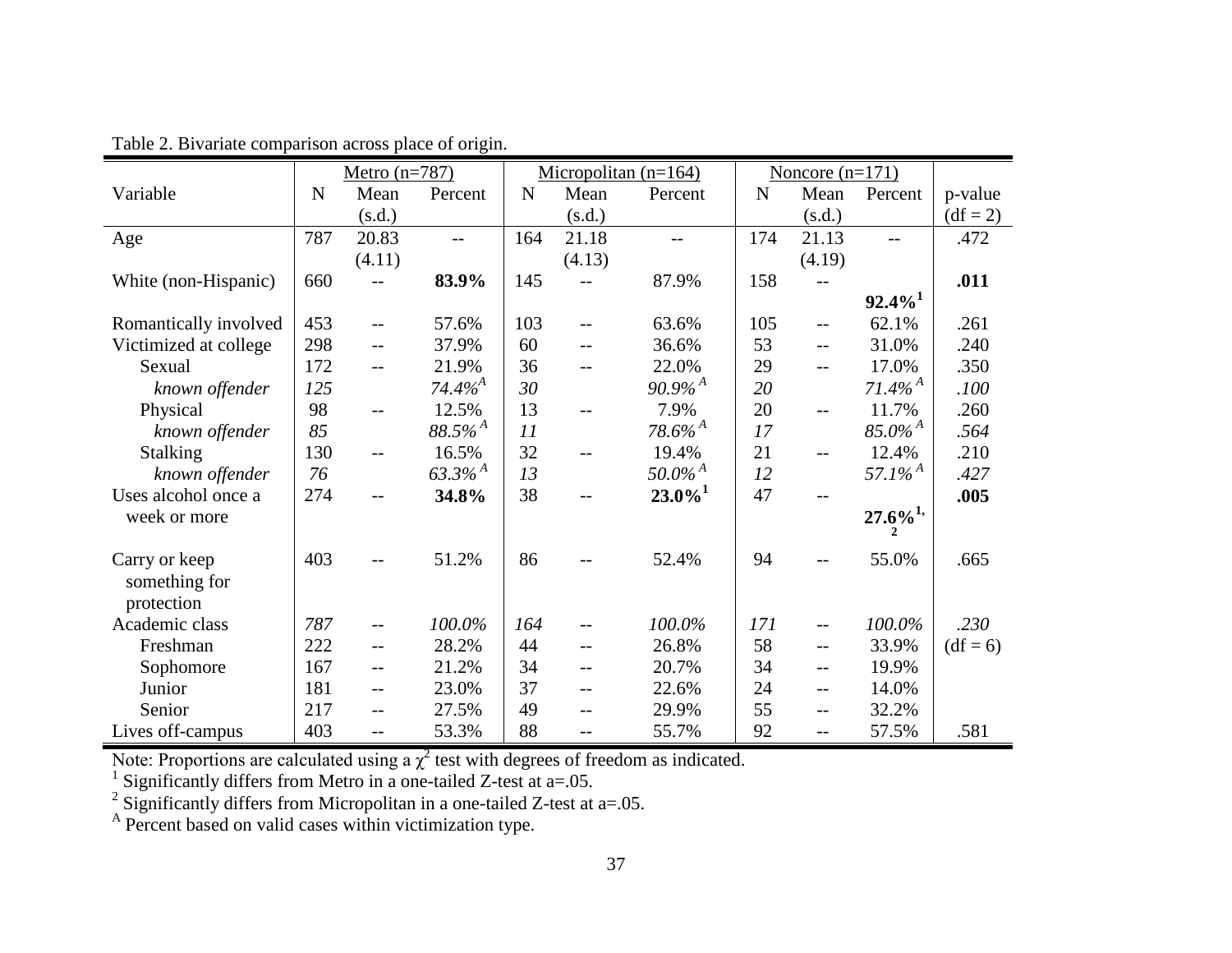|                                     | Concern for safety on-campus |      |                   | Concern for safety off-campus |      |                   |
|-------------------------------------|------------------------------|------|-------------------|-------------------------------|------|-------------------|
| Variable                            | B                            | S.E. | <b>Odds Ratio</b> | B                             | S.E. | <b>Odds Ratio</b> |
| Place of Residence                  |                              |      |                   |                               |      |                   |
| Lives on-campus                     | $-.147$                      | .300 | .863              | $.556**$                      | .191 | 1.743             |
| Place of Origin                     |                              |      |                   |                               |      |                   |
| Micropolitan place of origin        | .073                         | .340 | 1.076             | $-.194$                       | .208 | .823              |
| Noncore place of origin             | .335                         | .392 | 1.398             | $-.241$                       | .208 | .786              |
| <b>Control Variables</b>            |                              |      |                   |                               |      |                   |
| Non-white race/ethnicity            | $-.328$                      | .328 | .720              | $-.037$                       | .226 | .964              |
| Currently romantically involved     | $-.007$                      | .245 | .993              | $-.177$                       | .154 | .837              |
| Uses alcohol 1x week or more        | .080                         | .262 | 1.083             | $-.022$                       | .161 | .978              |
| <b>Experienced victimization in</b> | $-.695**$                    | .242 | .499              | $-.747**$                     | .151 | .474              |
| college                             |                              |      |                   |                               |      |                   |
| <b>Sophomore standing</b>           | $-.229$                      | .391 | .795              | $-.518*$                      | .230 | .596              |
| <b>Junior standing</b>              | $-0.963*$                    | .379 | .382              | $-.452$                       | .248 | .637              |
| Senior standing                     | $-.442$                      | .409 | .643              | $-.070$                       | .252 | .933              |
| Constant                            | 3.298                        | .440 | 27.061            | 1.640                         | .273 | 5.154             |

Table 3. Binary logistic regression models for concern for safety on-campus and in nearby off-campus areas.

\* p<.05, \*\* p<.01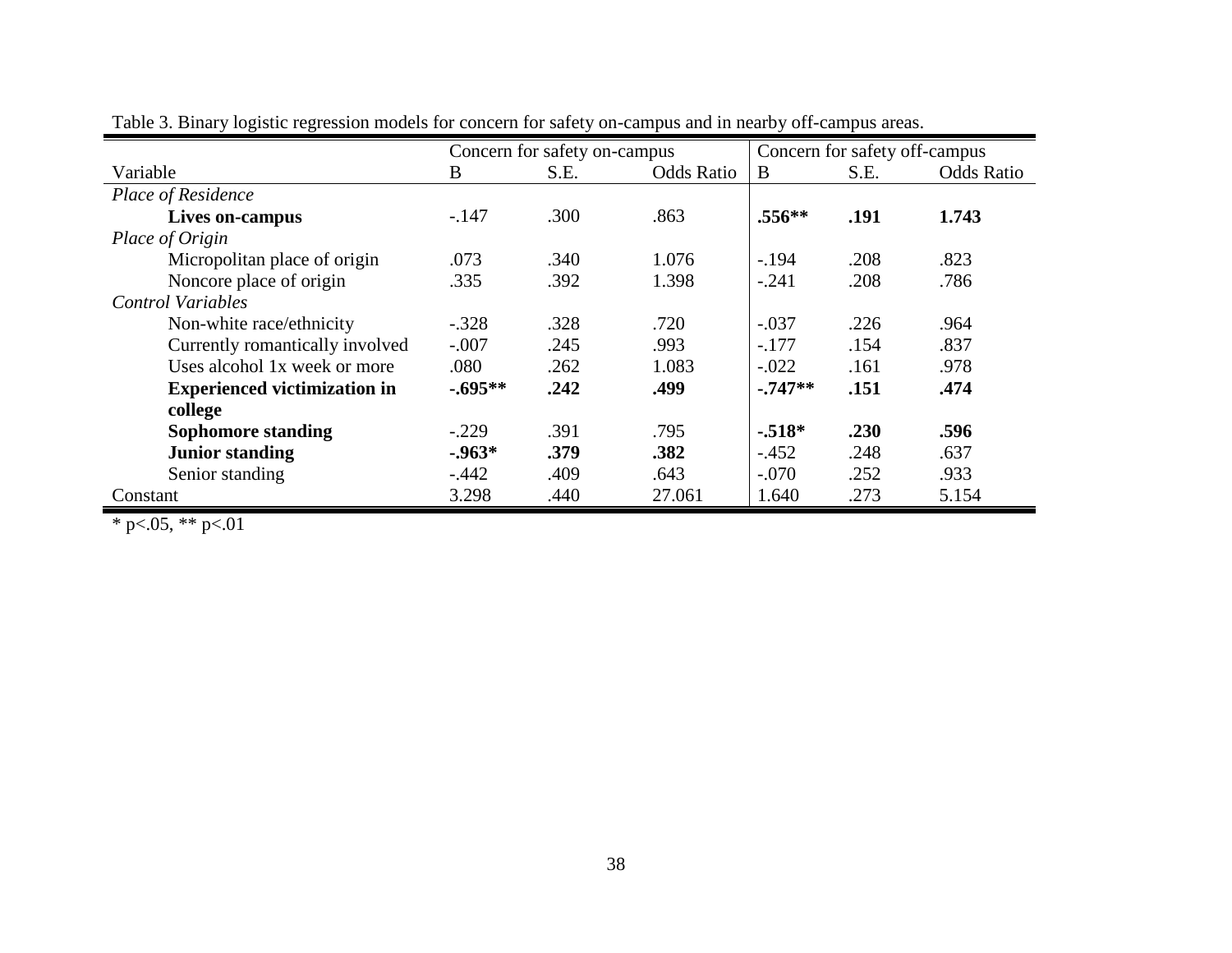|                                     | Fear of Stalking by Known |      | Fear of Stalking by Stranger |          |      | Fear of Sexual Assault by a |              |      |       |
|-------------------------------------|---------------------------|------|------------------------------|----------|------|-----------------------------|--------------|------|-------|
|                                     | Person                    |      |                              |          |      |                             | Known Person |      |       |
| Variable                            | B                         | S.E. | Odds                         | B        | S.E. | Odds                        | B            | S.E. | Odds  |
|                                     |                           |      | Ratio                        |          |      | Ratio                       |              |      | Ratio |
| <b>Place of Residence</b>           |                           |      |                              |          |      |                             |              |      |       |
| Lives on-campus                     | .338                      | .293 | 1.403                        | .046     | .215 | 1.047                       | .164         | .244 | 1.178 |
| Place of Origin                     |                           |      |                              |          |      |                             |              |      |       |
| Micropolitan place of origin        | $-.064$                   | .327 | .938                         | .277     | .232 | 1.320                       | $-.283$      | .296 | .754  |
| Noncore place of origin             | .097                      | .317 | 1.102                        | $-.034$  | .242 | .967                        | $-.076$      | .282 | .927  |
| <b>Control Variables</b>            |                           |      |                              |          |      |                             |              |      |       |
| Non-white race/ethnicity            | $.693*$                   | .277 | 2.000                        | $.667**$ | .220 | 1.949                       | .418         | .260 | 1.519 |
| Currently romantically              | .116                      | .228 | .891                         | $-.013$  | .170 | .987                        | $-.092$      | .193 | .912  |
| involved                            |                           |      |                              |          |      |                             |              |      |       |
| Uses alcohol 1x week or more        | $-.114$                   | .248 | .893                         | $-.086$  | .184 | .918                        | .370         | .203 | 1.448 |
| <b>Experienced victimization in</b> | $.815***$                 | .227 | 2.259                        | .332     | .172 | 1.394                       | .923**       | .194 | 2.518 |
| college                             |                           |      |                              |          |      |                             |              |      |       |
| <b>High fear of stranger sexual</b> | $1.248*$                  | .310 | 3.484                        | $1.697*$ | .237 | 5.459                       | $-$          |      |       |
| assault                             | $\ast$                    |      |                              | $\ast$   |      |                             |              |      |       |
| Sophomore standing                  | $-189$                    | .354 | .828                         | .150     | .273 | 1.162                       | .143         | .266 | 1.153 |
| Junior standing                     | $-.122$                   | .377 | .885                         | $-.031$  | .277 | .970                        | $-.236$      | .313 | .790  |
| Senior standing                     | $-.531$                   | .230 | .588                         | $-.232$  | .172 | .793                        | $-.381$      | .317 | .683  |
| Constant                            | $-3.447$                  | .424 | .032                         | $-2.504$ | .312 | .082                        | $-2.423$     | .336 | .089  |

Table 4. Binary logistic regression models for fear of specific victimization-offender combinations (1=somewhat or very worried).

 $*$  p $< 0.05$ ,  $*$  p $< 0.01$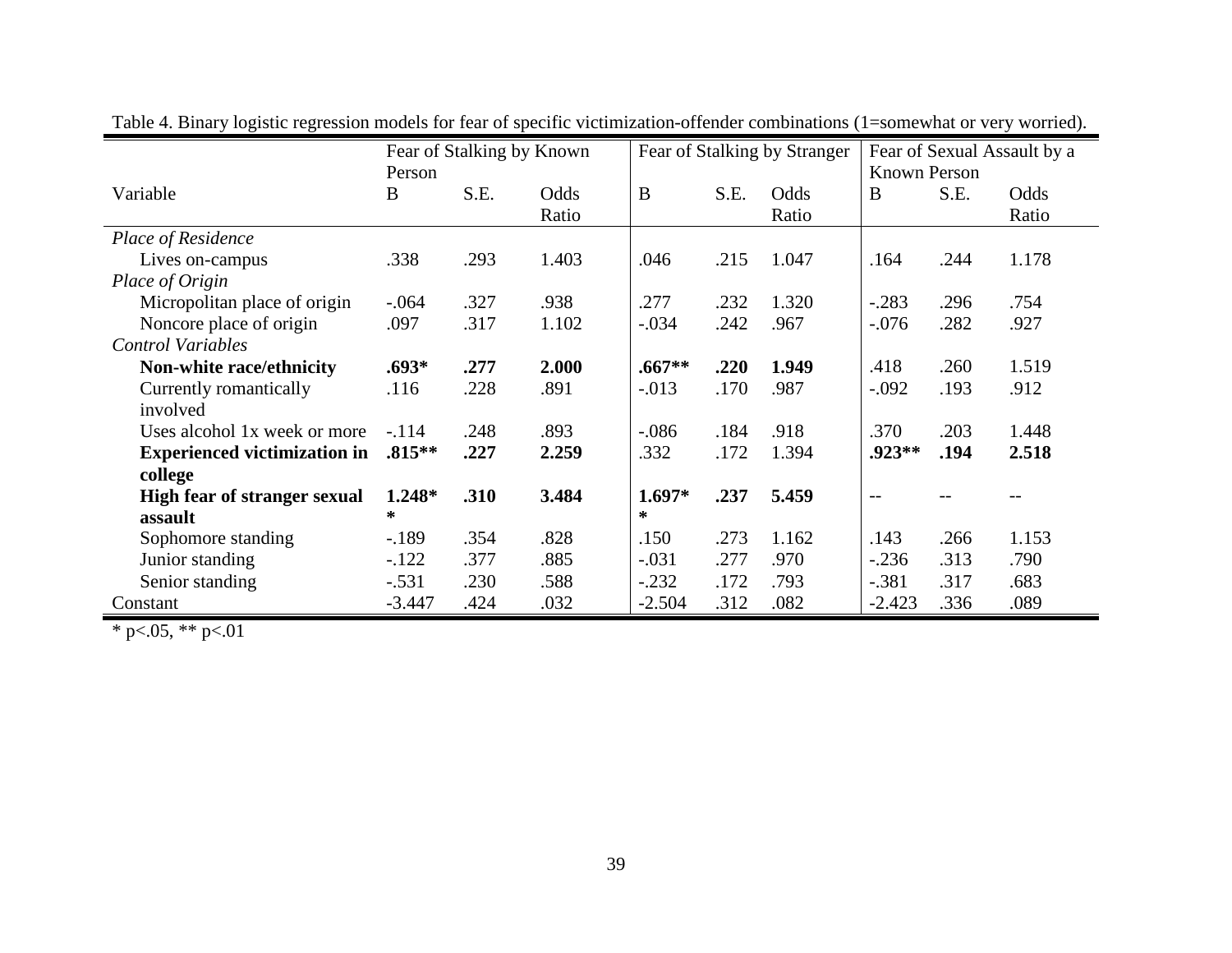|                                     | Fear of Sexual Assault by |      |       | Fear of Physical Assault by |      |       | Fear of Physical Assault by |      |        |
|-------------------------------------|---------------------------|------|-------|-----------------------------|------|-------|-----------------------------|------|--------|
|                                     | Stranger                  |      |       | Known Person                |      |       | Stranger                    |      |        |
| Variable                            | B                         | S.E. | Odds  | B                           | S.E. | Odds  | B                           | S.E. | Odds   |
|                                     |                           |      | Ratio |                             |      | Ratio |                             |      | Ratio  |
| Place of Residence                  |                           |      |       |                             |      |       |                             |      |        |
| Lives on-campus                     | $-.201$                   | .163 | .818  | .600                        | .358 | 1.821 | $-.019$                     | .213 | .981   |
| Place of Origin                     |                           |      |       |                             |      |       |                             |      |        |
| Micropolitan place of origin        | $-.263$                   | .186 | .769  | $-.598$                     | .481 | .567  | $-.302$                     | .240 | .740   |
| Noncore place of origin             | .026                      | .181 | 1.026 | .021                        | .390 | 1.021 | .048                        | .233 | 1.050  |
| <b>Control Variables</b>            |                           |      |       |                             |      |       |                             |      |        |
| Non-white race/ethnicity            | .191                      | .183 | 1.211 | $.716*$                     | .344 | 2.046 | $-.063$                     | .235 | .939   |
| Currently romantically              | .050                      | .131 | 1.052 | $-.057$                     | .281 | .945  | .222                        | .169 | 1.249  |
| involved                            |                           |      |       |                             |      |       |                             |      |        |
| Uses alcohol 1x week or more        | .044                      | .139 | 1.045 | .039                        | .305 | 1.040 | $-.247$                     | .181 | .781   |
| <b>Experienced victimization in</b> | $.446**$                  | .133 | 1.563 | $.707*$                     | .282 | 2.029 | .127                        | .171 | 1.135  |
| college                             |                           |      |       |                             |      |       |                             |      |        |
| <b>High fear of stranger sexual</b> | $-$                       |      |       | $1.770*$                    | .375 | 5.870 | 2.897*                      | .241 | 18.126 |
| assault                             |                           |      |       | $\ast$                      |      |       | ∗                           |      |        |
| <b>Sophomore standing</b>           | .125                      | .186 | 1.133 | .537                        | .456 | 1.711 | $.513*$                     | .273 | 1.670  |
| Junior standing                     | $-.181$                   | .207 | .834  | .357                        | .471 | 1.429 | .211                        | .271 | 1.235  |
| Senior standing                     | $-0.217$                  | .207 | .805  | .133                        | .321 | 1.142 | .314                        | .167 | 1.369  |
| Constant                            | $-.458$                   | .219 | .633  | $-4.763$                    | .569 | .009  | $-2.390$                    | .309 | .092   |

Table 4a. Binary logistic regression models for fear of specific victimization-offender combinations (1=somewhat or very worried).

\* p<.05, \*\* p<.01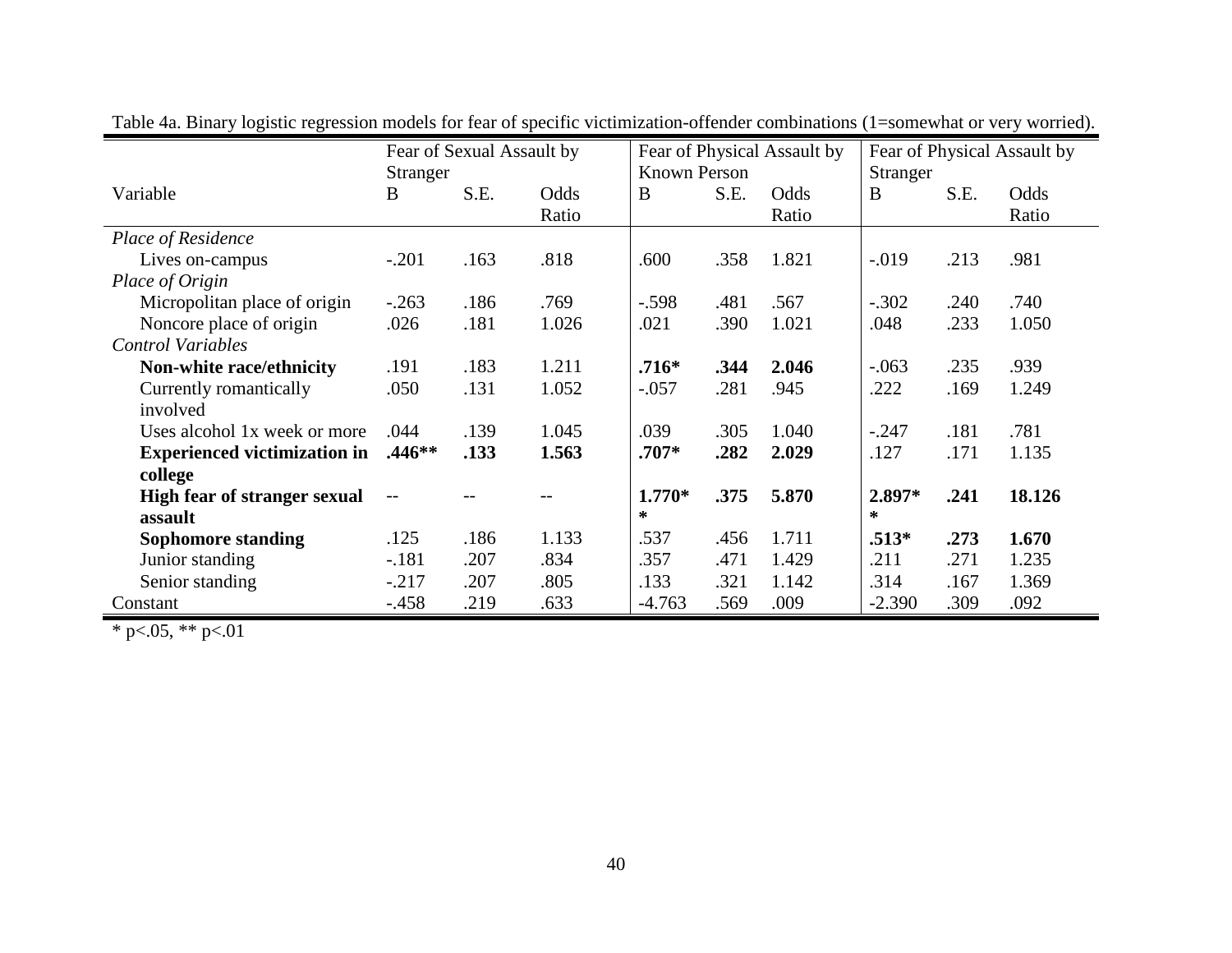|                                        | Carrying/keeping an item for |      |                   | Avoiding places on campus |      |                   |
|----------------------------------------|------------------------------|------|-------------------|---------------------------|------|-------------------|
|                                        | protection                   |      |                   |                           |      |                   |
| Variable                               | B                            | S.E. | <b>Odds Ratio</b> | B                         | S.E. | <b>Odds Ratio</b> |
| Place of Residence                     |                              |      |                   |                           |      |                   |
| Lives on-campus                        | $-.356*$                     | .163 | .700              | $.872**$                  | .217 | 2.391             |
| Place of Origin                        |                              |      |                   |                           |      |                   |
| Micropolitan place of origin           | $-.012$                      | .181 | .989              | .241                      | .242 | 1.272             |
| Noncore place of origin                | .152                         | .181 | 1.164             | .005                      | .227 | 1.005             |
| <b>Control Variables</b>               |                              |      |                   |                           |      |                   |
| Non-white race/ethnicity               | $-168$                       | .184 | .845              | $-.239$                   | .232 | .788              |
| <b>Currently romantically involved</b> | $.396**$                     | .130 | 1.486             | $-.242$                   | .169 | .785              |
| Uses alcohol 1x week or more           | $-.222$                      | .140 | .801              | $-.157$                   | .176 | .855              |
| Experienced victimization in           | .065                         | .136 | 1.067             | .054                      | .179 | 1.055             |
| college                                |                              |      |                   |                           |      |                   |
| <b>High fear of stranger sexual</b>    | $.389**$                     | .187 | 1.476             | $.660**$                  | .244 | 1.935             |
| assault                                |                              |      |                   |                           |      |                   |
| <b>Concern for safety on-campus</b>    | .090                         | .207 | 1.094             | $.582**$                  | .273 | 1.789             |
| <b>Concern for safety off-campus</b>   | .043                         | .207 | 1.044             | .538**                    | .264 | 1.712             |
| Sophomore standing                     | $-.081$                      | .134 | .922              | .285                      | .183 | 1.330             |
| <b>Junior standing</b>                 | .244                         | .123 | 1.276             | $.706**$                  | .164 | 2.026             |
| <b>Senior standing</b>                 | .009                         | .114 | 1.009             | .534*                     | .150 | 1.705             |
| Constant                               | .000                         | .315 | 1.000             | $-.827$                   | .406 | .437              |

Table 5. Binary logistic regression models for engaging in precautionary behaviors.

 $*$  p $< .05, **$  p $< .01$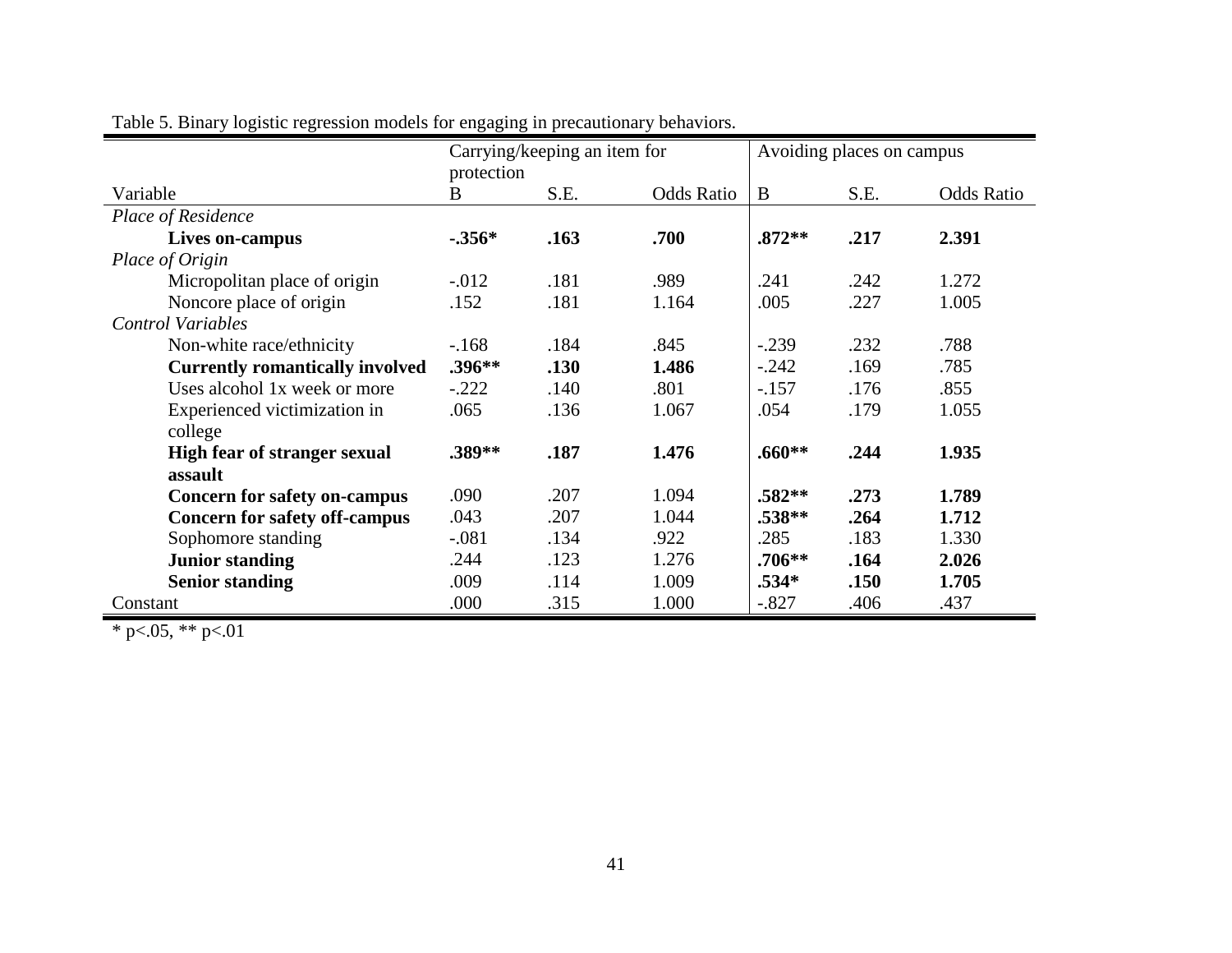

Figure 1. Mean fear of crime by crime type, victim-offender relationship, and place of residence.

\*Difference between place of residence within crime type and victim/offender relationship is significant at alpha=.05.

Figure 2. Mean fear of crime by crime type, victim-offender relationship, and place of origin.